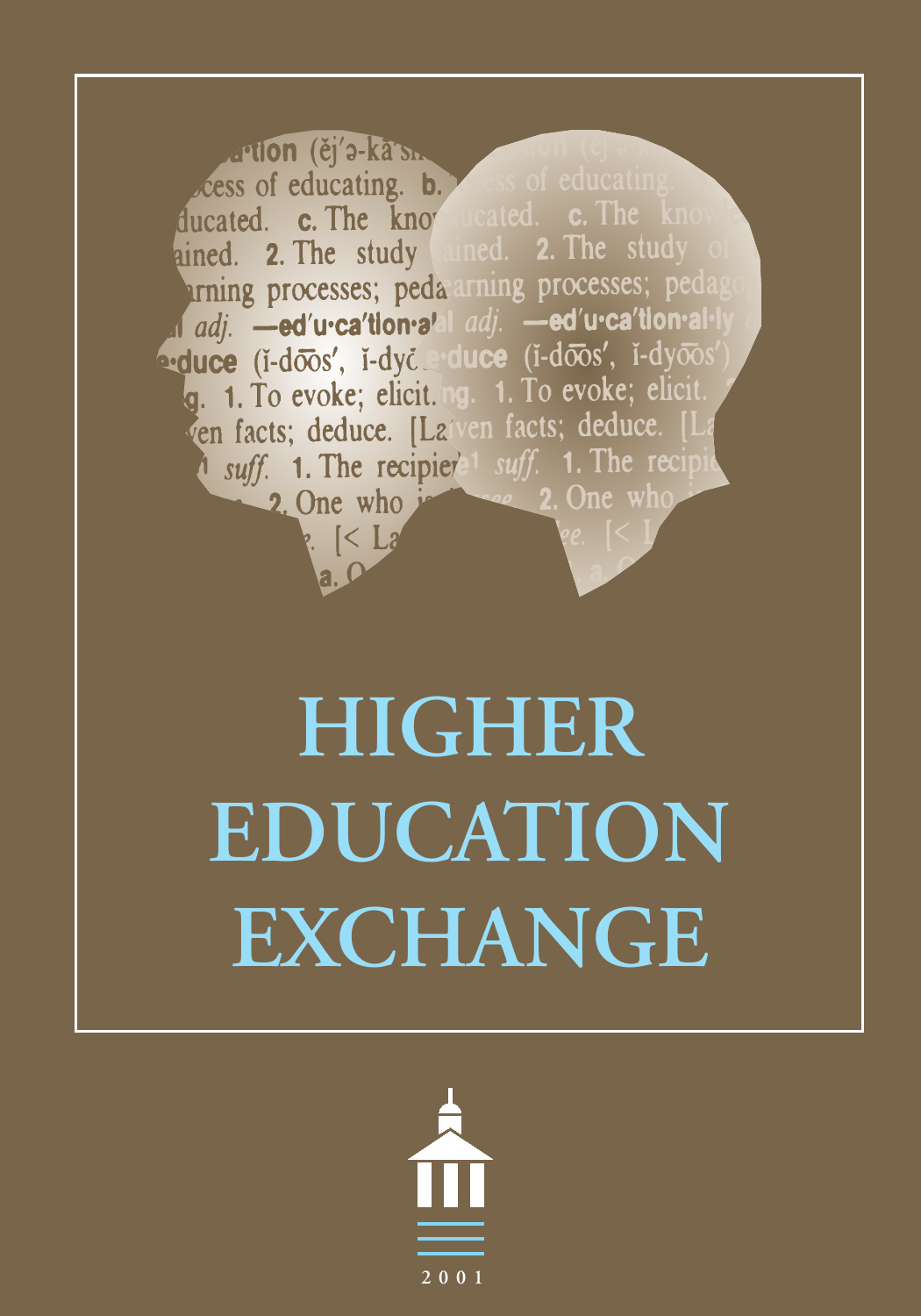| Editors                                    | David W. Brown,      |
|--------------------------------------------|----------------------|
|                                            | Deborah Witte        |
| Copy Editor                                | <b>Betty Frecker</b> |
| <b>Art Director/Production</b>             | George Cavanaugh     |
| Cover Design, Illustrations and Formatting | Hull Design Group    |
| Circulation Coordinator                    | Rita Shanesy         |
| Publisher                                  | Edward J. Arnone     |

The Kettering Foundation is a nonprofit operating foundation, chartered in 1927, that does not make grants but welcomes partnerships with other institutions (or groups of institutions) and individuals who are actively working on problems of communities, governing, politics, and education. The interpretations and conclusions contained in the *Higher Education Exchange* unless expressly stated to the contrary, represent the views of the author or authors and not necessarily those of the foundation, its trustees, or officers.

Copyright © 2001 by the Kettering Foundation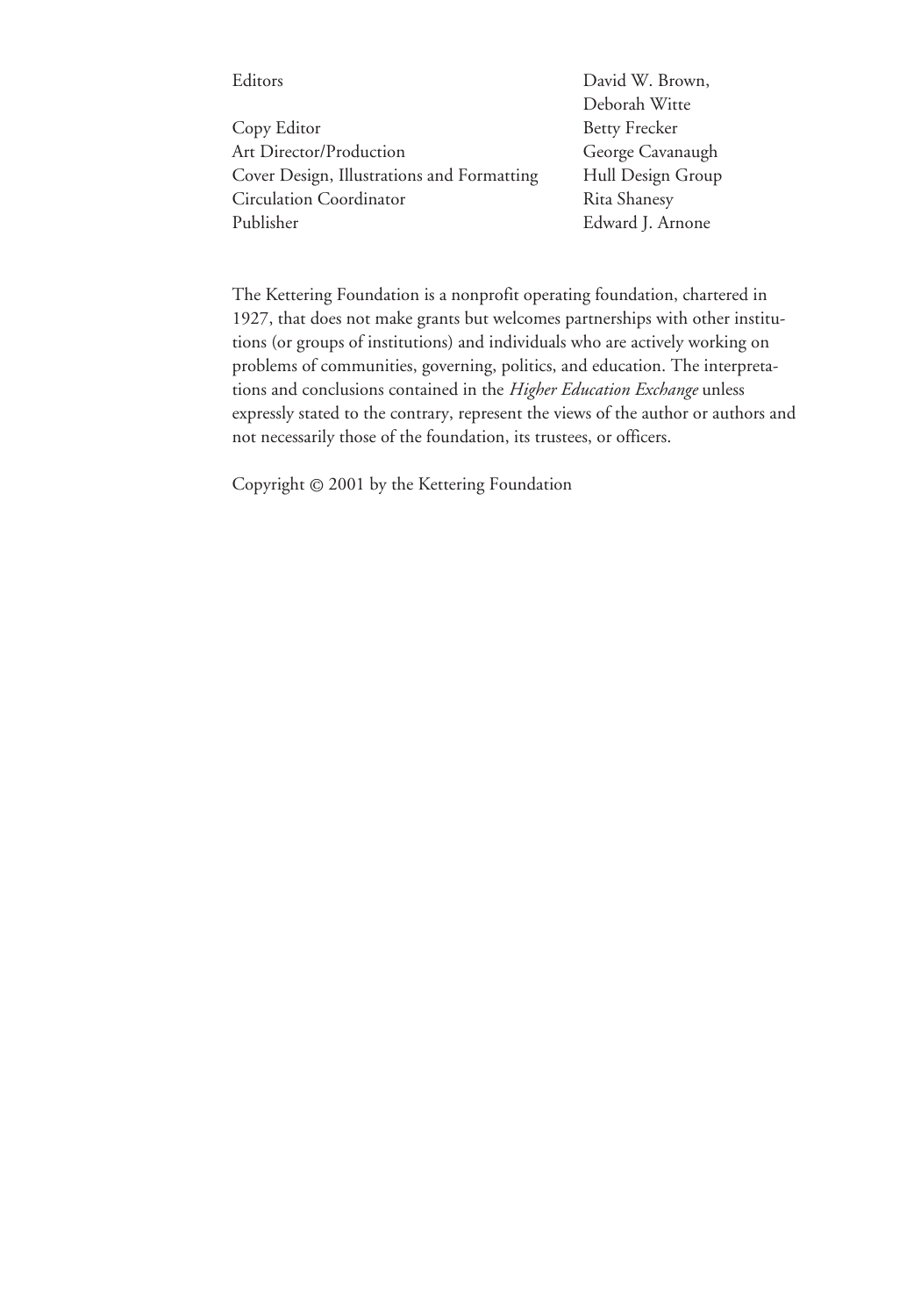# **CONTENTS**

| Deborah Witte                      | Foreword                                                                       | 1  |
|------------------------------------|--------------------------------------------------------------------------------|----|
| John R. Wheat                      | University Partnerships with Rural Alabama:<br>An Interview with John R. Wheat | 4  |
| Nancy L. Thomas                    | Cultivating Successors: Guidance from the Field                                | 13 |
| <b>Scott Peters</b>                | The Civic Mission Question in<br><b>Land Grant Education</b>                   | 25 |
| William C. Hubbard                 | On the Role of Trustees:<br>An Interview with William C. Hubbard               | 38 |
| Peter Levine                       | Public Intellectuals and the Influence<br>of Economics                         | 43 |
| William B. Lacy                    | Democratizing Science in an Era<br>of Expert and Private Knowledge             | 52 |
| Pamela Whitelock<br>and Lynn Gager | The Community's Space:<br>A Story of Gulf Coast Community College              | 61 |
| David Mathews                      | Afterword                                                                      | 67 |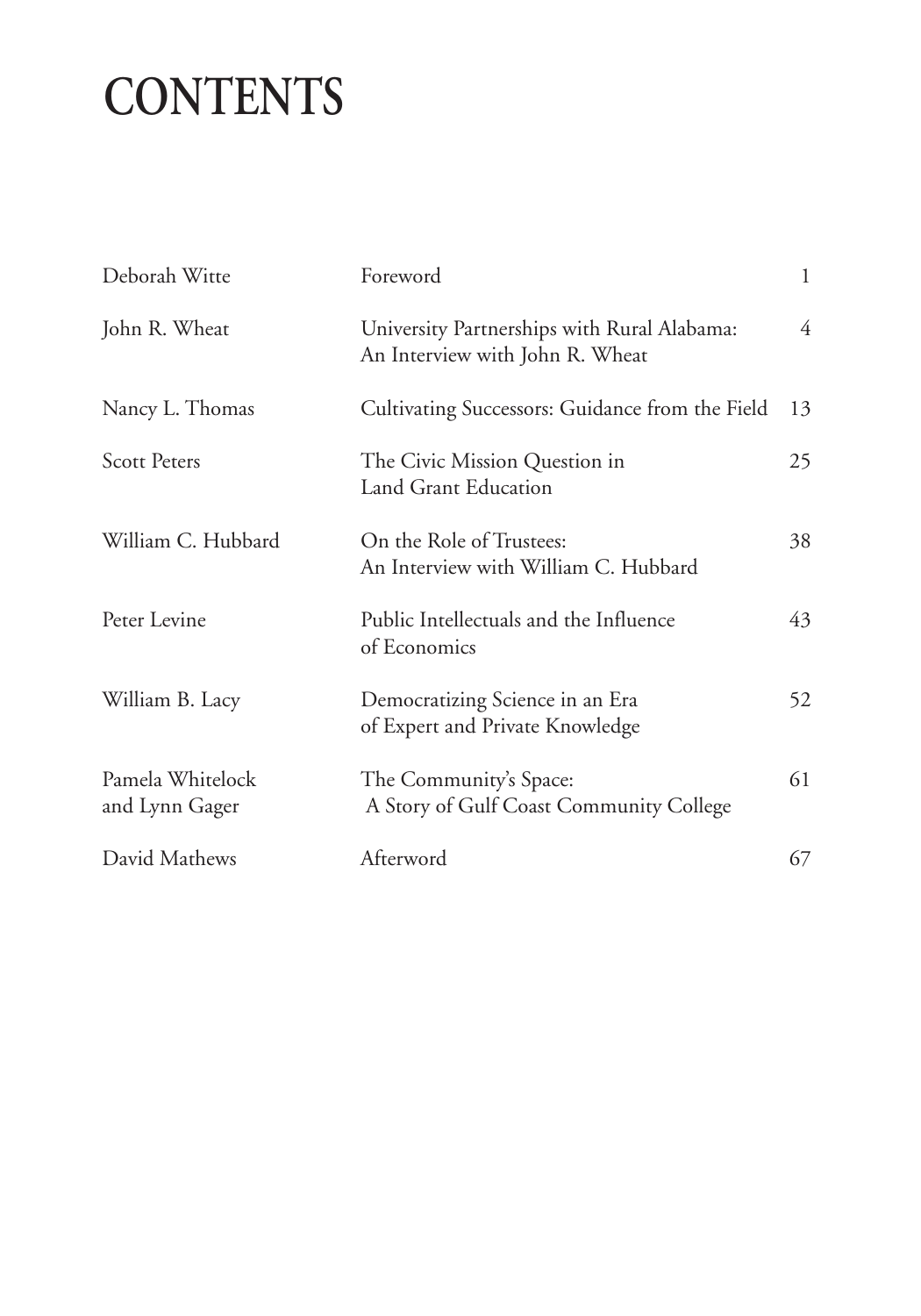### **FOREWORD**

**By Deborah Witte**

As coeditor of this journal, I receive mail from many organizations and individuals who are part of the higher education field. I read higher education journals and publications, I scan conference proceedings and surf the Net, trying to keep up with what's happening in higher education. Friends and colleagues send me articles and notes, clippings from every imaginable source. These notes announce conferences, workshops, and Web sites. They solicit my attendance at seminars, or submission of papers or visits to Web sites. I try to read it all. Every once in a while a real gem appears in the gargantuan pile of material.

Such a gem, written by Father Theodore Hesburgh, former president of the University of Notre Dame, appeared on the back page of *The Chronicle of Higher Education* this past February. In the article, Father Hesburgh cites quite a few recent reports and studies that, to his mind, document the changes in the culture of higher education and the way presidents "view their roles as spokespersons on important public issues." He laments a recent American Council on Education report that finds most Americans "believe institutional needs rather than those of … the wider community drive [the] comments" of presidents. He suggests "the true antidote to the public's view that colleges are simply ivory towers of intellectual dilettantism is engagement with important public issues — however difficult and thorny these issues may be." He urges the nation's college and university presidents — and I believe the same can be said of all those whose work is situated within "the ivory tower" — to be the catalysts for a conversation about the pressing issues of the day.

The authors in this issue of the *Higher Education Exchange* share Father Hesburgh's belief that scholars in every discipline and colleges and universities of every stripe can lead the way. Indeed, it is this belief that started John Wheat, professor of community and rural medicine at The University of Alabama, on his professional journey.

David Brown, coeditor of this journal, interviews Wheat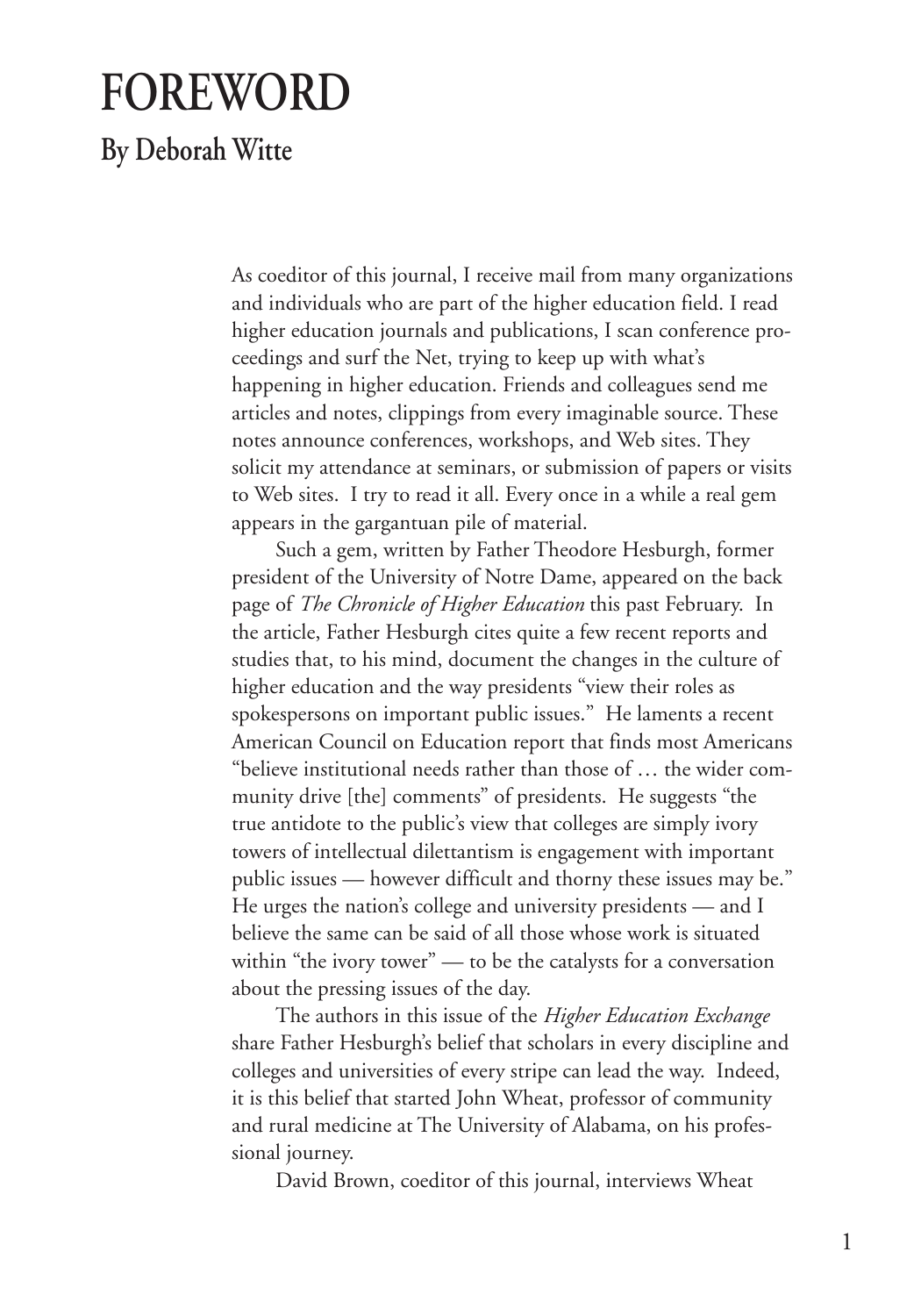about his success in engaging with the community. Instrumental in creating the Rural Alabama Health Alliance, Wheat put in place "continual reciprocal dialogues between communities and universities." He has been able to stem the deterioration of the health of rural Alabamians through this university-community partnership.

The following article by Nancy Thomas presents the dilemma of "successor generations." Through a dialogue that brought together more than 200 teachers, firefighters, neighborhood activists, rabbis and ministers, nurses and politicians, participants discovered a shared concern that current college and high school students are not being schooled in the helping professions. The participants perceived the universities as doing little to cultivate their successors. Thomas outlines the recommendations of the group and suggests it serve as a text to inform student learning experiences both in and out of the classroom, in faculty outreach scholarship, and in new community-university partnerships.

Engaged scholarship is also the theme of the next article by Scott Peters of Cornell University. Tackling the civic mission question through the example of the land grant colleges, Peters asks the reader to consider what the mission of the university should be and how, through what kinds of work, it should be pursued. He offers three possible approaches to the questions, while acknowledging the "task of civic renewal in land grant education is something of a long shot," and encourages a prophetic stance.

An understanding of professionalism and scholarship, and even the meaning of knowledge, can lead to tension between a faculty member's fealty to his discipline and competing fealty to his students and the larger community. The next three articles address this problem from the view of specific disciplines or, as in the case of William Hubbard, the view of a university trustee.

In an interview with David Brown, William Hubbard shares his experiences as a trustee helping to connect his institution to public life. Coming to his role as the embodiment of public service, Hubbard believes that "responsibility to one's discipline is concurrent with an obligation to the institution." He offers a suggestion on how his university — and others — might alter the alignment of faculty. He bemoans the academy's withdrawal from public life and encourages trustees to better articulate the importance of higher education to their communities.

Peter Levine, of the University of Maryland's Institute for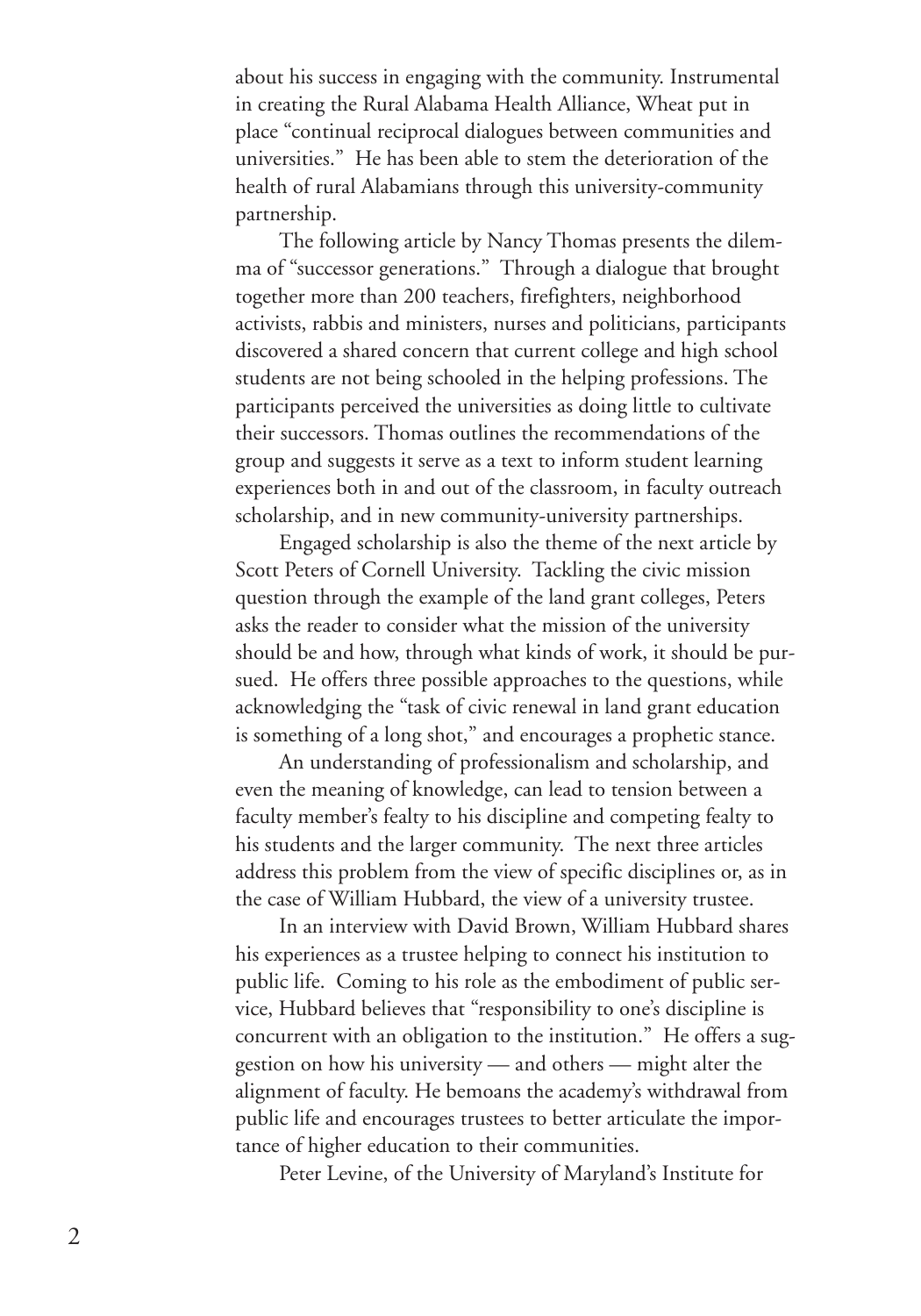Public Policy, insists, in the next article, that there is a role for most scholars in community-building. He acknowledges the fine line between a scholar's professional or expert identity and his identity as a citizen. He cautions against the arrogance of scholarship however, and using the economist as an example, he identifies legitimate ways a scholar might engage in community problem solving.

William Lacy's article follows outlining a framework and examples of new ways that universities might engage with the public, especially in scientific matters. He argues for a role for public knowledge, created from the inclusion of citizens in scientific decisions and presents successful examples from around the world. The democratization of science should be aggressively pursued, he challenges, "thereby ensuring that the agendas of science and technology are compatible with a sustainable democracy and serve the goals, values, and needs of communities."

The article by Whitelock and Gager brings us back full circle to Father Hesburgh's challenges. Their story of Gulf Coast Community College showcases the practice of one institution that acts as a convenor for its community's decision-making process. Gulf Coast is trying, with all their resources, to be the kind of college Father Hesburgh champions in his article — a college in partnership with its community.

Finally, David Mathews, in his "Afterword," offers other themes he finds evident in this collection of articles and previews what's to come in subsequent issues of this journal. Among them is a discussion of the understanding of democracy implied in the various options for revitalizing the civic identity of higher education. David Brown and I welcome the addition of your voice to our next conversation.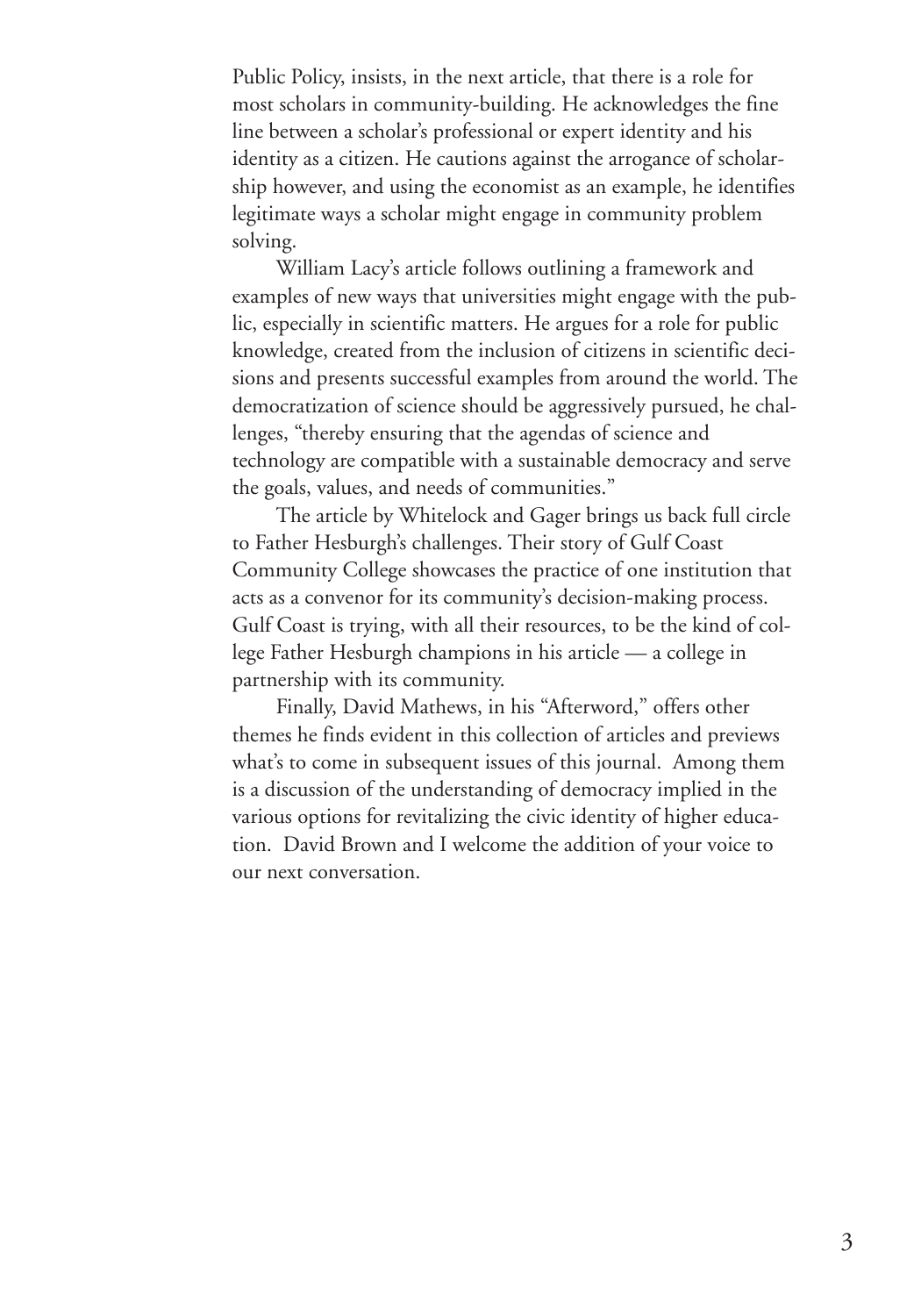## **UNIVERSITY PARTNERSHIPS WITH RURAL ALABAMA:**

**An Interview with John R. Wheat**

*David Brown, coeditor of* Higher Education Exchange*, sought out Dr. John Wheat, a professor in the Department of Community and Rural Medicine at The University of Alabama, to learn more about his personal story and how it influenced his work and a university's role in public life.*

**Brown:** John, I would very much like to know more about what brought you to where you are now.

**Wheat:** I was born to a family of rural background and humble means in 1951. Both parents had completed 12 grades of school. I was the fourth of seven children. Dad tried his hand at full-time farming the year that I was born, but soon gave that up to return to the industrial skills that he had learned in the Navy in WW II. Mother, a very intelligent and widely read woman, raised children. We moved from rural Tuscaloosa County, Alabama, to rural Beach Island, South Carolina, then to rural York, Alabama, by the time I started first grade. That's when Dad found lasting work in the paper mill industry, though he always maintained a small acreage on which I seemed to excel beyond my sibs in garden work and raising calves, pigs, and chickens.

My sixth grade teacher, Mrs. Ludie Williams, conspired with my somewhat fundamentalist religious upbringing to suggest to me and my parents "that to whom much is given, much is expected." Shortly thereafter, my calling came through quite clearly to become a doctor. In the early 1960s, Alabama was experiencing a major rural health care crisis. The School of Medicine at Birmingham, present since 1945, was making great strides in scientific and specialty medicine, but the physicians produced were not choosing rural practice. My extended family, a very prolific clan that could boast of one distant cousin who had completed college at (then) Livingston Teachers College (now University of West Alabama), had spread over several counties of rural west-central Alabama. This close-knit, but mobile, group led me to understand the down-to-earth reality of the demand for doctors in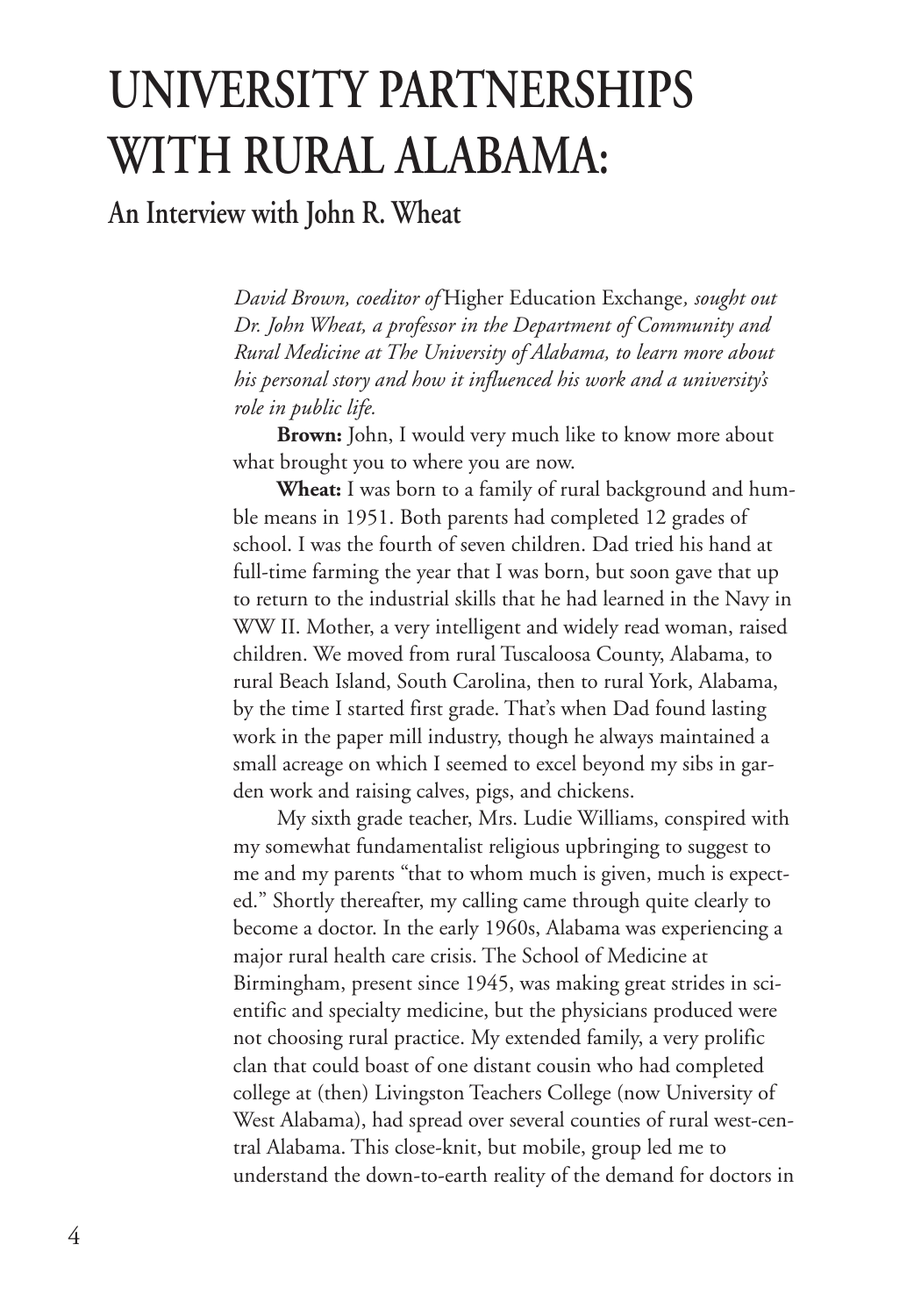the country, a demand that by 1970 had translated into a state government commitment to establish new medical school campuses in three regions of the state. I felt the urging to do something special for "my people," and the role models available to me were either preacher or doctor. I pondered these issues and at age 13 perceived the calling, which as I look back, must have been inspired in part by a very wise mother and teachers.

As a premedical student at The University of Alabama, I was introduced to public health in a course in Medical Sociology. At the same time, the local newscasts were discussing almost daily adverse health consequences of the dense industrial smog caused by the iron foundries in Birmingham. Dr. George Hardy, a young, striking M.D.-M.P.H. who was the Birmingham-area public health officer, was frequently on the television, once with Governor George Wallace, discussing measures needed to protect the people in his area. A public health nurse, who was visiting lecturer to our Medical Sociology class, noted that rural Alabama needed M.D.- M.P.H. physicians like Dr. Hardy to oversee protection of the health of large multicounty areas of Alabama as well as to see patients. That appealed to me. I could see myself being relevant to the health concerns of my family scattered over several counties of Alabama. Thus, I entered medical school at Birmingham with that intention. But I was not alone. Patricia Hallman, my high school sweetheart and daughter of a cotton and cattle farmer, decided to forsake her family tradition of sending children to Auburn, Alabama's land grant university with an agricultural college, and follow me to Tuscaloosa. We married in our junior year at The University of Alabama.

**Brown:** And after you graduated…?

**Wheat:** I took an internship in the Navy in San Diego, which completed my journey from rural Alabama to large, frightening Tuscaloosa (about 50,000 then) and The University of Alabama, then to even more scary Birmingham with large freeways and buildings you could get lost in, and finally to San Diego with strange dialects and culture.

The Navy provided us opportunity to see even more by assigning me for two years to a small naval base on the Northwest Cape of Australia where the Navy kept watch over the southern Indian Ocean for hostile submarine traffic. Patricia and newborn David accompanied me. It was an isolated rural lifestyle, 800 miles north of Perth. As medical officer, I was responsible for the health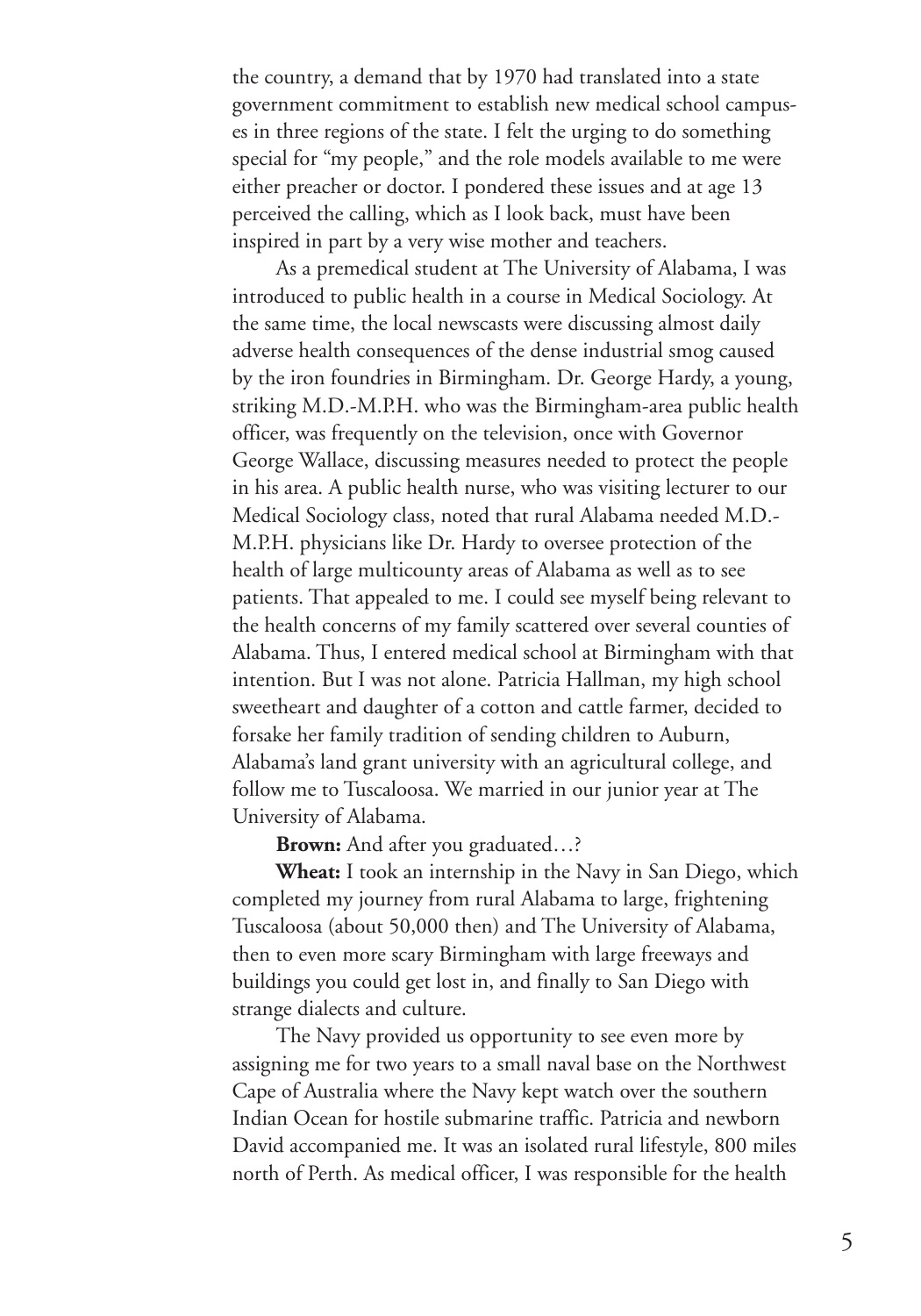of sailors, spouses, and children, and civilians, plus the food, water, sanitation, and environmental health of the base. I learned the importance of maintaining a strong preventive focus, quick diagnosis of critical illnesses, and primary care for noncritical conditions. Also, I saw that the public health role in terms of food, sanitation, and community health were major factors in the morale of the entire base population. It was also interesting to see the wholesomeness that existed among sailors and their families from several races and religions, often even within interracial relationships, including marriage and children. It resonated strongly with memories of classmates in medical school who were different from me in color, but also smarter and more sophisticated.

It was after completing formal education, including stints at the University of North Carolina and Mayo Clinic, that I really learned about community medicine. I took an assistant professor position in the Department of Preventive Medicine and Internal Medicine at the University of Tennessee College of Medicine in Memphis, Tennessee. I also became more involved as a community member in Olive Branch, Mississippi, the rural suburb where Patricia and I decided to begin to raise our family. There was one particularly formative experience in my understanding of community health — my relationship with Reverend Herman Powell, an African-American pastor of the inner-city Early Grove Baptist Church in Memphis.

As a preventive medicine faculty member, I was eager to assist a very aggressive Caucasian community health worker who intended to start a hypertension prevention campaign among the black community in the heart of Memphis. But first, I required of her that she identify a leader in the community who would work with us. She identified Reverend Powell by reputation and influence. After several trial runs of setting up meetings at restaurants of his choice, but his failing to show, he finally invited me to his study in the church. He explained that he had to be certain of my interest in following his lead before taking the risk of associating with a young university faculty member whose eye may have been more on creating an attractive curriculum vitae than on service to the underserved community. The false starts at restaurants were tests of my commitment. Later he amplified when we began to plan specific programs, "John, when night comes, or if this project fails and causes a community uprising, you can go home to Olive Branch and sleep in peace. I must stay and suffer the conse-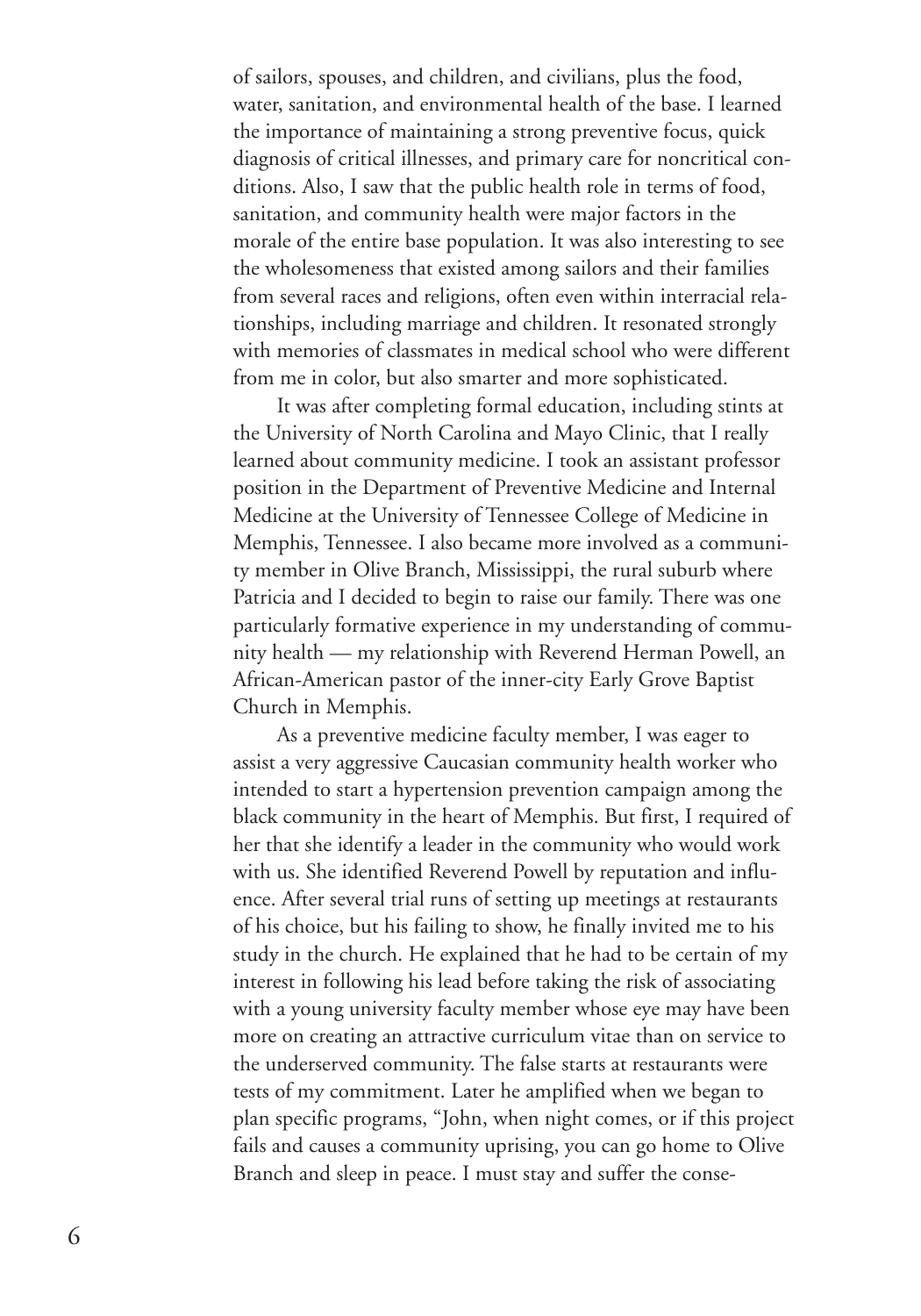#### quences."

*My major*

*people of rural Alabama.*

*professional objective was to develop an academic focus for improving the health and quality of life of the underserved*

**Brown:** When did you return to Alabama?

**Wheat:** After five years in Olive Branch, the opportunity came open at home at The University of Alabama to join the Community Medicine faculty. My first academic assignment was to teach third-year medical students about rural community medicine. My major professional objective was to develop an academic focus for improving the health and quality of life of the underserved people of rural Alabama.

Some of my earliest activities in 1990 were to explore the views of major constituents of the rural health effort. My departmental chairman and I visited with the state health officer who was looking for partners to help him match the legislature's interest in solving Alabama's rural health crisis that had been redeclared in 1989. I also visited rural physicians who were preceptors to our medical students. My father-in-law introduced me to the leadership of the Alabama Farmers Federation, who took interest in my ambitions.

Among all these constituents there existed the impression that Alabama had invested great amounts of resources in The University of Alabama School of Medicine, which had become a beacon of excellence in scientific and subspecialty care medicine and a producer of physicians for cities like Birmingham, Montgomery, Mobile, Huntsville, Dothan,

Tuscaloosa, and Montgomery, but not for rural towns like York, Town Creek, Camden, Cedar Bluff, and Elba. Furthermore, these con-

stituents voiced concern that

the growth of UAB created an "urban undertow" that siphoned funds intended for rural developments into its academic framework and that attracted rural students away to scientific and specialist careers with little practical relevance for their hometowns.

The rural physician preceptors became a potent voice for motivating my efforts. After talking with about eight of them and hearing the same story again and again, I decided to invite them to a meeting to discuss their common concerns. They came and developed a consensus that something should be done about their need for more young doctors to choose rural practice in rural com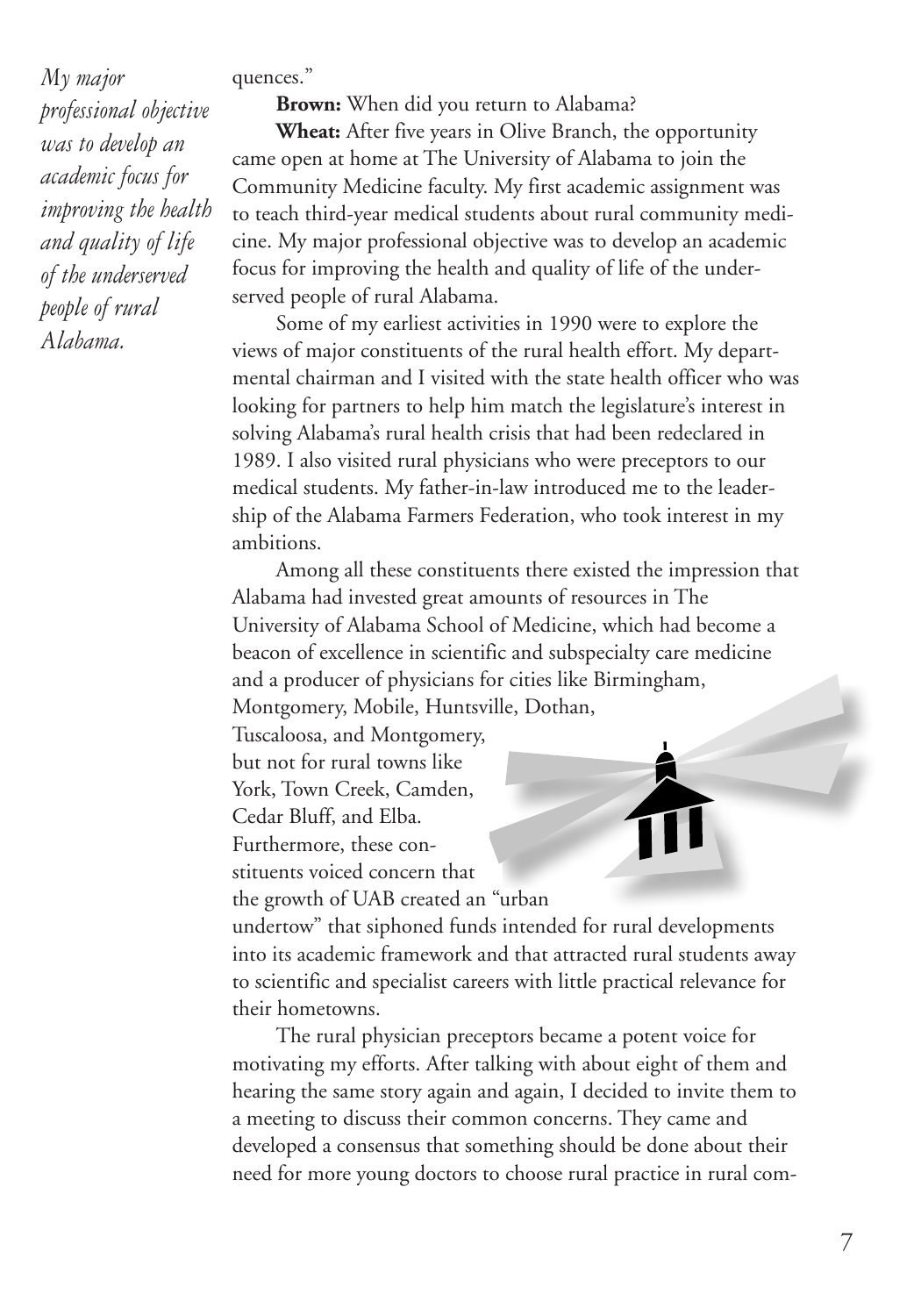munities. They needed help and their small community hospitals desperately needed help.

I had learned from Jim Bernstein in North Carolina that multiple voices from within a community are often necessary to effect a change, so I challenged the group to bring their hospital administrators with them to another meeting to see if the consensus remained firm. They responded and the consensus was solid, i.e., Alabama needed more rural physicians produced by its medical schools. As a final challenge, I asked them to another meeting and to bring a community representative whose vocation was outside of the health sector. Attending were the owner of a glove factory, an accountant, a community college vice president, and a farmer. This enlarged group confirmed that rural Alabama needed a change in the way rural physicians were being produced and that rural voice should be present at the point where such medical education decisions were made. I encouraged the group to do something to address their concerns with the pledge to work with them. They formed a rural health working group to consider this proposition.

#### **Brown:** Then what happened?

**Wheat:** The rural health working group explored ways to manage funds that did not require control by external sources. Public schools are heavily dependent on central school authorities. Public health is almost entirely run out of the state health department in Montgomery. The group decided to form a tax-exempt nonprofit organization and to formulate its membership and leadership in such a way that no outside organization could subvert the purposes of the organization through stacking its membership or votes. Three counties circumferential to Tuscaloosa County decided to form the Rural Alabama Health Alliance (RAHA). Each county had a local committee. That local committee would appoint three to five messengers to attend and be members of the RAHA Board of Directors.

The membership and leadership of RAHA became a very effective group, securing grant monies for agrimedicine, telemedicine, and area health education activities. RAHA reviewed the thoughts that I placed forward concerning rural medical education, often requiring me to produce literature to support my claims and subjecting my thoughts to the crucible of "down home" knowledge. Once my thoughts had melded with theirs to produce an actionable thought, RAHA members would advocate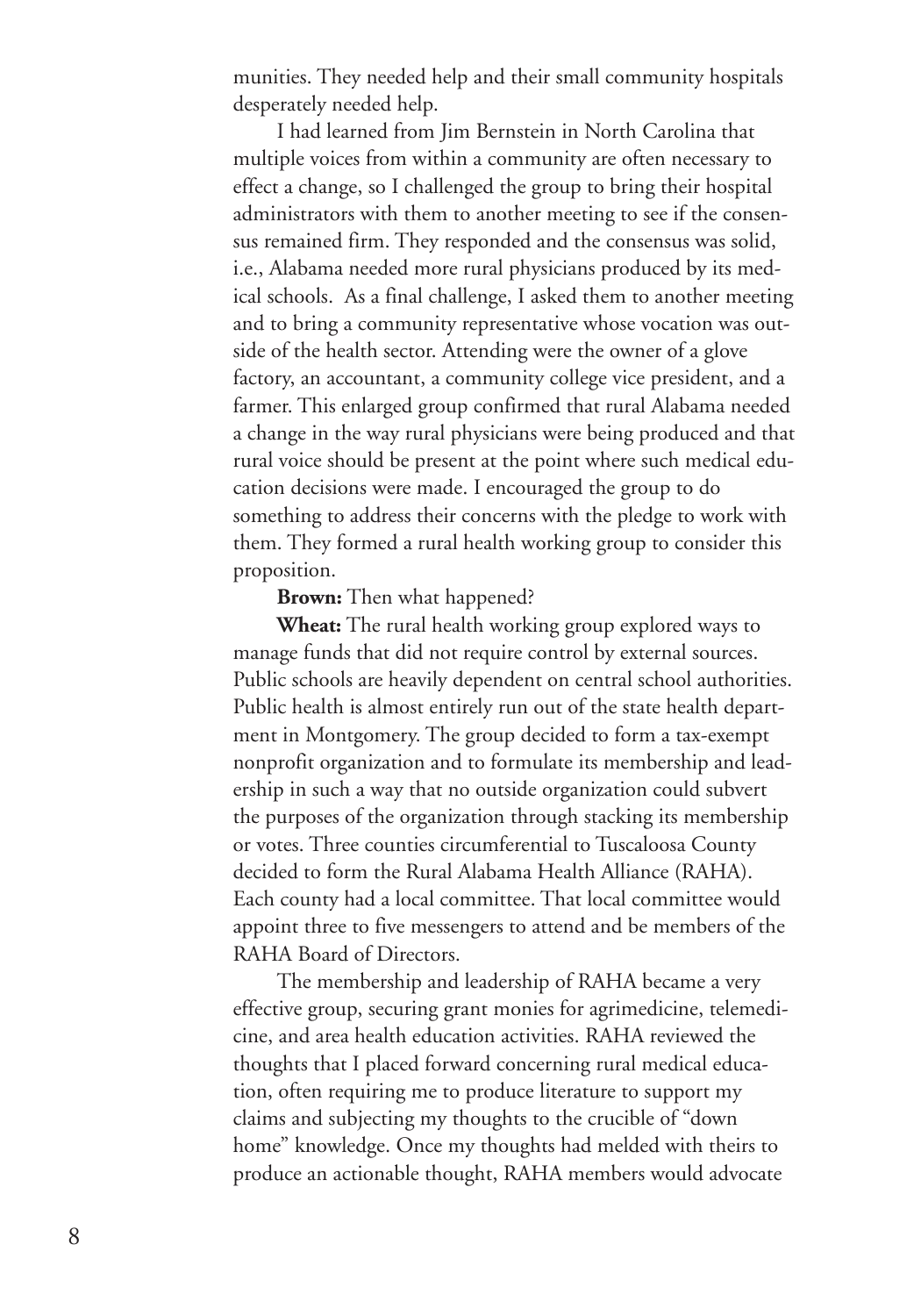for the completion of that action. They would speak with leadership in their communities, in their professional organizations, and in academe. At times, they would explain the importance of these ideas to local legislators and officials in Montgomery.

The comprehensive strategy that we developed was dubbed the Alabama rural medicine pipeline. Academic wisdom from the School of Medicine held that the best rural doctors would be the brightest academically competitive students that could be admit-

ted to medical school, then enticed into rural communities via missionary zeal or monetary appeal, "missionaries or mercenaries" as some RAHA colleagues called them. The problem was that the School of Medicine's definition of brightest academically competitive rested on criteria favorable to children who had experienced urban backgrounds and schools such that very few rural students were being admitted to medical school. The urban students did not value rural living so that the very few who did venture into rural Alabama sel-

dom stayed long. RAHA accepted and pushed the idea that rural school children should be selectively identified, encouraged, tutored, and admitted to medical school with an educational track designed to produce highly competent physicians with skills beyond those required of urban practice to meet specific demands of rural practice.

As an outgrowth of this encouragement, I presided over development of the Rural Health Scholars Program to identify and recruit rural high school students into pathways of health professional education and the Rural Medical Scholars Program to admit rural premedical students to a rural medical educational pathway in the School of Medicine.

**Brown:** Where does that program stand now?

**Wheat:** As of 2000, eight years of the Rural Health Scholars Program have produced 226 scholars representing every rural county in Alabama. Several of these students have entered medical school. The first group includes four medical students, three of whom are juniors. There are currently 50 Rural Medical Scholars, representing a majority of the rural counties of Alabama. The first group are now seniors in medical school. The pipeline of rural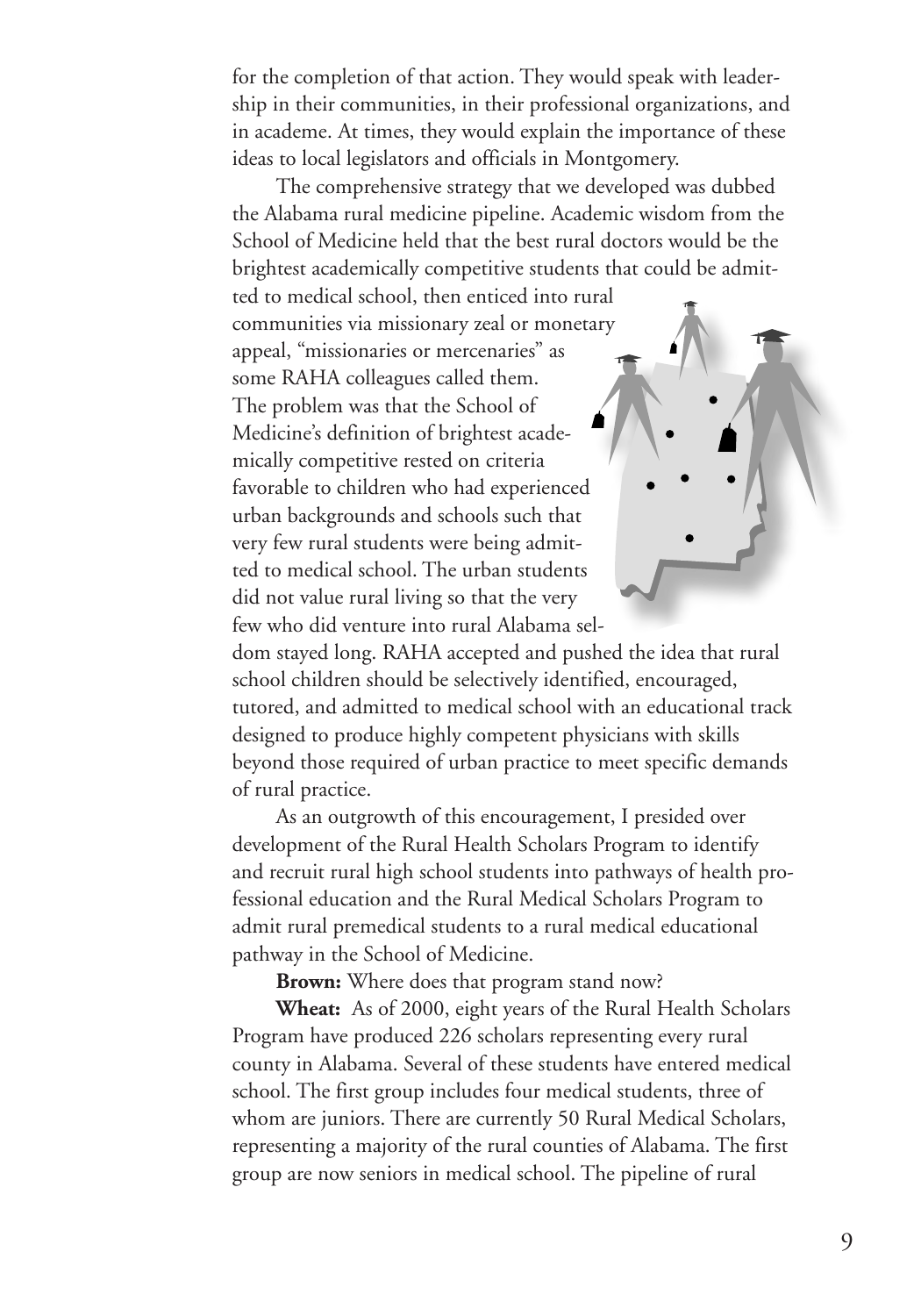medical education is full from the eleventh grade through medical school. The remaining questions include how to improve the pipeline and when to enlarge it. As these students enter residency programs and begin to consider community placement, additional efforts to help establish viable practices in often economically depressed communities will be necessary.

These scholars programs have become a great asset in the College of Community Health Sciences' effort to improve the health of rural communities of Alabama. The scholars and projects that they complete identify us clearly as a partner working with rural Alabama instead of draining them of resources and young people. We now have a credible voice to engage in more formal dialogue with rural communities.

**Brown:** How has all of this influenced your view of a university's role in public life?

**Wheat:** As children, my rural Sumter County, Alabama, peers and I often thought of the university "perfessors" we sometimes saw as being out of step with reality. In fact, we wondered whether they could survive in the life that we knew. All the evidence that we could gather pointed to the opposite. Their children in our school seemed always destined for trouble. They did not know how to grow vegetables or milk cows and seemed to think it was so exciting to participate in such activities. As I completed my education, the university came to represent a major resource for the state, the leading institution for advancing the population. As a postdoctoral fellow and faculty member at three major health science centers, the university began to look like a self-absorbed, isolated institution, often fighting with public interests to sustain its internal agendas. I never got away from my ambition as a premedical student of having a major role in the health of rural west-central Alabama.

When I returned to Alabama, the health service agencies to which the public health nurse lecturer was alluding were no longer available as an organizational podium from which someone like myself could exercise an influence on the health of a rural area. However, the College of Community Health Sciences was similar enough that I could adapt. My masters of Public Health from the University of North Carolina was in Health Policy and Administration, preparing me with theoretical concepts about how to merge constituents' demands with program directions. Prior to the experience with RAHA, I had theory and some expe-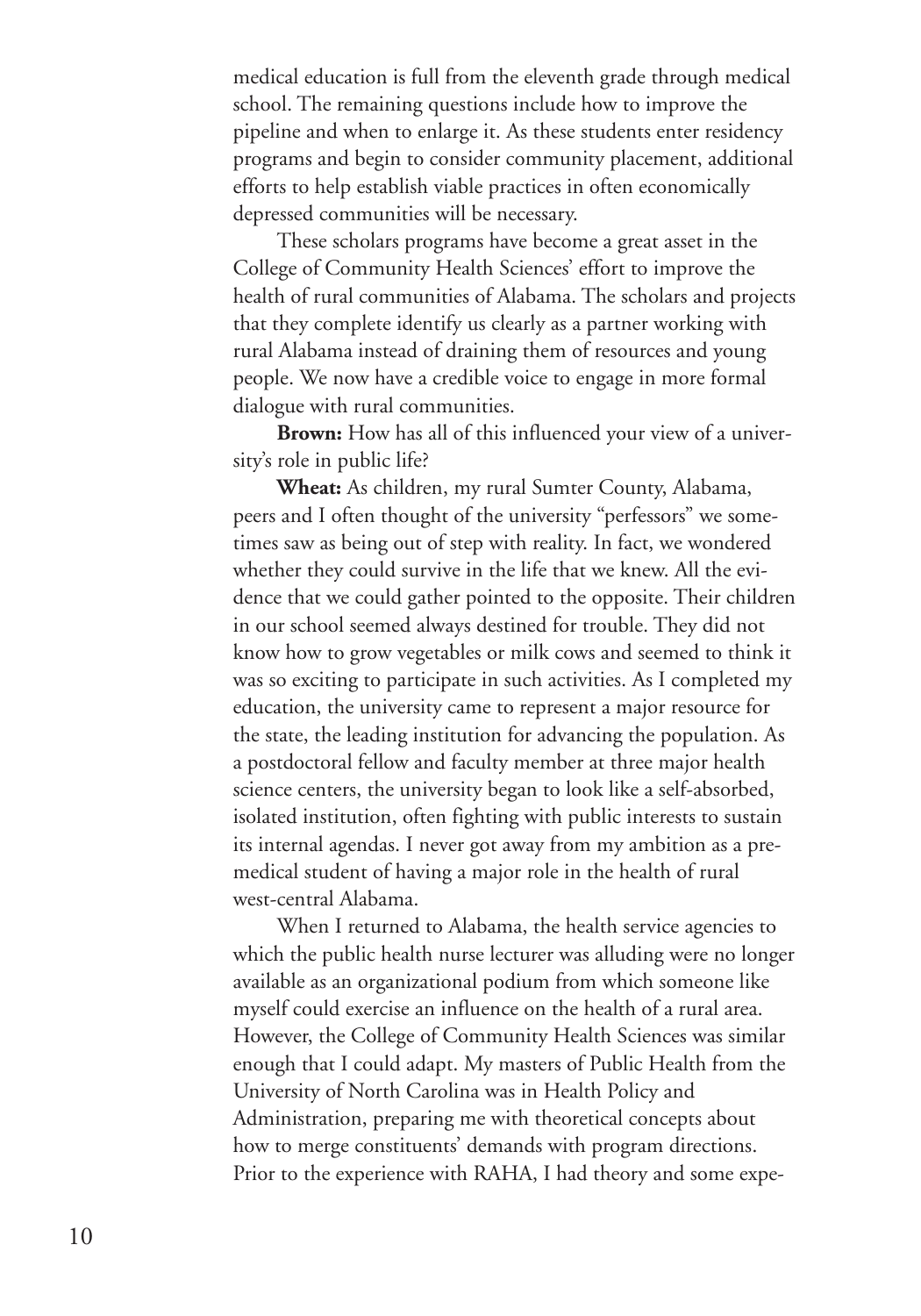*We should be preparing citizens to be assertive in engaging in leadership at the community level.*

rience, but no proof that the university could partner with a public to advance common causes. Now, I am sure that it is so. And I find that with appropriate care to the structure of the continuing dialogue among myself and rural communities, that I am perceived as a "perfessor" who is relevant to their lives and at least somewhat knowledgeable in their ways.

**Brown:** What do you think are democracy's claims on the academy and, in particular, on medical schools?

**Wheat:** I have a theory about our situation in Alabama, especially rural Alabama. We are a state of dreamers. I think because we feel so distant from the state's decision-making process and powerless (as a result of the 1901 constitution), that we dream. If we were closer to the decisions, we would be more practical. We should be preparing citizens to be assertive in engaging in leadership at the community level and make our thought processes more practical. An example would be to match our educational expectations and options for our children to opportunities that will sustain them in some relationship with their communities in the future, as opposed to our dreamily "up and away" motif that sweeps our capable youngsters out of the community and out of the state to roles that support distant societies.

Higher education has a responsibility in this. It appears that the state universities may play into this motif with "Send your best and brightest to us. They can escape local, rural Alabama and come to our elite campuses." Instead of being places away from home, they should be extensions of home. They could become so through a continual reciprocal dialogue between communities and universities so that each informs the other of needs and what they can do for and with each other. In this formulation, professors have a responsibility to be relevant to the rural community and to evaluate their relevancy by joining in the community-university dialogue.

**Brown:** We both have heard David Mathews talk about the "public-making" rather than the "public-serving" capacity or potential of the academy. From your experience, is that possible?

**Wheat:** Yes, the formation of RAHA was a public-making activity. It was not complete in that with time the physicians in the group exercised such voice that others tended to bow out. But in the early years, voices from many walks of life were sounded and were effective. The multiplicity of opinions and ways of expressing concerns produced a greater appreciation for a com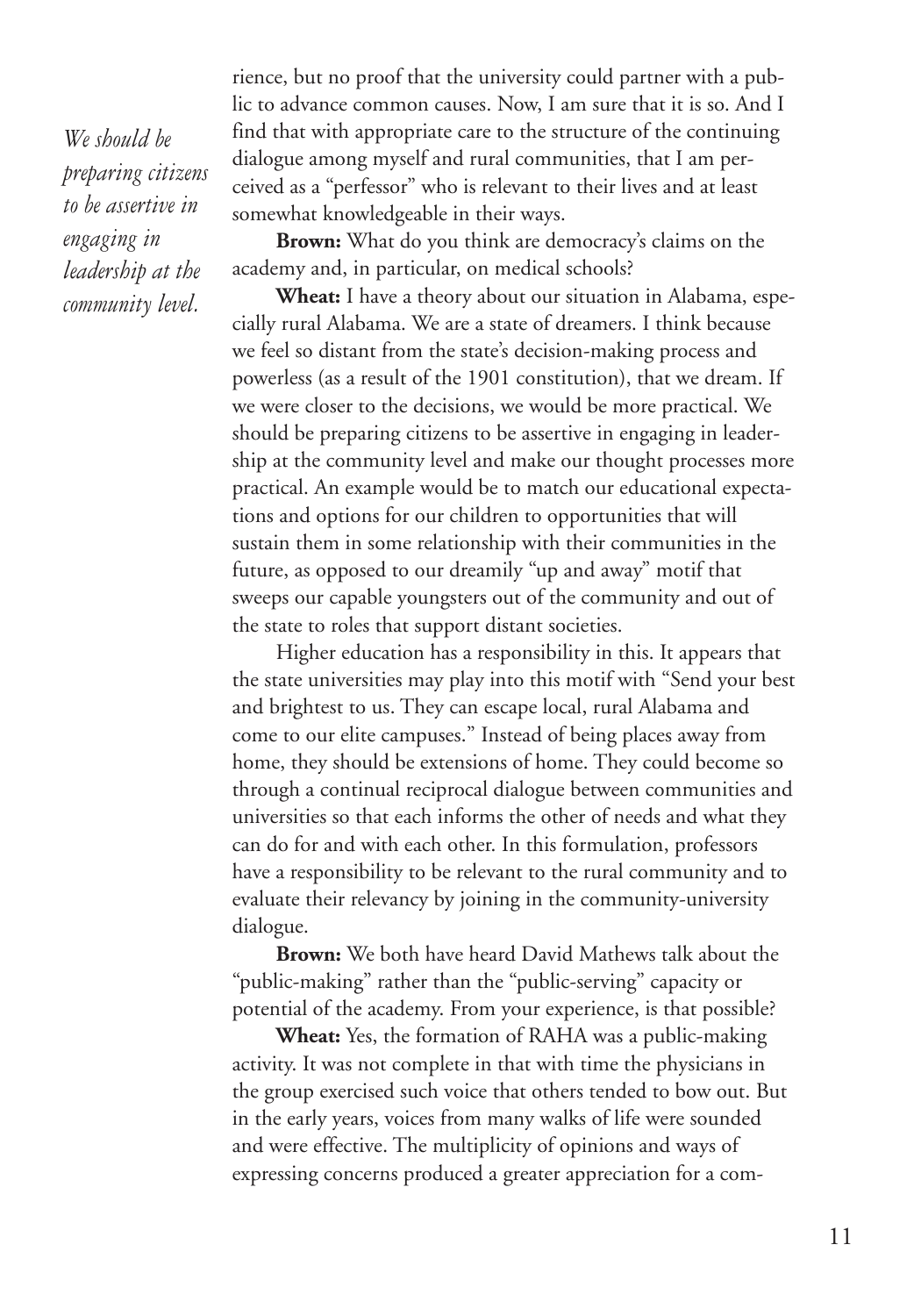mon cause that all could endorse as good for the public than we could know before. Part of this had to do with finding a public place where all could sit down together and talk about issues. But

mainly it had to do with all sitting down and talking together; something that we had not been doing before.

**Brown:** How should medical schools prepare their graduates for public life?

**Wheat:** My opinion is that medical education does not have to cloister students away for the eight or so years required to learn the profession. Medical students as a whole are a very gregarious and helpful lot. I believe that a more open learning format that involves students in the kinds of communities that they hope to serve, to learn the people, to share personal and community needs will lead quite naturally to students of medicine becoming involved with the communities in thinking through and proposing solutions to issues of the community and to their own roles within the community. In addition, a special rotation may be helpful for some students to guide them into this public discourse.

**Brown:** What do you think would have to change for higher education to become a serious participant in public life?

**Wheat:** I believe that each faculty member would need to be directed to identify with a specific target community for whose benefit the faculty member was working. Also, that the faculty member's academic rewards would need to rest to a significant degree on the appraisal provided by a representative body of the target group. This group would not be students, but communities from whence the students came. The community is not necessarily geographic, but geographic communities have lots of built-in credibility for designating themselves "community."

**Brown:** Thank you, John. I've learned a great deal.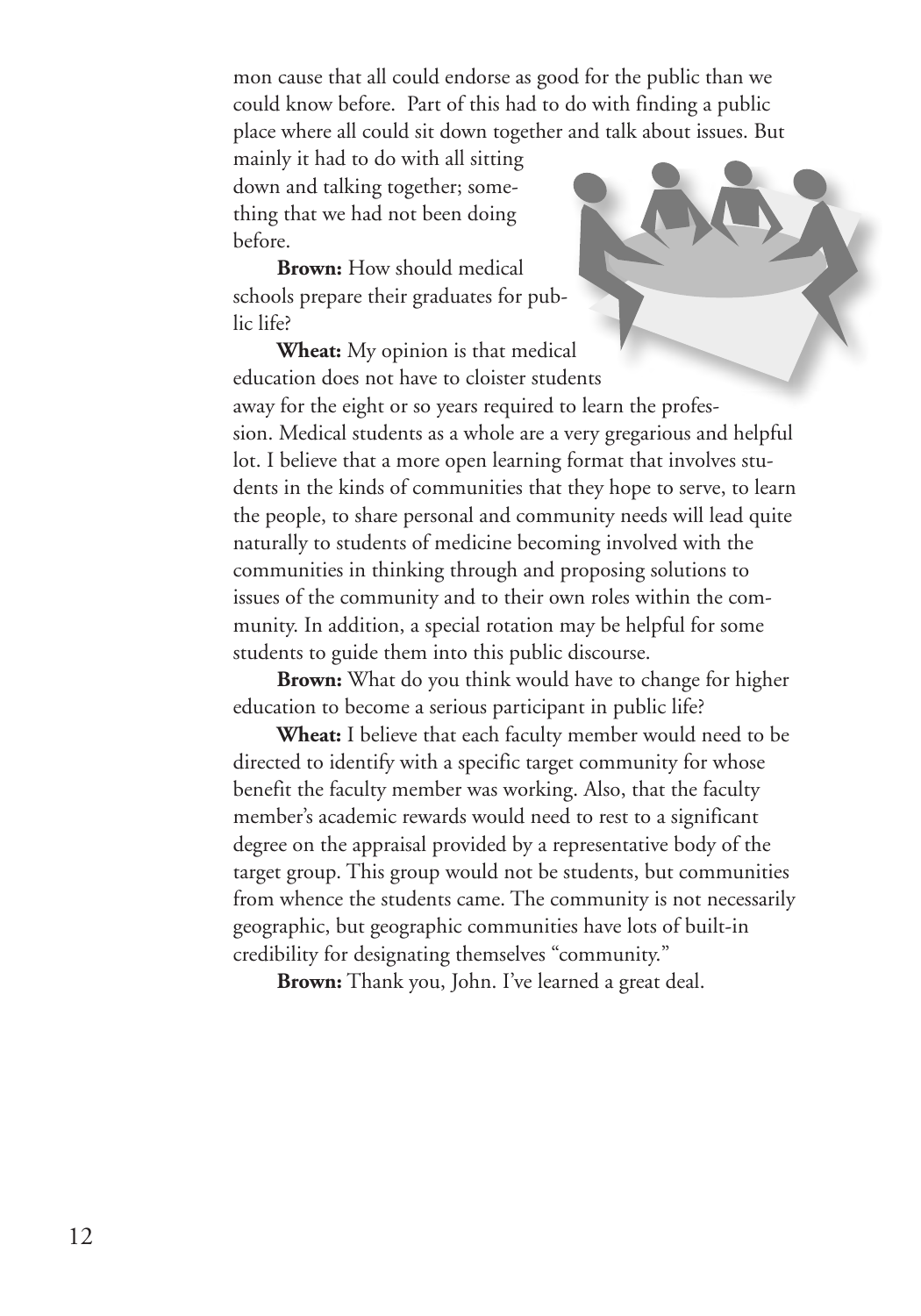# **CULTIVATING SUCCESSORS: GUIDANCE FROM THE FIELD**

#### **By Nancy L. Thomas**

By now, most academics have heard the alarms sounding the decline of public life and collective activity in the United States and the dire predictions for the health of American democracy. In his thought-provoking book *Bowling Alone*, political scientist Robert Putnam documents the diminishing inclination of Americans to work and play collectively. Today, insufficient numbers of Americans vote much less volunteer, organize, join, or run for public office. This is in contrast to the image of the successful democratic society described by Alexis de Tocqueville more than 150 years ago. Similarly, sociologists such as the authors of *Habits of the Heart* warned that today's excessively individualistic Americans lack a commitment to common purposes and the greater good. Educator Alexander Astin lamented, "Something is terribly wrong with the state of American democracy."1

Commentators on American democracy have successfully created a sense of urgency, and higher education seems to be responding. One such response was an interesting initiative I had the privilege of directing called Listening to Communities, <sup>2</sup> sponsored by the American Council on Education (ACE). 3

Guiding Listening to Communities was the belief that as higher education explores ways to revitalize its historic public mission and educate for citizenship, it should engage communities in dialogue on how best to achieve those goals.

Beginning in 1999, ACE organized eight pilot forums around the country in partnership with local colleges and universities. <sup>4</sup> Listening to Communities invited a range of community, business, government, philanthropic, religious, and education leaders to share their views on higher education's role in a democracy. *Guides for Participants,* booklets to frame the issues were distributed in advance. Forum participants were asked to consider and discuss how colleges and universities can best fulfill their role as *educators* of American citizens and as *institutional members* of a community. The forums were organized around two simple questions, "What works?" and "What can higher education be doing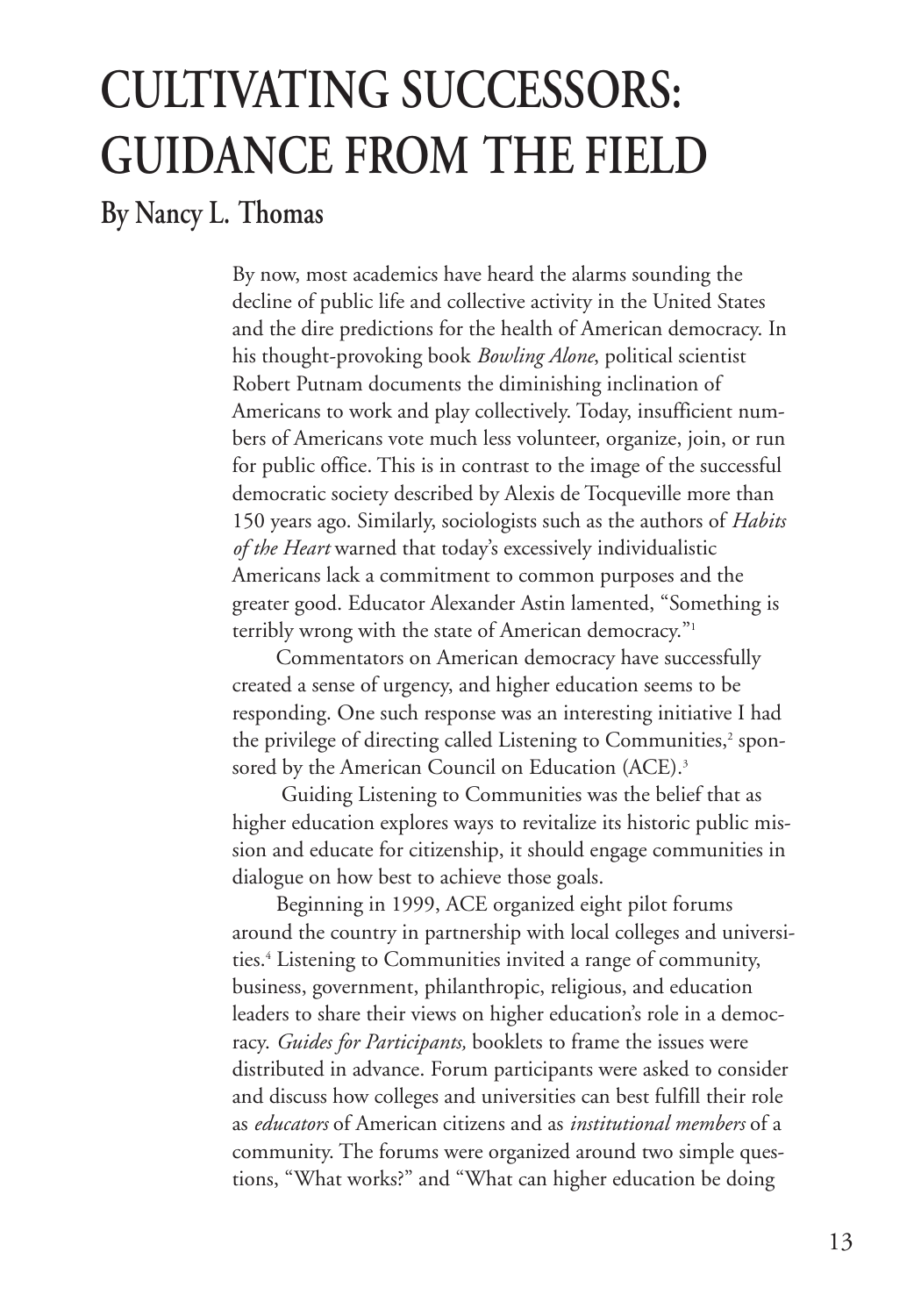better?" While the primary and modest goal of Listening to Communities was to explore formats for convening citizens around higher education's role in public life, some essential concerns emerged that warrant consideration and further exploration. In this article, I review those central concerns and recommendations made by forum participants on how campuses can respond.

#### **The Challenge: Cultivating Successors**

Forum participants reported some positive signs. They noted that many colleges and universities are commendable *institutional members of their communities*. When done well, community-university partnerships — particularly applied- and outreachscholarship that informs public policy and student communitybased service — strengthen and add value to communities. Colleges and universities have "a lot of good initiatives under way," said one participant, echoing the views of many.

Despite these good initiatives, Listening to Communities participants — more than 200 teachers, firefighters, neighborhood organizers, heads of nonprofit organizations, rabbis and ministers, nurses, nonprofit board members, politicians, and foundation directors — repeatedly expressed concern that higher education is doing too little to cultivate their successors. Too few graduates have the inclination — the sense of calling or passion — or the skills to do their kind of work.

Educating successors is partly a *matter of numbers*. In view of the magnitude of the American society's needs — what one participant described as "a raging forest fire with too few people fighting it" — higher education is simply not cultivating adequate numbers of graduates committed to public life. The country faces a serious shortage of teachers, superintendents, clergy, nurses, and others, participants pragmatically noted, and too

few graduates select service professions as a career choice. Many participants lamented what they described as a show-me-the-money attitude in students, pointing to the high percentage of students pursuing degrees in business and other profitable fields. Colleges and universities appear all too willing to serve students as consumers.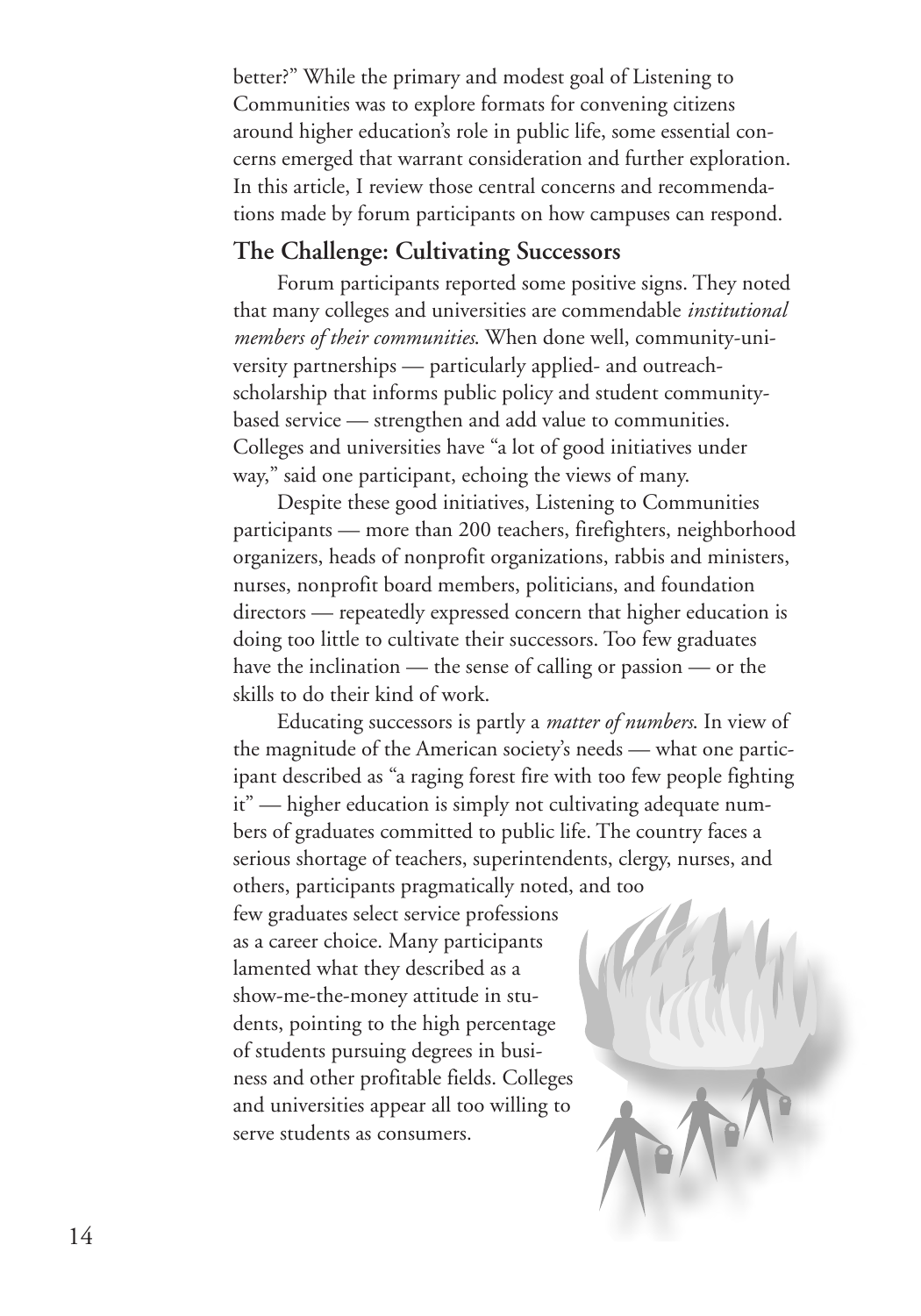Encouraging graduates toward public professions, however, will not reach a scale sufficient to have an impact, participants added. Educating successors is more poignantly *a matter of conscience*. Higher education's responsibility is to provide students with opportunities to explore and identify what they believe in. Colleges and universities, forum participants worried, are failing to cultivate students' souls. They challenged colleges and universities to integrate, across the curriculum, classroom experiences that cultivate students' values, social consciences, and sense of personal responsibility for public concerns.

Educating successors is also *a matter of skills*, skills linked to more than disciplinary competency. One participant underscored higher education's need to educate toward "an undisciplinedbased, complex way of being." He explained:

There is this absolute zone that I do not think has been thought through yet. Where and how is the preparation of people whose job is not [for example] social work in the classic sense as it is the social and economic engagement of people? It is waiting to happen. . . . It is crosscutting and interdisciplinary. It follows the trends of community builders. It makes the connection between human capital strategies and place-based strategies. Currently, the people who train people for jobs [in social work] are not the same people who are doing, for example, affordable housing or welfare reforms. They are in separate camps. One is accused of building a ghetto. The other is accused of only looking out for individuals, [of having] no sense of community. The more advanced educational organizations are trying to break down that barrier. They are trying to do both.

One participant echoed many views when he explained that colleges and universities can educate toward "an undisciplinedbased, complex way of being — a *soulful* way of being, *and* smart!" To reach the scale needed to have an impact, colleges and universities need to model and foster a "whole new way of thinking." This new way of thinking involves something less distinct than a career choice or job description, something more than a set of skills. Higher education's role is to provide students with formative experiences that shape not just how they think, but their *way of being*. Regardless of discipline or career choice, every student can be called to responsible citizenship.

*Colleges and universities, are failing to cultivate students' souls.*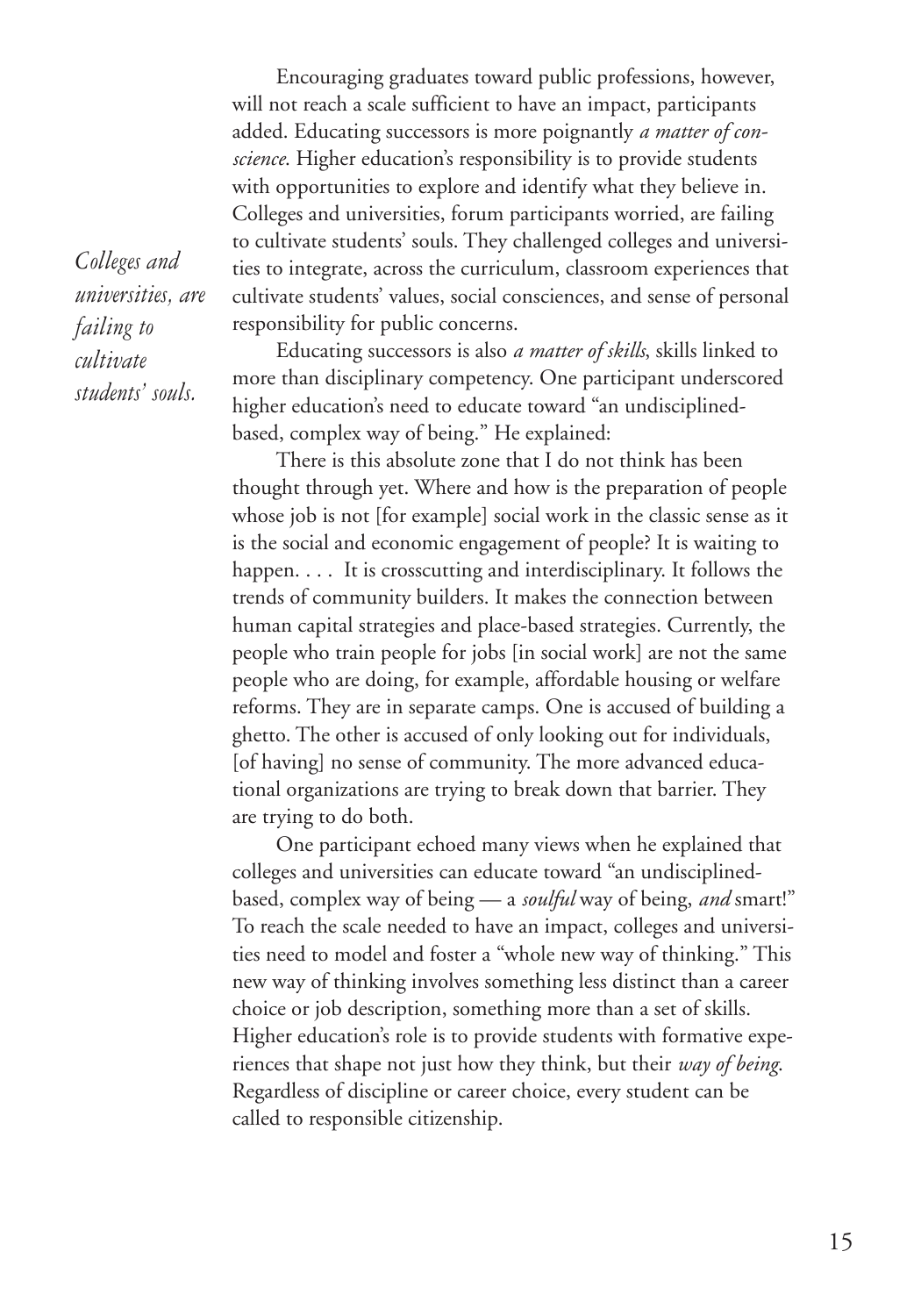*Regardless of discipline or career choice, every student can be called to responsible citizenship.*

#### **A Whole New Way of Thinking: Successor Education**

How do colleges and universities cultivate the conscience and skills to generate successors? How does higher education reach a scale sufficient to have an impact? Forum participants offered guidance, specifically ten areas of focus, on how higher education can educate for democracy:

• *Teach the public relevance of every discipline:* Higher education can devise ways for students pursuing any career — even those with demanding credit hours such as engineering — to understand the public relevance of that profession. If engineering students are studying, for example, the physics of a new transit system, they can also learn the social, economic, and political implications of that project. One participant suggested that every student spend at least a semester in a government or nonprofit setting, practicing his/her profession and learning the public role of that discipline.

• *Promote interdisciplinary learning:* Higher education, participants criticized, has become too much of a series of "disconnected, overspecialized fields" to be valuable to society. One participant reasoned, "Real solutions to problems are not specialized. Real solutions are interdisciplinary." Clustering courses and disciplines — linking economics and political sciences, for example — can provide students with a more complex and deeper exposure to their discipline. Universities can also consider new interdisciplinary majors such as "Family Studies" and can continue to support interdisciplinary studies that have earned respect such as African-American Studies, Women's Studies, and Environmental Studies.

• *Integrate themes of social justice across the curriculum:* At most institutions, learning about matters of social justice occurs in isolated courses or departments. Rather than isolate themes of social justice, colleges and universities should explore ways to integrate them across the curriculum.

Forum participants expressed particular concern over race relations and underscored the need for higher education to consider diversity as an educational resource or learning tool. All students should graduate with experience and a high level of comfort working in diverse groups. While people of color frequently experience situations where they are the "only" in a room of white people, the reverse is almost never true. Learning experiences can push students, particularly white students, out of their comfort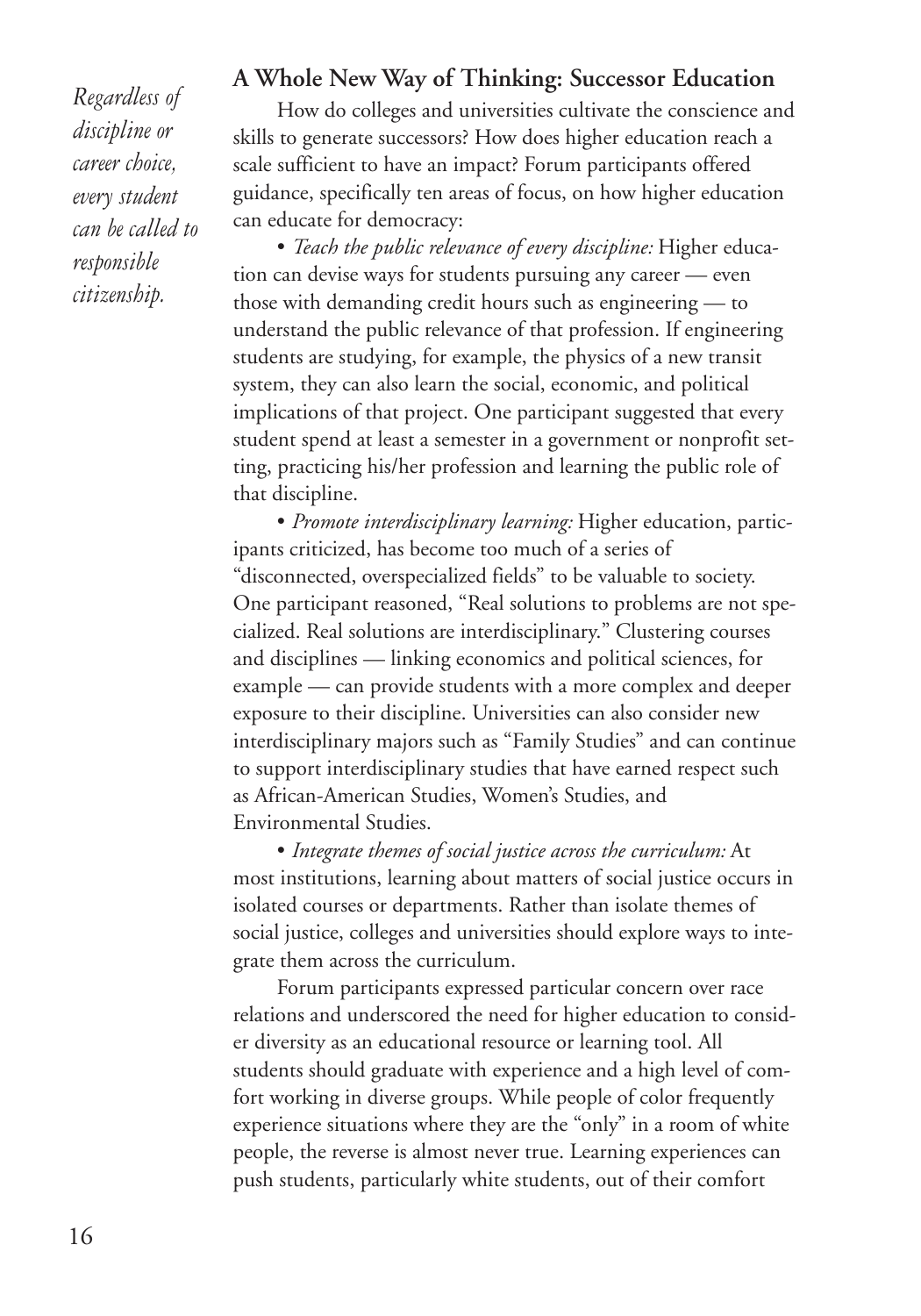zones so they can broaden those zones to include consistent collaboration with people from diverse backgrounds. Learning experiences can frequently include teamwork, with teams having been structured by the faculty member to ensure diversity within the group. The success of the group dynamic can be evaluated as part of students' grades.

• *Foster personal ethics and reflective practices:* Colleges and universities can consciously strive to encourage students to lead a reflective life and explore and identify their values. Students can be encouraged to consider, "To what should I devote my life?" "How can I be part of a solution to a problem?" and "About what do I care passionately?" Forum participants suggested that these reflective practices can be part of the culture of an institution rather than an add-on or part of an isolated course or unique program.

• *Inform public policy through outreach scholarship:* A significant and valued role universities play in communities is as "the local think tank." Universities are viewed as possessing both expertise and authority on social issues and, therefore, uniquely positioned to provide valuable support for public decision-making processes. Policymakers need data, knowledge, and guidance before making public policy decisions, and universities can bridge that gap. After citing examples of faculty scholarship that guided public policy decisions, forum participants agreed that, having access to knowledge resources "is like having your own Rand or Brookings Institute next door. And because it is local, it has more credibility."

Because of their depth of knowledge and expertise, universities are uniquely positioned to advocate for social justice through the academic research they support. Participants complained that the link between social change and academic scholarship is weak and that research on pressing social issues is often untimely. Citing affirmative action as an example, participants complained that the compelling research needed to support equity and access in education came after opponents to affirmative action had "almost won the argument!" Higher education can strengthen its role in public life by renewing its commitment to social change, engaging in research that concerns critical public issues, and advocating on behalf of particular solutions to an issue or problem.

• *Play a convening role:* Campuses frequently organize and host public forums and private initiatives to highlight pressing social issues. Often viewed as possessing credibility and stature in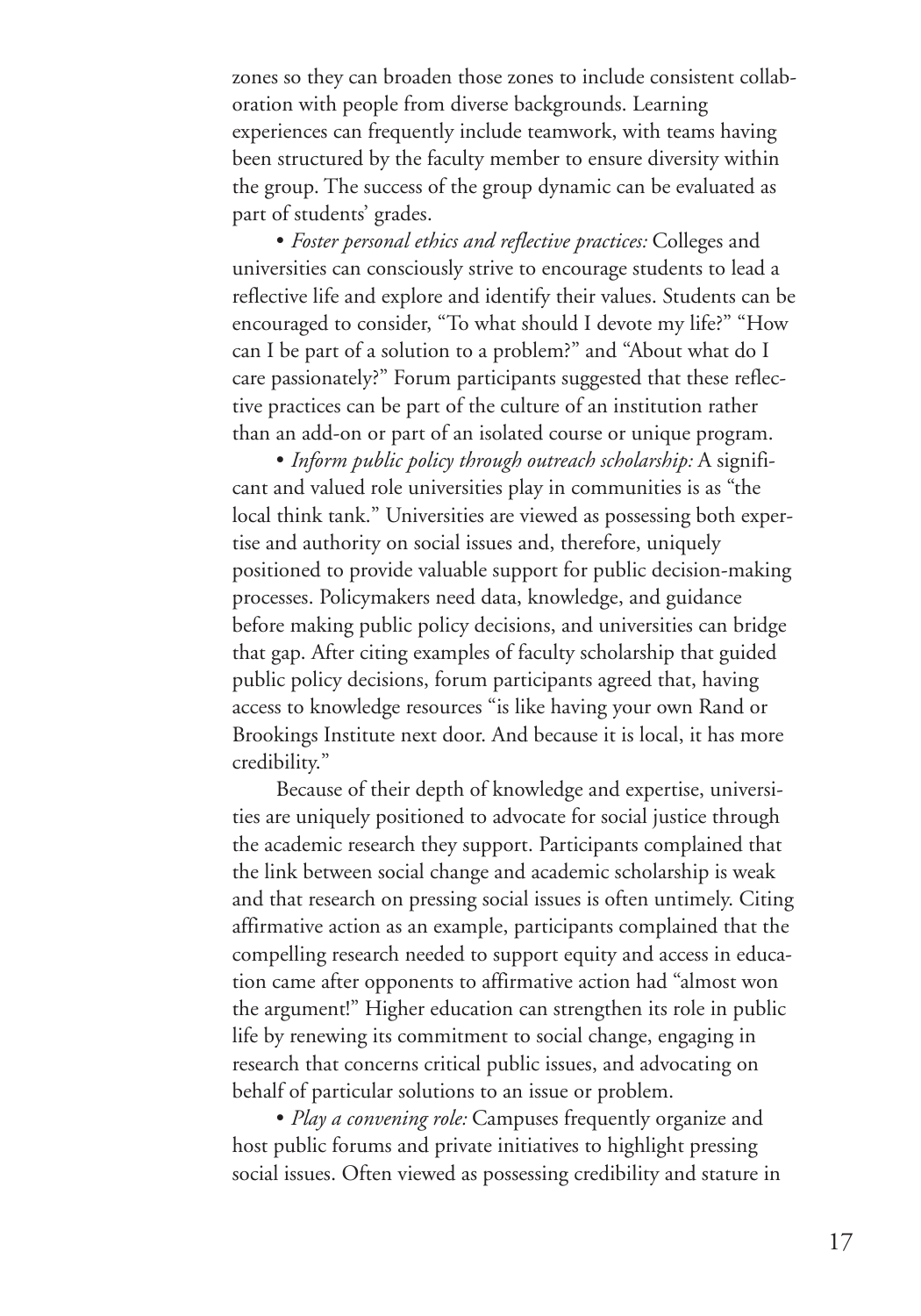communities, universities can play a significant role in bringing together interested individuals from private industry, government, and communities around social issues. This convening role can be particularly powerful when the university president visibly assumes a leadership role. By leveraging institutional leadership when convening groups around public concerns, campuses can widen the circle of participants in a discussion.

• *Link theory and practice (learning by doing):* Forum participants expressed support for student volunteerism and community-based learning, but also suggested that these experiences need some reworking. Participants complained that too many campuses present interns to communitybased organizations saying, "Here are our students. Here is what they need to learn. Plug them in." A better approach would be to link experiential learning to the institution's and the student's present and future roles as members of the community. All community-based learning and volunteer initiatives can be grounded in prior dialogue in which campuses ask communities, "What do you need?" and "What can the university contribute to make these students more suited when they come back to you, when they assume their role in the community?" Students should not be presented to those organizations before they have studied the community, its strengths, its challenges, and initiatives already

Community-based learning experiences can be organized as collaborative, rather than individual, initiatives. Rather than organizing service-learning activities that are one-to-one, campuses can explore ways that student teams can work with public and nonprofit organizations. Group work, one participant emphasized, "can be a powerful corrective to the 'Lone Ranger' mentality that dominates society, the view that problems are solved by individual action. In fact, [problems] are solved by community cohesion."

under way to build that community.

Participants also suggested that community-based learning be restructured as three-way partnerships linking the nonprofit organization, government agencies, and the university. This would enable students to see the public relevance of their work and, by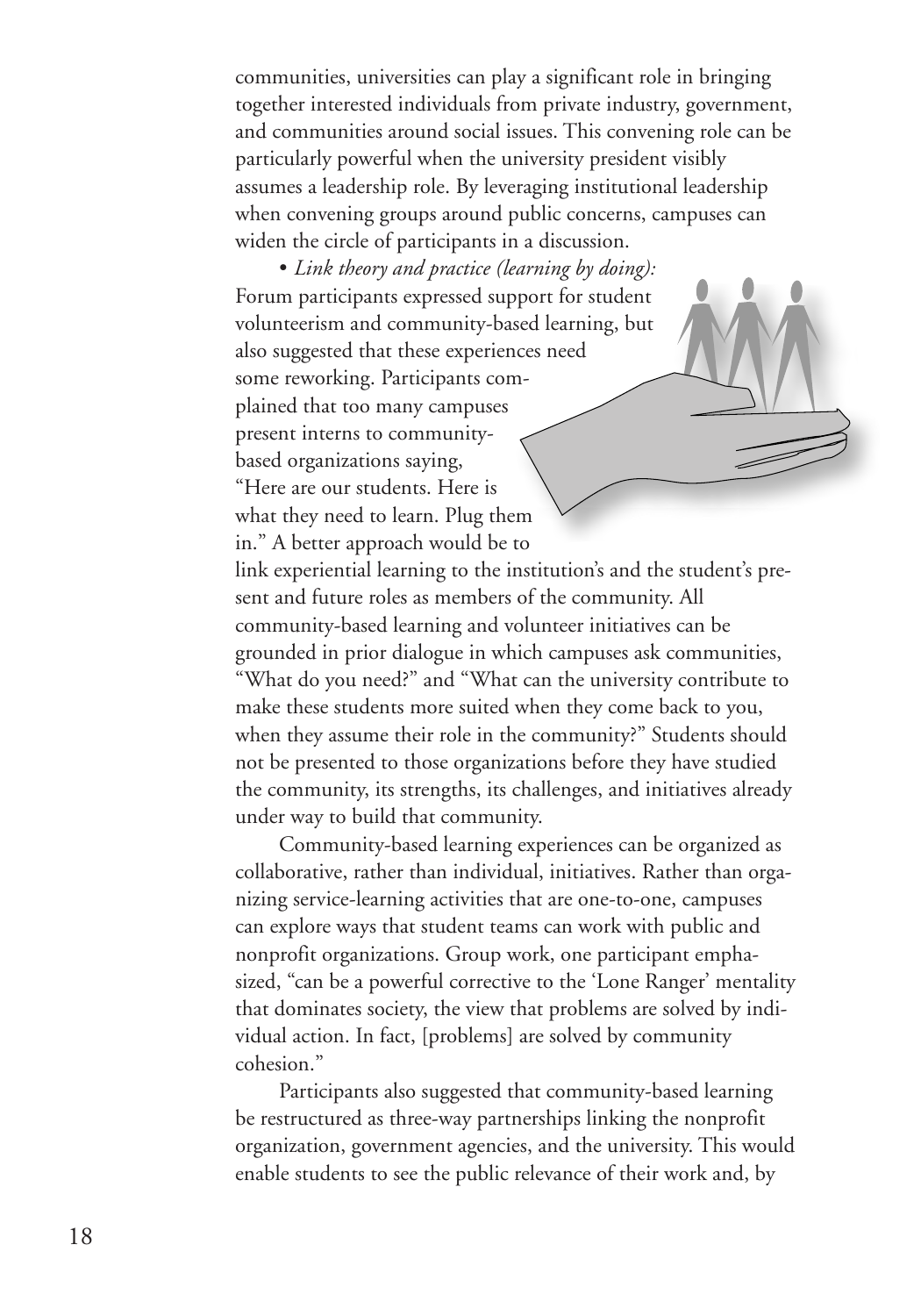offering students the opportunity to seek out relevant government units, would enable students to see the interdisciplinary nature of community work. Students can play a valuable role brokering relationships between typically isolated government units.

• *Teach collaborative problem-solving skills across the curriculum:* Colleges and universities support faculty efforts to enhance teaching styles and model the deliberative process in the classroom. Forum participants agreed that the ability to participate in a discussion, facilitate or moderate a dialogue, think critically and creatively, advocate a position, and negotiate or mediate toward solutions — essential conflict resolution and social change tools are central to all student learning across all disciplines. Participants recommended that students be afforded the opportunity to cultivate these skills in the classroom, in the campus community, and in external communities.

*"Students ought to be activists."*

• *Encourage student activism and leadership:* Many forum participants shared the belief that "students ought to be activists." The responsibility of colleges and universities is not only to facilitate students' exploration of their values and beliefs, but also to provide students with opportunities and encouragement to act on those beliefs. Encouraging student activism can be part of an institution's definition of excellence and among the responsibilities of faculty members.

Participants suggested that encouraging student activism can be risky in that students might challenge the institution or the community, creating discomfort. If educators encourage students to vote, they must accept for whom they vote. Colleges and universities, like students, need to stretch their own comfort levels as well.

• *Create the image of a "college town":* In rural areas and defined urban areas, forum participants expressed enthusiasm for the enhanced quality of life a university can bring to the community. When colleges and universities offer faculty outreachscholarship and consulting, student volunteers, presidential leadership, economic contributions, cultural and athletic events, museums, theaters, spaces for public initiatives, and sometimes access to sophisticated technology, college towns can be vital places to live and work.

Colleges and universities can do more for communities by contracting with local vendors. They can provide faculty and staff incentives to live locally. They can encourage faculty and staff to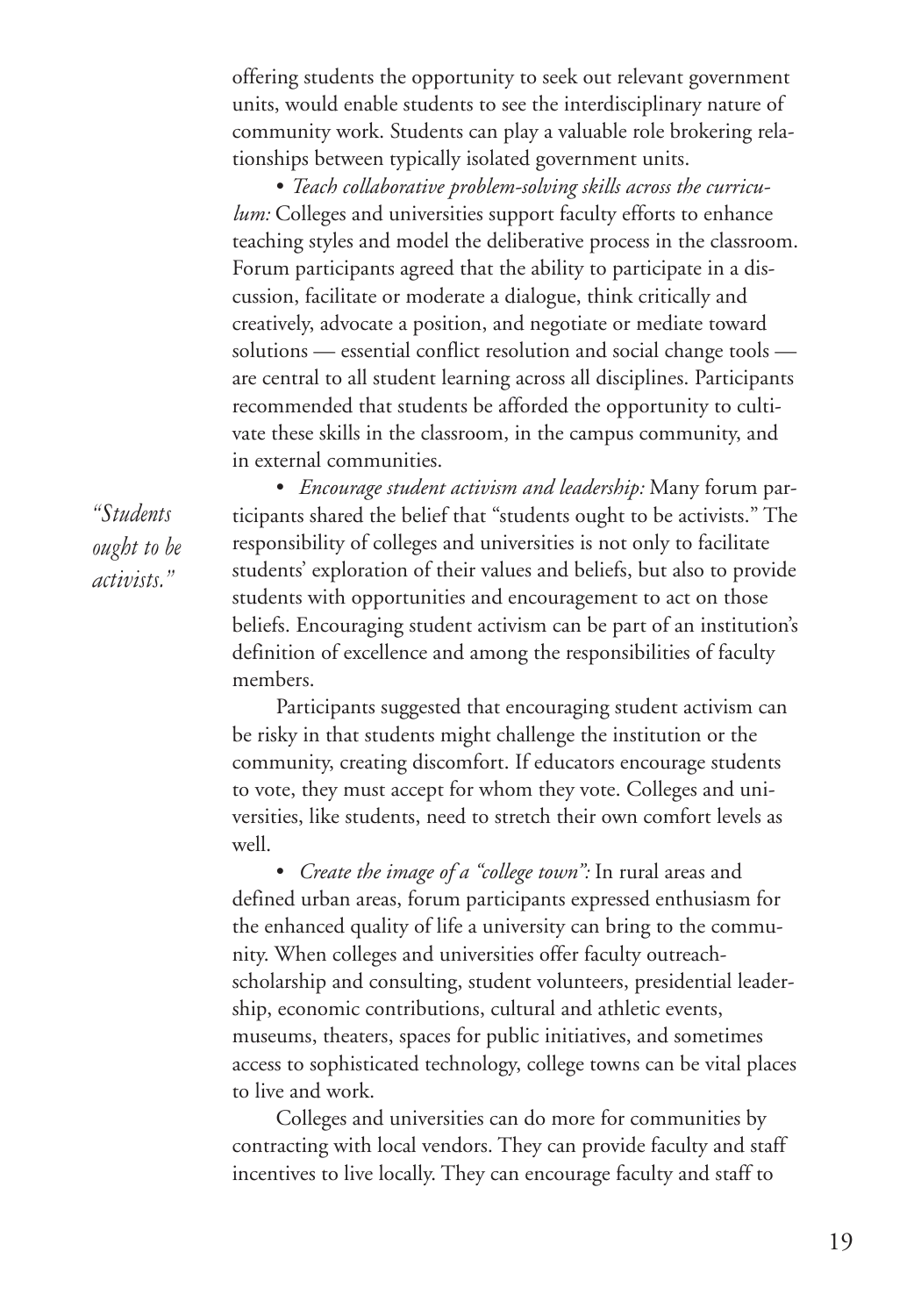model responsible citizenship by participating in public processes, running for local office, serving on boards, and volunteering. They can also improve town-gown relations by working collaboratively with communities to develop strategies that curb disruptive or destructive student behavior.

#### **Where to Start: In the Communities**

What does it mean to be a community and to be an individual or institutional member of that community? What is our vision of the community, what should it look like, and how does its current state compare with that vision? Listening to Communities participants urged colleges and universities to join together with each other and with their surrounding communities to engage in dialogue around these questions. Universities and communities can jointly shape a vision that addresses local concerns and institutional efforts to prepare the next generation of citizens. One participant suggested that universities and communities jointly compose a memorandum of understanding that reflects a shared philosophy on institutional and student responsibility and community engagement. This memorandum or shared vision can then serve as text to inform student learning experiences both in and out of the classroom, to inform faculty outreach-scholarship, and guide new community-university partnerships.

Higher education is making considerable efforts to educate for democracy and be a valuable institutional member of a community. Yet despite countless initiatives, forum participants, exemplars of civic engagement, nonetheless worry that these efforts are insufficient, fragmented, temporary, or disconnected. In the end, colleges and universities are doing too little to educate their successors. What higher education needs, forum participants argued, is a whole new way of thinking, that is interdisciplinary, holistic, crosscutting, and linked to a larger vision for the surrounding community and for American democracy.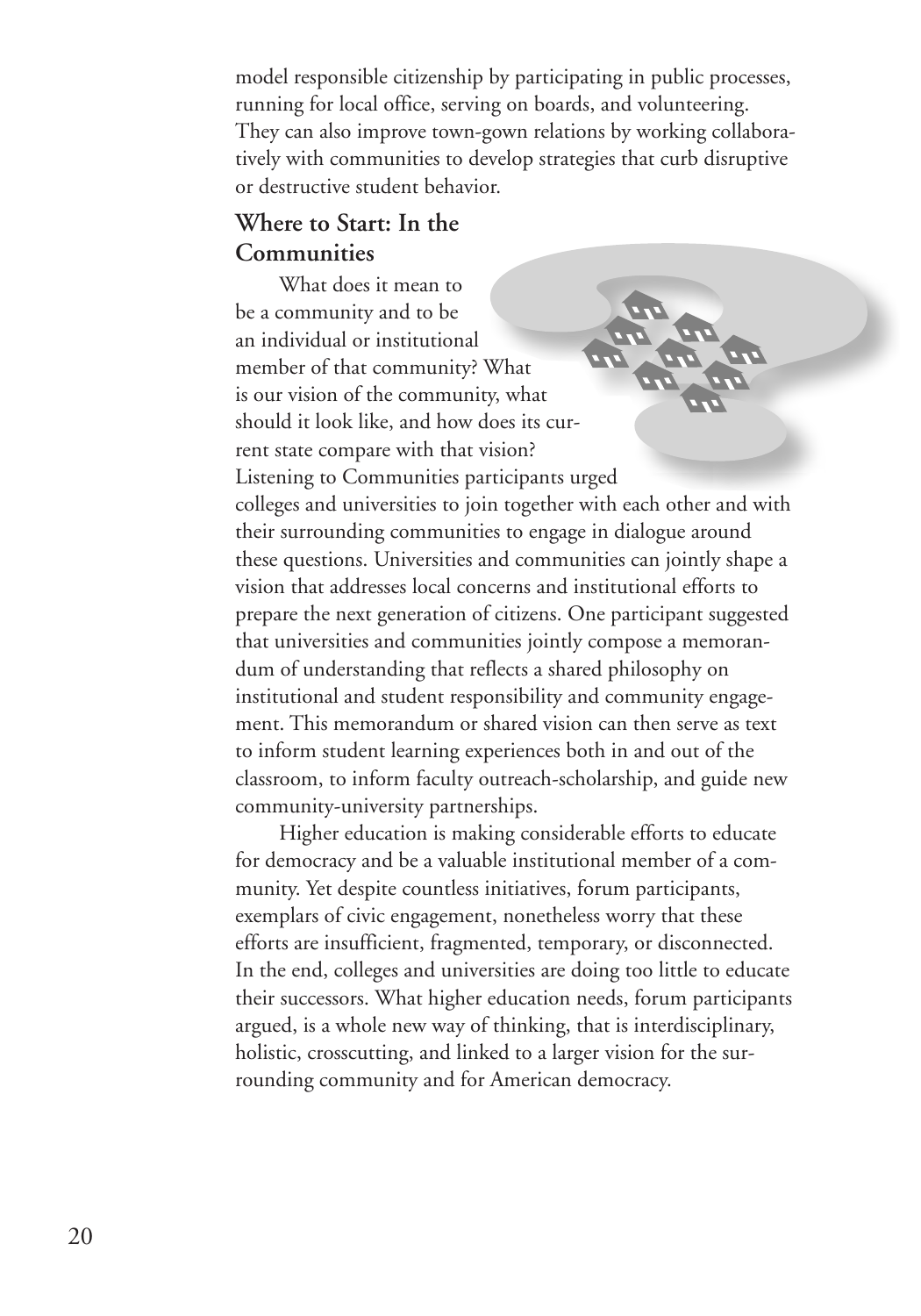#### **Institutional Responses to Listening to Communities, Next Steps**

#### **1. Develop a vision of the campus community, the surrounding community and region, and of American society.**

- A Values Audit: What kind of community do we want this campus to be? What values are central to this institution? (Fairness and equity? Integrity? Trustworthiness and honesty?) Are our practices consistent with our written documents? Are we making choices that are consistent with institutional values? Do we value, for example, both autonomy and collaboration? How do we reconcile these two seemingly inconsistent interests? Are we obliged to promote actively the well-being of others, or simply "do no harm"? Examine institutional values through surveys, interviews, focus groups, and dialogues. Involve those most affected by the conclusions: students, faculty, staff, trustees, and institutional leaders.
- Develop a vision with the community of the community: Convene a range of community representatives — community organizers, religious leaders, politicians, business leaders, small-business owners, teachers, firefighters, police officers, directors of nonprofit organizations, foundation executives to collectively develop a vision for the community, identifying community assets and pressing social issues. Involve multiple higher education institutions and a wide range of academic expertise in the dialogues. Consider ways to bring more players to the table, for example, by creating a core group and then convening a series of roundtables that are issue-specific. Ask, What are area colleges and universities doing well? How can they be doing better? How can we collectively cultivate the next generation of active, community-oriented citizens? Bring that vision back to the campus and ask, What can each of us do, as individuals and collectively, to achieve that vision? Convene campus representatives to discuss the community's aims and perceptions.
- Explore the link between the campus values, the community's vision, and American democracy. What social conditions allow the development of democratic institutions? How can American democracy be consciously maintained? Educators, social and political scientists and others warn that Americans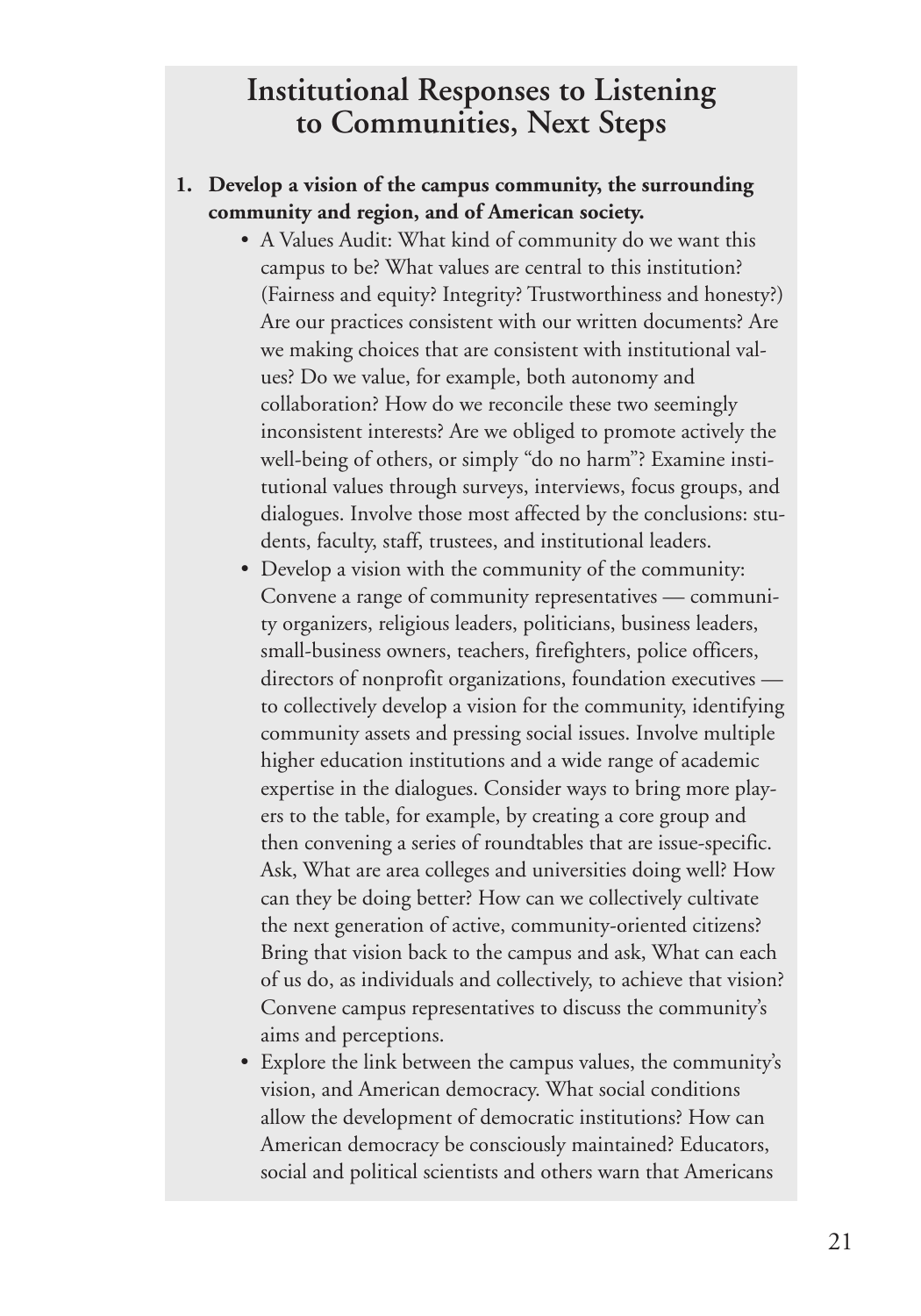are so disconnected from each other and from social and political institutions that the strength of American democracy is at risk. How do these warnings compare with the civic health of this community? Convene multiple constituencies on campus to discuss these, and other, questions.

- **2. Assess the institution's educational programs, cocurricular activities, and community-based partnerships.**
	- Take an inventory and/or map the institution's capacity to enhance the curriculum, programs, activities, and partnerships.
	- Explore the link between democracy and education. How does the institution balance the goals of enabling individual achievement and prosperity and cultivating a sense of responsibility to participate actively, if not passionately, in building communities and society in general? Do students graduate with the conscience and skills they need to be active, community-oriented citizens? Does the institution purposefully teach the arts of democracy?
- **3. Focus on the classroom: teaching public responsibility with society as text. This involves employing the ten areas of recommendations made by the Listening to Communities participants.**

#### **4. Learning by doing: community-based service**

- Adding experiential, service, and community-based learning components to courses and programs.
- Providing supportive structures for student volunteerism.
- Offering community-based clinical programs linked to professional development.
- Grounding community-based learning experiences on dialogue and a shared vision of the community.
- Restructuring community-based learning experiences to be collective/group rather than individual experiences.
- Restructuring community-based learning experiences around issues rather than sites.
- Restructuring community-based learning experiences as threeway partnerships: institution, nonprofit organization, and government.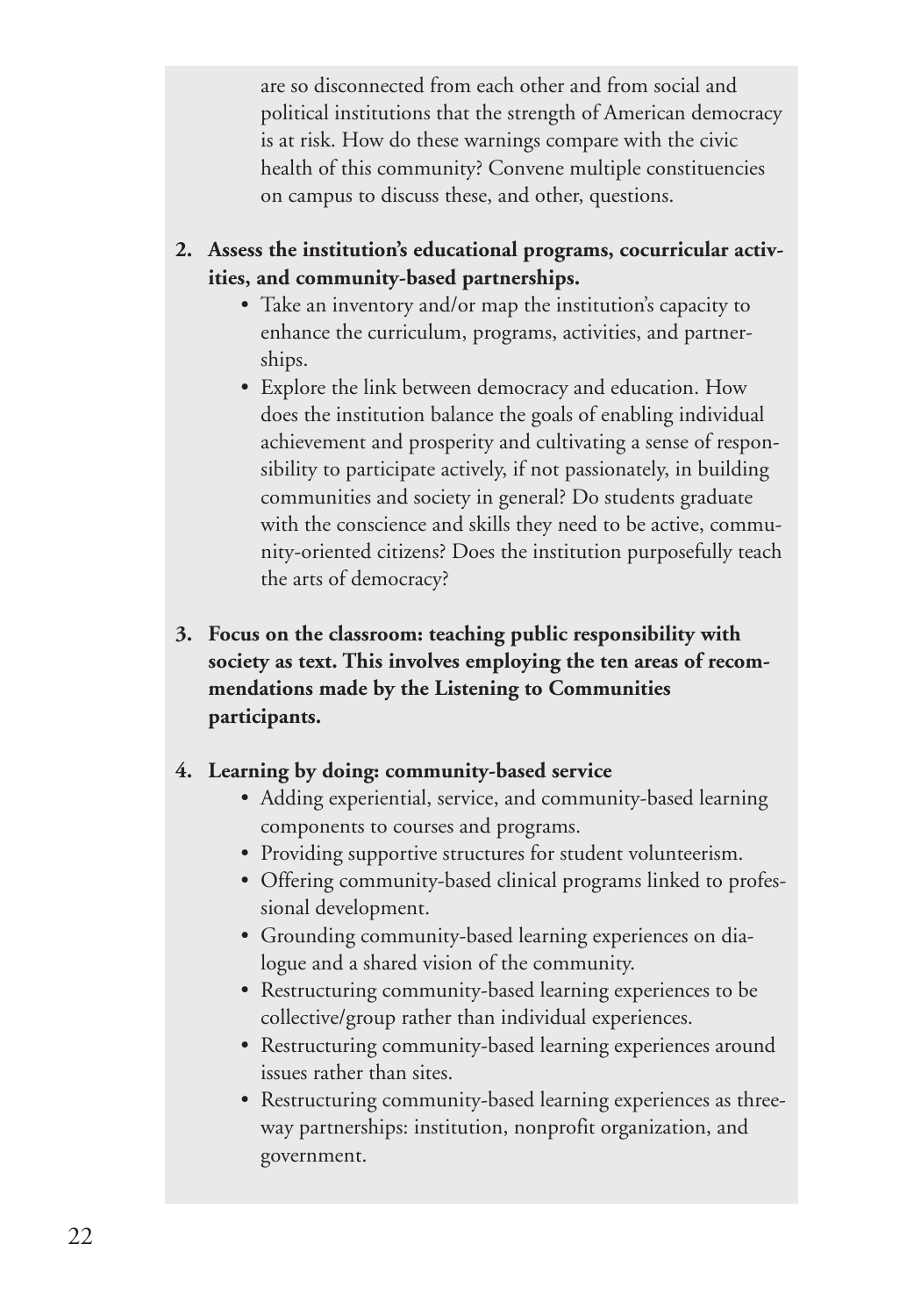#### **5. Modeling democratic values and the arts of democracy through participatory processes and dialogue on campus**

- Building the capacity of individuals on campus to develop their sense of voice, critical judgment, empathy, reciprocity, commitment to action, mediation, creative listening, and organizing.
- Building community on campus around shared values, integrity, diversity, social justice, civic responsibility.
- Building community on campus around a collectively developed vision.
- Supporting permanent structures for faculty development around engaging teaching and learning methods.
- Fostering a culture of dialogue and collaborative action by modeling them.
- Understanding and promoting diversity as an educational resource.
- Engaging the individuals most directly affected by the policies or practices under consideration.
- Encouraging student activism; supporting student groups committed to organizing, leading, and taking communitybased action.
- Creating student codes of conduct, alcohol policies, judicial systems, and academic honor systems that engage students as organizers and implementers.
- Developing collectively an honor code or institutional statement on values and philosophy.
- Supporting participatory, action, and applied research methods that involve students as researchers; supporting faculty and student research that leads to social action and change.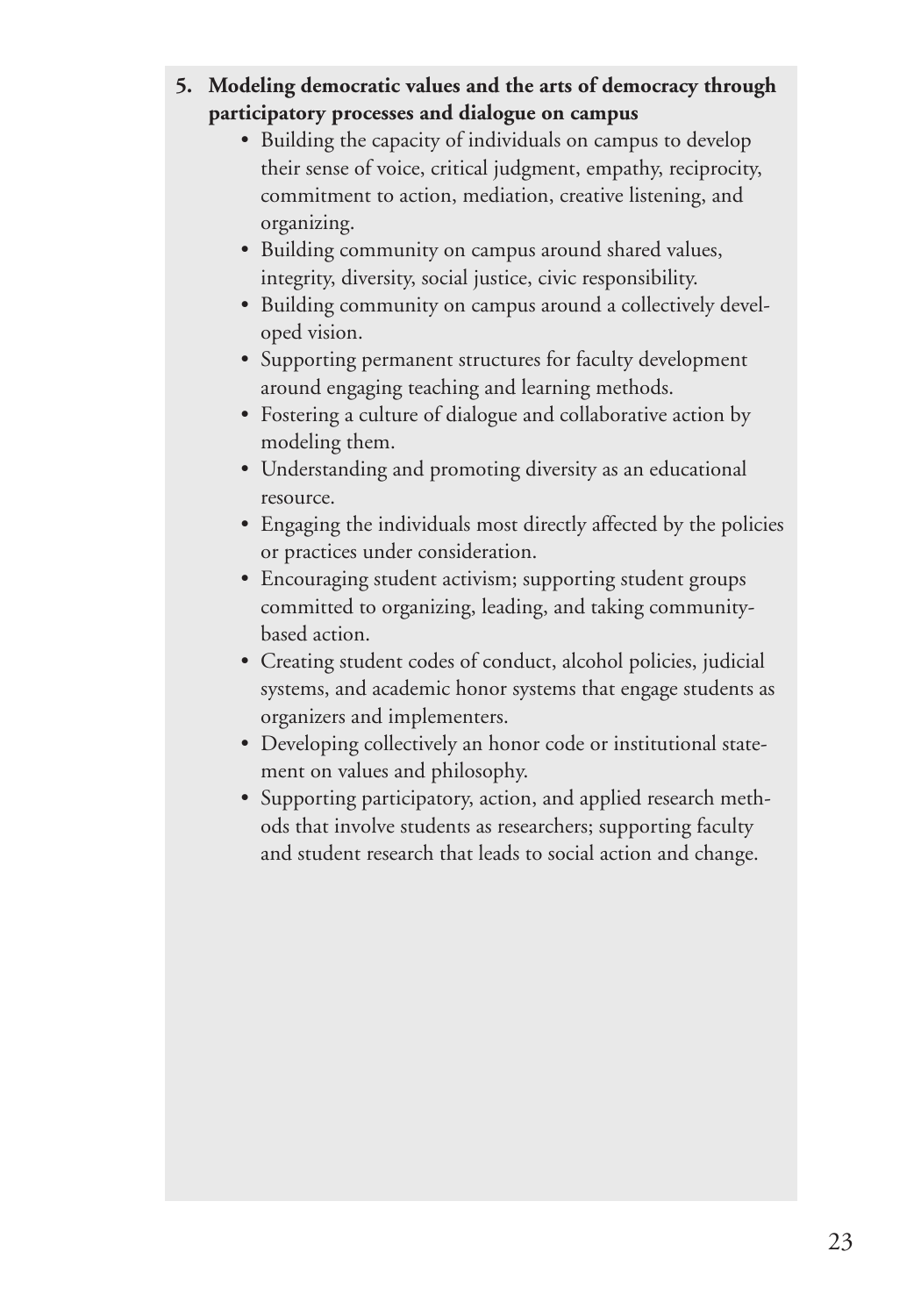#### **References**

- <sup>1</sup> "What Higher Education Can Do in the Cause of Citizenship." *Chronicle of Higher Education*, October 6, 1995, B1.
- <sup>2</sup> A longer report on the project Listening to Communities that served as the basis for this article is available through the Department of Housing and Urban Development's Office of Community Partnerships, which generously supported the writing of the report.
- <sup>3</sup> Listening to Communities was made possible by support from the Ewing Marion Kauffman Foundation.
- <sup>4</sup> Forums were held in Albuquerque, Cleveland, Defiance (OH), New York City, Brochton (MA), Bloomfield (NJ), San Francisco, and Forest Grove (OR).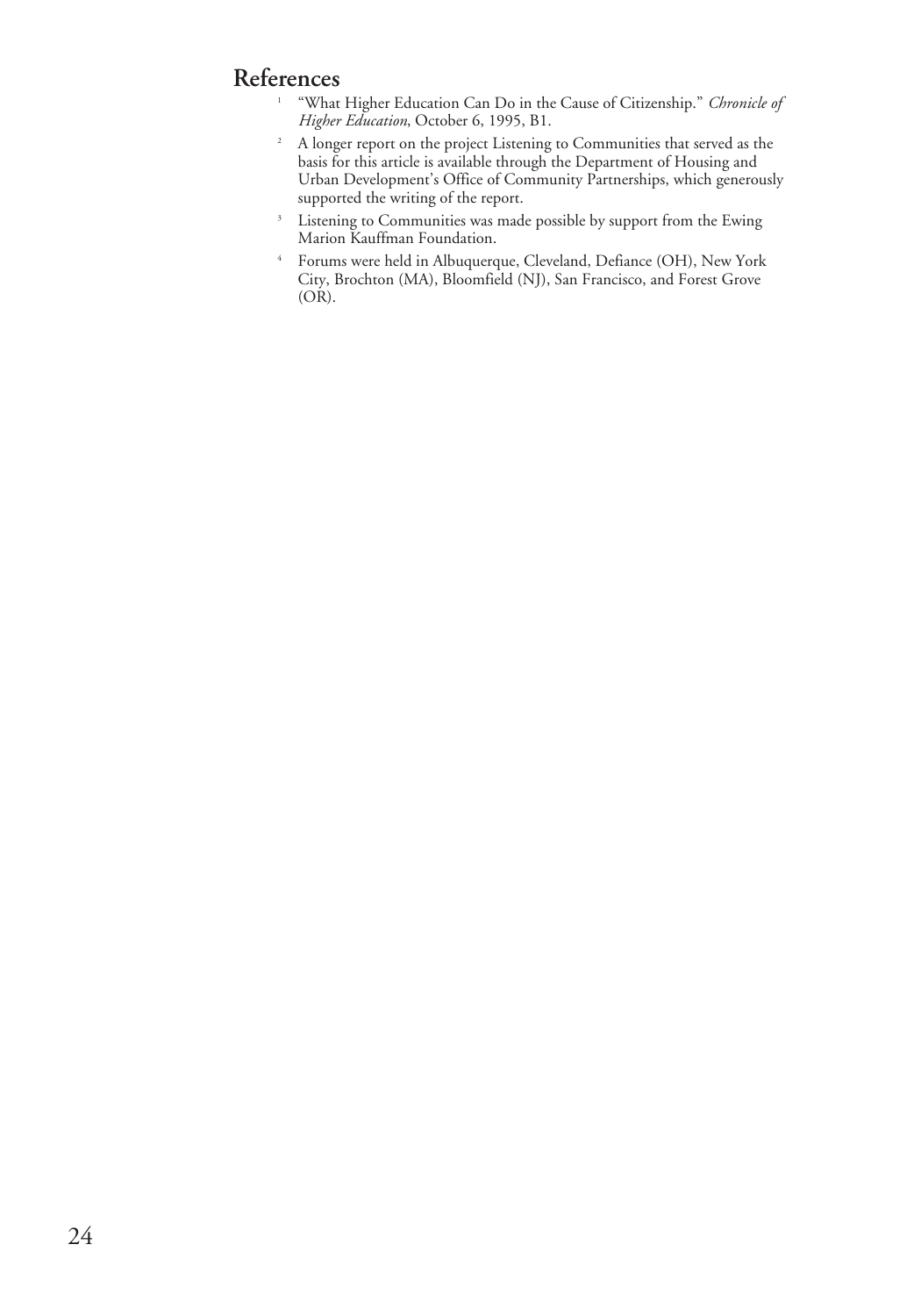# **THE CIVIC MISSION QUESTION IN LAND GRANT EDUCATION**

**By Scott Peters**

In his groundbreaking book, *Scholarship Reconsidered*, Ernest Boyer asked: "Can America's colleges and universities, with all the richness of their resources, be of greater service to the nation and the world? Can we define scholarship in ways that respond more adequately to the urgent new realities both within the academy and beyond?"1

While these questions are relevant for all sectors of American higher education, they hold an especially deep significance for the nationwide system of land grant colleges and universities.

Created through the Morrill Acts of 1862 and 1890, the land grant system is composed of 106 institutions located in all 50 states, plus the District of Columbia and several U. S. territories. 2

It includes many of the nation's top research universities, 17 historically black institutions, and 30 tribal colleges that were given land grant status in 1994. It also includes the federal Cooperative State Research, Education, and Extension Service (CSREES). With a budget of almost \$1 billion for fiscal year 2001, CSREES works to "advance a global system of research, extension, and higher education in the food and agricultural sciences and related environmental and human sciences to benefit people, communities, and the nation."3

CSREES involves more than 9,600 local Extension agents working in 3,150 counties, 3 million volunteers, 5.6 million youth involved in 4-H projects and programs, and more than 9,500 scientists conducting research at 59 state agricultural experiment stations. 4

Here is a system with an amazing wealth of resources, a strong public mission, and a tradition of scholarship that responds to realities outside the academy. But here also is a system that could, in Boyer's words, be of greater service to the nation and world. The need to be of greater service was a central theme of a series of six reports published from 1997 to 2000 by the Kellogg Commission on the Future of State and Land Grant Universities. 5

In the final report in the series, the commission wrote: "We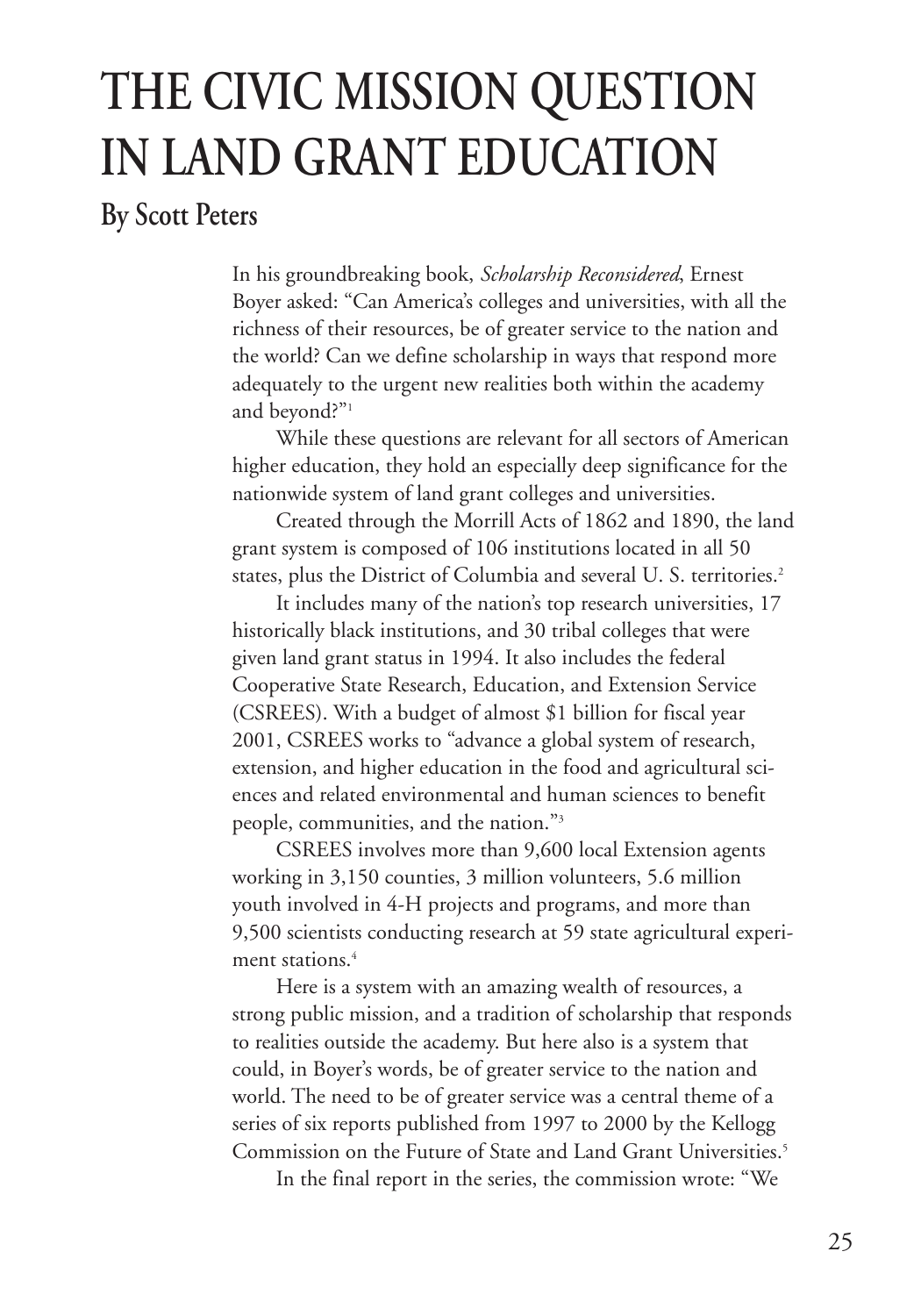believe that our institutions serve not only as agents of this democracy, but also as its architects — providing bridges between the aims and aspirations of individuals and the public work of the larger world. To that end, we commit our institutions to wideranging examinations of our civic and democratic purposes through curricula and extracurricular activities, socially engaged scholarship, civic partnerships, and community-based learning and research."6

Taken together, Boyer's challenge and the Kellogg Commission's reports bring a new level of attention to the civic mission question in land grant education. The question is not whether or not land grant institutions have a civic mission. No one would argue that they don't. Rather, the question is, what exactly *is* this mission, and how — through what kinds of work should it be pursued?

In recent decades, the dominant answer to this question has often been framed almost exclusively in terms of economics. As I discovered while I was living in Minnesota during the 1990s, politicians from both parties used the same image when proclaiming their support for the University of Minnesota, a world-class research university that also serves as the

state's land grant institution. The university is important, they all agreed, because it functions as the "economic engine" of the state.

Economics is important. But the civic challenges and issues we face in this nation reach well

beyond economics. Our civic *aspirations* reach beyond economics as well. However materialistic and individualistic this nation has become, the ideas (and ideals) of democracy and citizenship have not yet been abandoned. We still aspire to be citizens in a democracy, not just consumers in the marketplace. If land grant institutions are to be of "greater service" not only in addressing our civic challenges but also in contributing to the realization of our civic aspirations, their civic mission and work will need to involve more than economics.

In constructing an answer to the civic mission question in land grant education that includes but reaches beyond economics, we need to do two things. First, we need to gain some historical perspective in order to give us a better appreciation of how central

*We still aspire to be citizens in a democracy, not just consumers in the marketplace.*

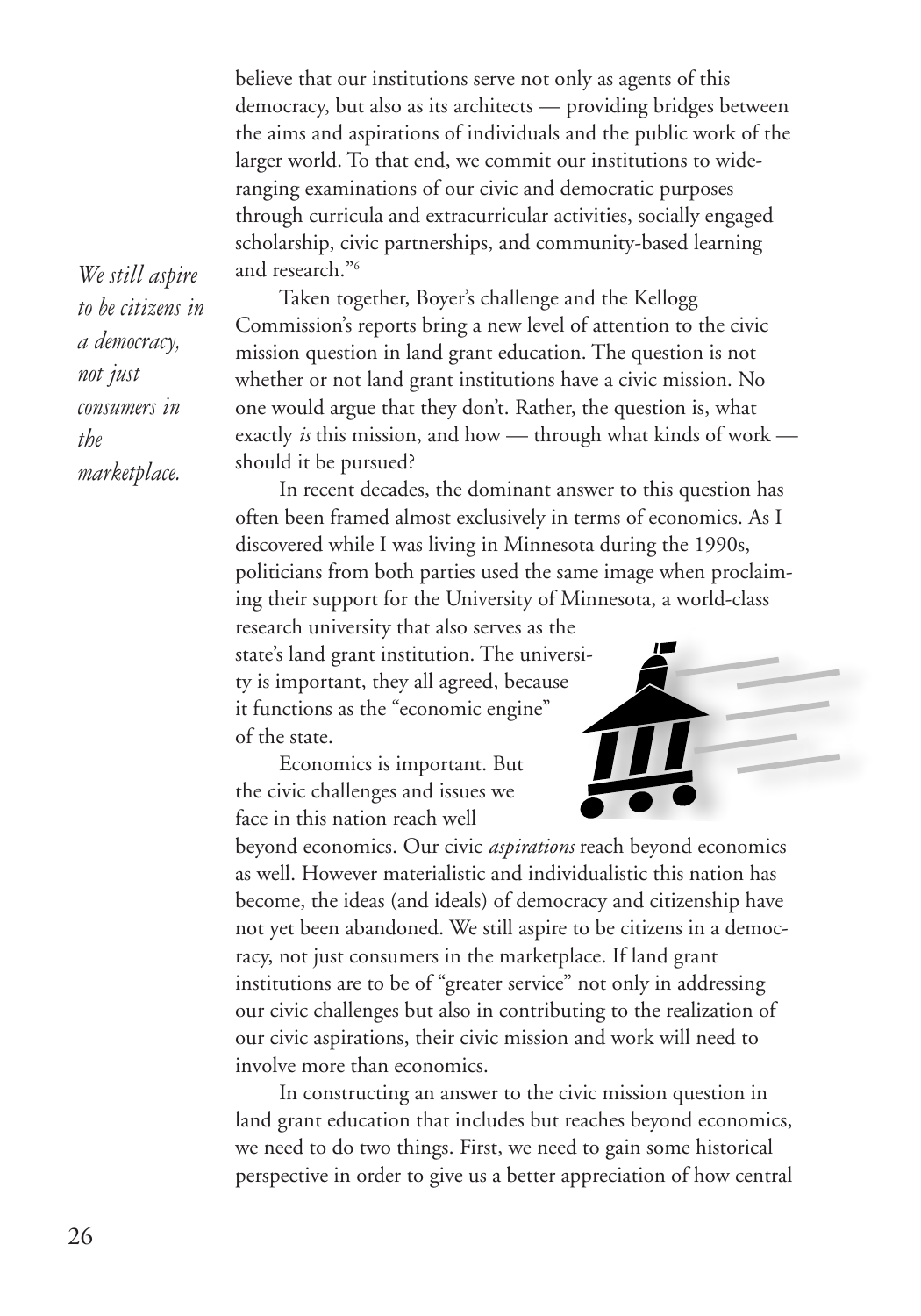the connection between democracy and land grant education has been. Second, we need to shift the discussion of civic mission away from abstract generalizations that float above and apart from the complex realities of our lives and communities. A broader view of our civic mission and the work it will take to pursue it can't be found apart from these realities. It can only be found by immersing ourselves in them.

#### **Democracy and Land Grant Education**

The civic mission question in land grant education is linked to the long-standing view that land grant institutions have a special commitment not just to economics, but also to *democracy*, expressed in terms of the institutions' approach to education and the ends they aim to achieve. From the late nineteenth century through the World War II period, there was a robust civic rhetoric in the speeches and writings of administrators that articulated this commitment. For example, at the Forty-Fifth Annual Convention of the Association of Land Grant Colleges and Universities held in 1931, W. J. Kerr, president of Oregon State Agricultural College, declared that it was the "ideal of democratized education in the United States that led to the founding of the land grant institutions." Kerr argued that while land grant institutions might have helped to advance individual opportunity for social and economic mobility, and while they might have made contributions to increasing the material wealth of the nation through the application of science to agriculture and other fields of work, in his view there were "other values, even more important [which had resulted] from the work of these institutions." These were the "intangible benefits that enter into the thought and ideals of the people, leavening the whole lump of civic and social life." Kerr declared that these benefits were "undoubtedly the larger and loftier contribution of the land grant institutions to the states and the nation."7

The historical literature is filled with speeches and papers that echo Kerr's view of the connection between democracy and land grant education. A review of this literature is important, but to bring the civic mission question in land grant education to life in today's world, we need to view it in relation to specific public challenges and issues. Although we can look in any number of areas of work for specific examples, it's especially fitting to look to agriculture, since agriculture is (and always has been) a key area of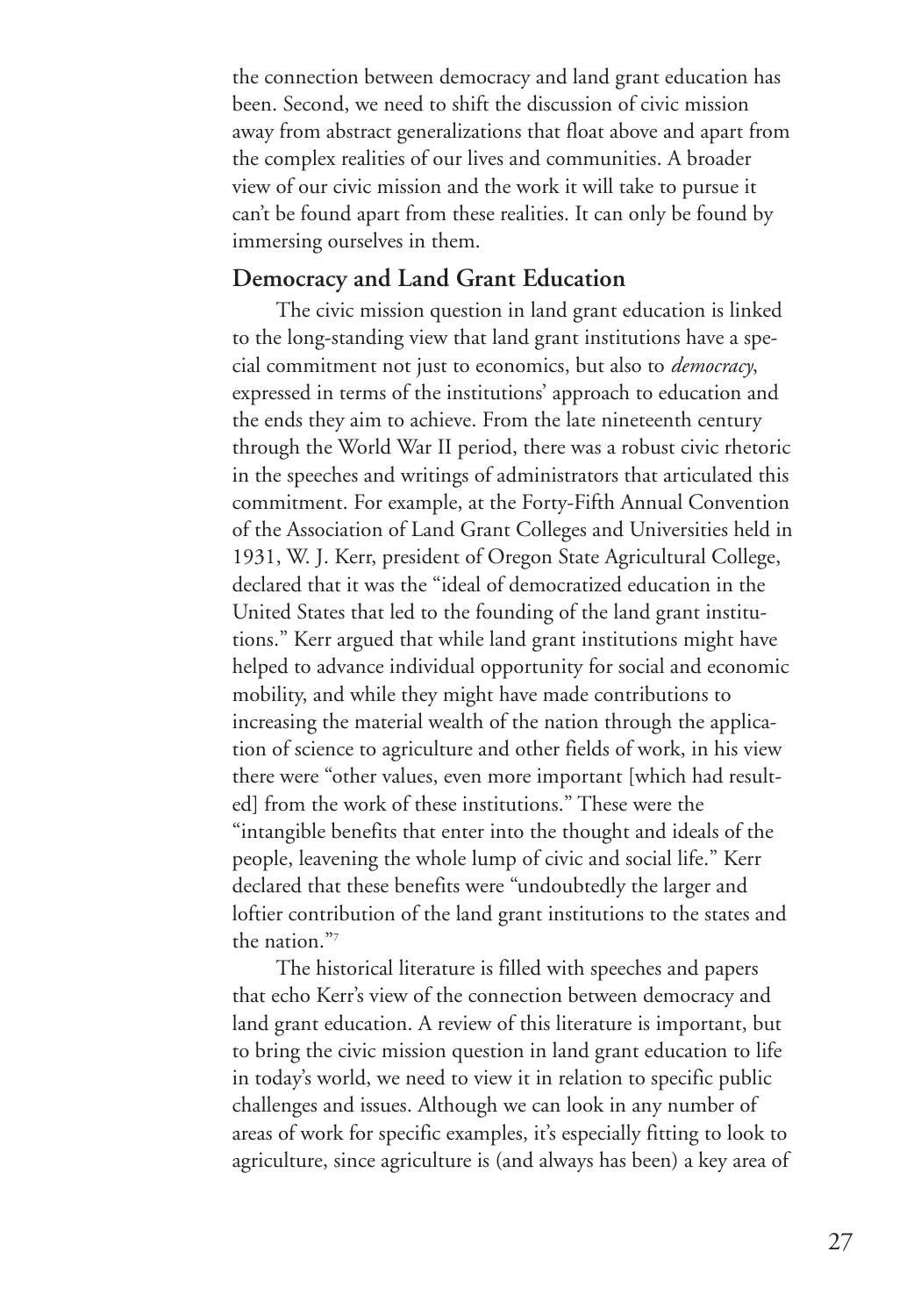focus in land grant education. In looking to agriculture, we can ask: What public issues and challenges does agriculture involve that might help us see and understand the civic mission and work of land grant education? Furthermore, is there a way of framing such challenges so that faculty, staff, and students from the full range of disciplines and departments of land grant universities not just the agricultural sciences — might find a role in addressing them?

#### **The Challenge of Sustainability**

The central challenge in agriculture today is the challenge of facilitating sustainability (or "sustainable development" as it is often termed). While sustainability is a contested concept, there is a fair amount of agreement that it includes some balanced or integrated attention to economic, environmental, and social concerns. An example of a concise definition of sustainable development that incorporates all three of these concerns can be found in Minnesota state law. In 1996, the Minnesota Legislature passed a statute that defined sustainable development as "development that maintains or enhances economic opportunity and community well-being while protecting and restoring the natural environment upon which people and economies depend."8

While statements such as these enjoy wide support, the difficulty comes in figuring out how to pursue them in specific places, in relation to specific things. As Jules Pretty writes in his superb book on the sustainability challenge in agriculture, "In any discussion of sustainability, it is important to clarify what is being sustained, for how long, for whose benefit and at what cost, over what area and measured by what criteria."<sup>9</sup>

Pretty adds that answering these questions is difficult, not only because it's difficult to determine what the relevant "facts" are, but because it involves "assessing and trading off values and beliefs." In other words, the sustainability challenge in agriculture is not merely a technical challenge, it's also a political and cultural challenge.

In order to understand what the sustainability challenge in agriculture might suggest for the civic mission and work of land grant institutions, we need to look at a specific, real-world example. Let's consider an example from Rice County, Minnesota. Over an eight-year period (1989 to 1997), this rural county located about 40 miles south of the Minneapolis-St. Paul metropolitan

*The sustainability challenge in agriculture is not merely a technical challenge, it's also a political and cultural challenge.*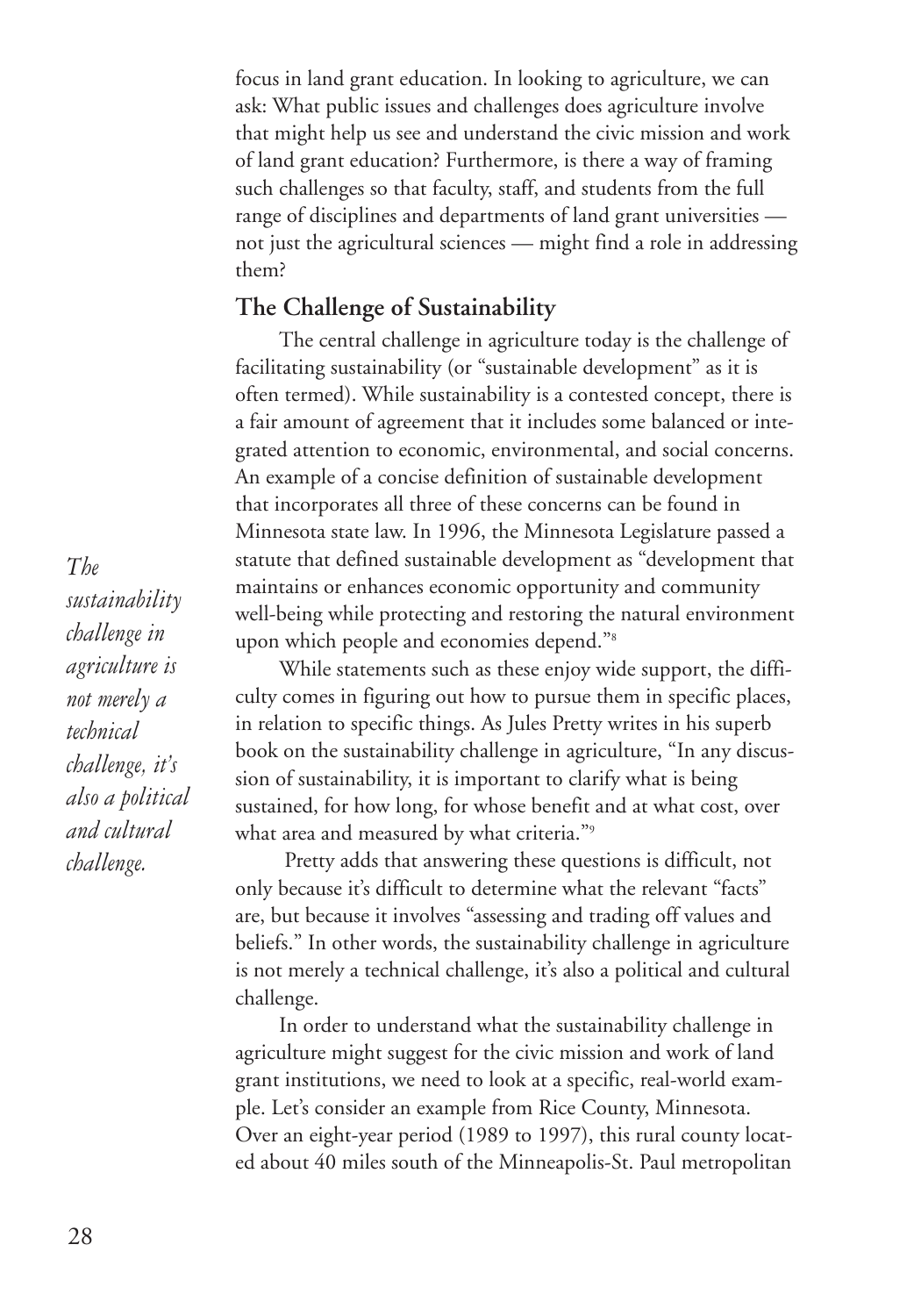area was embroiled in a highly contentious battle over whether and how it should regulate feedlots, which are buildings designed for the confined feeding, breeding, raising, and holding of animals. In the Rice County case, the animals in question were hogs.

The battle over the regulation of feedlots in Rice County began in February of 1989, when Kent Holden, a Rice County area landowner and part-owner of a family farm corporation called Holden Farms, applied to the Minnesota Pollution Control Agency (MPCA) for a permit to construct and operate a 4,730 hog commercial feedlot on 438 acres of farmland. Existing state and local regulations and zoning laws at the time did not require public notification of or input into the construction of facilities like Holden's. Residents of the Circle and Fox Lake area of Rice County, located one mile southwest of the site of the new feedlot, learned of Holden's plans only after construction began. Several of them were alarmed and angered by the project. They formed a group called the "Forest Township Agri-Lakes Association," in order to "preserve and enhance the quality of life in Forest Township." They declared themselves in opposition to the construction of the Holden facility, spoke out against the lack of public input and notification, and vowed to take legal action to stop the new feedlot from being built. They held public meetings to discuss the situation, which attracted as many as 150 area residents.

In a letter to the editor of the *Northfield News*, a spokesperson for the Agri-Lakes Association declared that they were opposed to the construction of Holden's feedlot because they believed that "this operation, located 80 to 100 feet in elevation above two nearby recreational lakes with minimal land area for waste disposal, poses serious threats to surface water quality due to run-off, and to groundwater quality due to leaching. At risk are Circle and Fox Lakes, Wolf Creek and other streams, wetlands,

springs and residential wells." The group sent petitions to Rice County Commissioners requesting changes in county zoning ordinances to restrict large-scale commercial feedlot operations. They wanted the county to require new or expanding feedlot operations to obtain conditional use permits, and they wanted local residents to be informed in advance of

**XXX**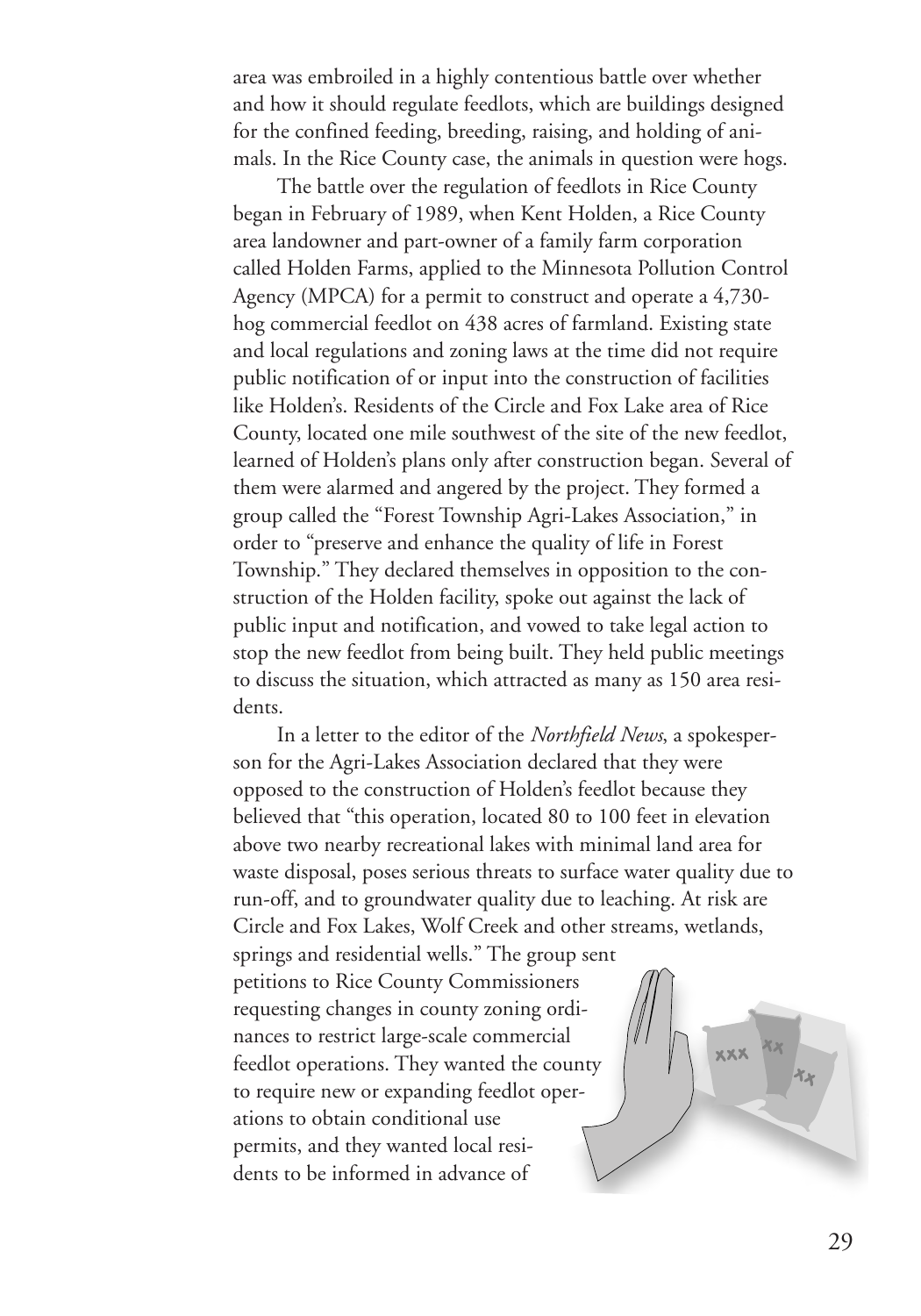such operations and to be allowed a formal channel for voicing their concerns.

Meanwhile, the *Northfield News* weighed in with its views on the issue. In an editorial titled "Tolerance Needed," the editors described the conflict over the Holden feedlot as a "classic clash of farm and rural nonfarm interests. It speaks to the increasing influence of the metro area and the slow shift in the county's identity." They noted that while agriculture no longer received a "united front" support in the county, it was still the county's biggest industry. They pointed to the fact that Rice County produced more than \$70 million in agricultural products in 1987, almost two-thirds of which were livestock or livestock related. Expressing confidence in the judgment of state officials that Holden's plan posed no threat to lake quality, they declared that "nonfarm rural resident and lakeshore dwellers" should "exhibit some tolerance and understanding" for their neighbors who have a "right to farm."

After many twists and turns in the story and years of public debate and study, the Rice County Board voted in August of 1996 to adopt a restrictive feedlot ordinance that was described in the press as "one of the most aggressive steps yet taken by a local Minnesota government in the effort to curb corporate farm growth and feedlot development." Depending on which side of the issue a member of the county stood, the ordinance was either viewed as "antiagriculture," a "social experiment" which is "not justified on any economic or scientific basis," or as a prudent, "well-researched and well-documented" measure that will help protect the environment while allowing for "sustainable" economic growth and development.

No other issue in Rice County during these years generated anything close to the controversy and attention as this did. Nearly 400 news articles, editorials, opinion

pieces, and letters to the editor related to the issue were published in the county's two local newspapers over the course of the battle. Numerous public hearings were also held, many of which were contentious, attracting large numbers of concerned and often angry citizens. Citizens' groups on both sides of the battle were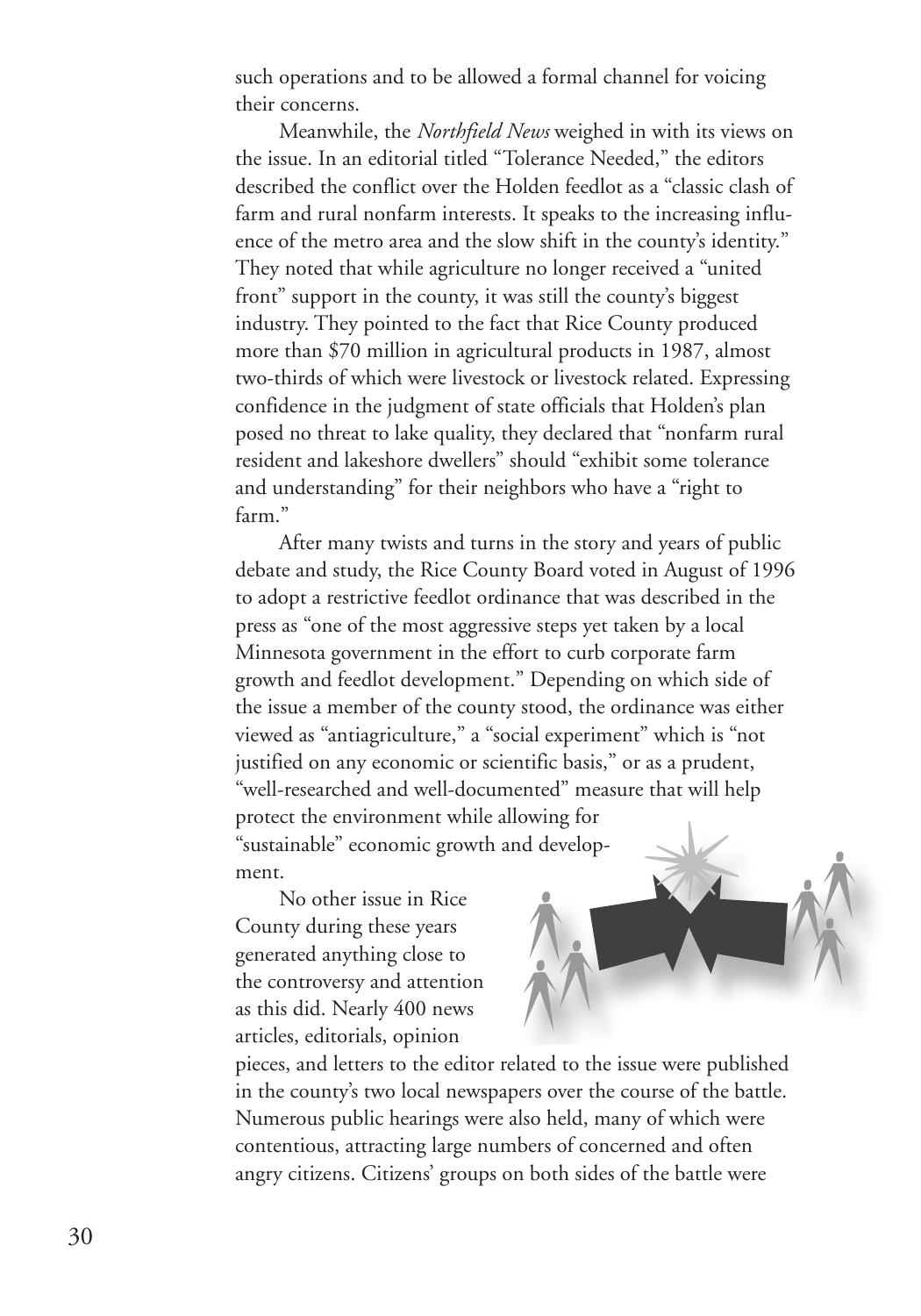formed, lawsuits were filed or threatened, and piles of data and studies were collected and produced to support each side's views. The battle ended or harmed lifelong friendships, split families, polarized county government, and heightened tensions, disagreements, and uncertainties over the direction of development in the county.

The story of the battle over the regulation of feedlots in Rice County raises a host of complex, interrelated issues and questions, not only for the citizens of the county and the rest of the state of Minnesota, but for the nation as a whole. Everywhere communities are being faced with similar challenges: how to engage citizens with conflicting values and beliefs in the public policy-making process; how to respond to shifts in demographics; how to protect the environment while also pursuing economic growth and development; and how to respond to the growing pressures, anxieties, and changes brought about by an increasingly competitive global economy.

Several times during the course of the public debate over regulating feedlots, the idea was put forward that the responsibility for making a decision should be turned over to scientific experts who were thought to be able to objectively determine what the "facts" were with respect to the issues involved. In one opinion piece published in the *Northfield News*, a farmer who opposed the county's desire to limit feedlots argued that the whole debate really just boiled down to a "technical question." Therefore, he wrote, the correct solution could only come from "unbiased people with technical expertise."10

This view was put forward at various times by people on both sides of the conflict. It stood at odds with a different view, also put forward by persons on both sides, which stressed the idea that the regulation of feedlots must not simply be viewed as a technical or economic matter, but as a political and/or ethical matter involving rights, power, justice, and moral principles.

#### **The Civic Mission Question**

With this brief sketch of a real-world example in mind, let's return to the civic mission question in land grant education. For the University of Minnesota in particular, what might the Rice County example suggest? The work that needed to be done in this case was the work of coming to public judgment about what ought to be done with respect to the regulation of feedlots. How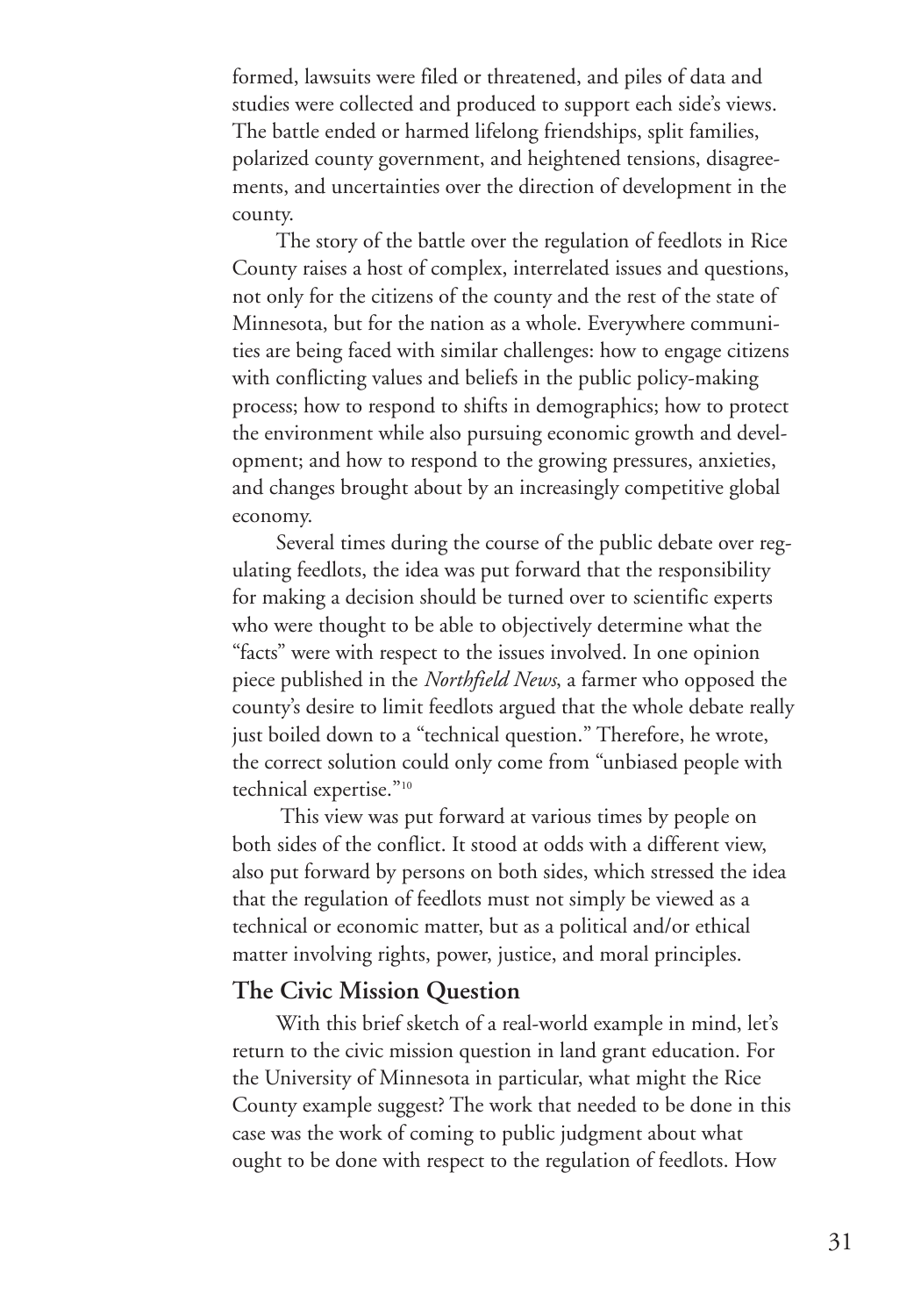could or should University of Minnesota faculty, staff, and students contribute to this work?

Here is where we can begin to see the value of an idea that has been discussed in past issues of this journal: the idea of "public scholarship." Introducing the idea of public scholarship encourages us to ask how a scholar's work of constructing and communicating knowledge might contribute to communitybuilding, to public problem solving, to public creation, and to the process of coming to public judgment on what ought to be done (not just what can or might be done) to address important public issues and problems. At the broadest level, we can ask: Is there a practice of scholarship that stands scholars with the (or a) public in addressing matters of public importance and, if so, what are its dimensions, dynamics, challenges, and promise?

In the Rice County case, there was an incredibly complex mix of issues embedded in the feedlot regulation challenge that provided opportunities for public scholarship across a broad range of disciplines. In the short term, there was a need for knowledge about the economic, technical, environmental, health, civic, and ethical dimensions and implications of feedlots, along with a need for a workable process that would help people with sharply different perspectives and interests come to public judgment about what regulation, if any, should be adopted. But the feedlot challenge also raised or revealed a host of long-term issues and questions involving the future of agriculture, the nature of development, and the health and vitality of the county's public life.

Was there any public scholarship that was done in this case that proved useful in addressing these short- and long-term issues and questions? My answer to this question is short and simple: I don't know. In this case, and hundreds like it across the country, no one has intentionally asked the civic mission and work question, or else it hasn't been asked in such a way as to give us insight into the public dimensions of the scholarship that may have taken place. Because of this, what we "know" about civic mission and work in land grant education is, for the most part, undocumented and untheorized. This leaves us with a flat and somewhat vague answer to the question about how land grant faculty, staff, and students might contribute to cases such as the one in Rice County. This answer is roughly as follows: research faculty and graduate students contribute through conducting scientific studies on specific issues or questions, and Extension educators con-

*What we "know" about civic mission and work in land grant education is for the most part undocumented and untheorized.*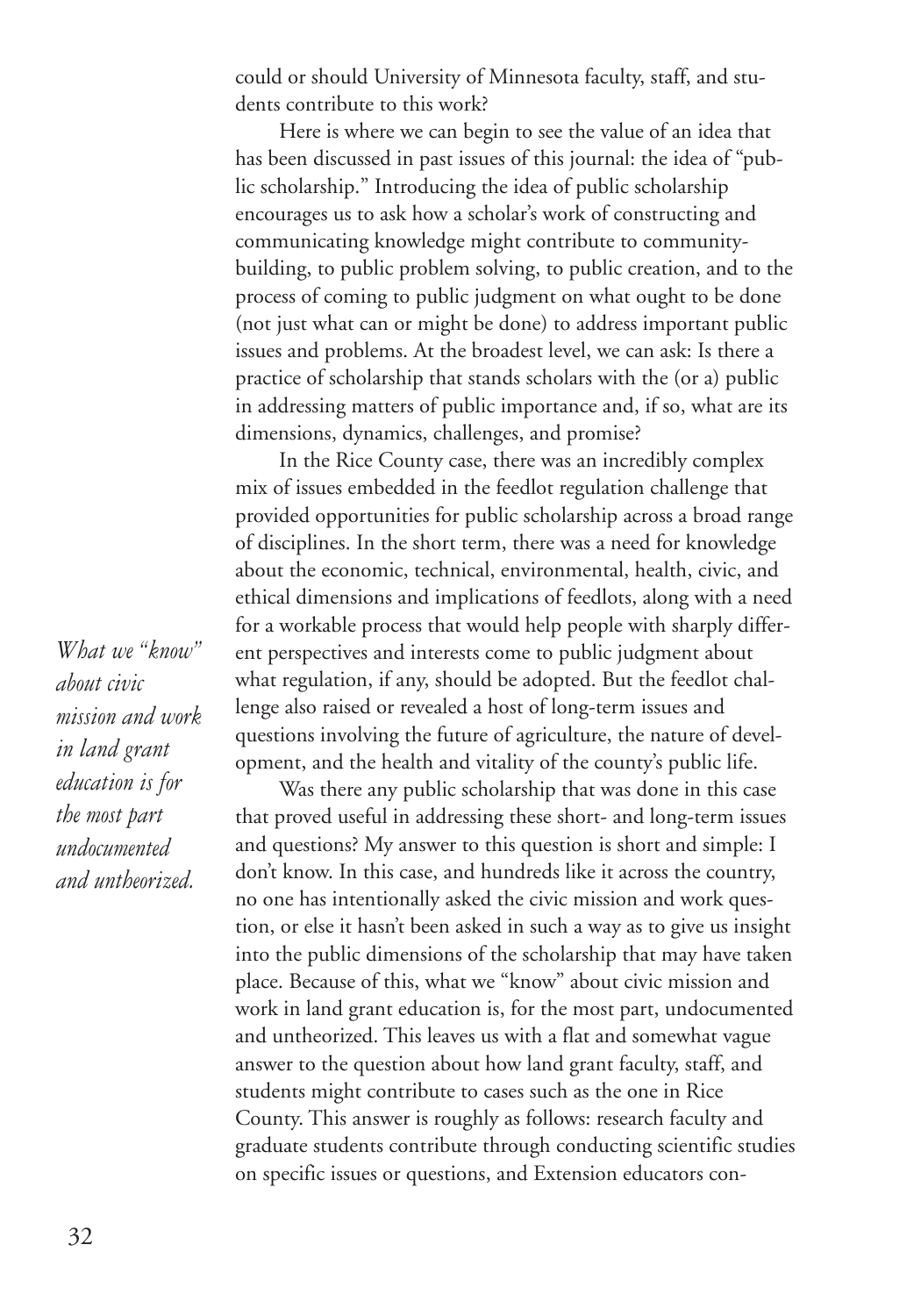tribute by translating the findings of these studies into understandable language and bringing them to the decision-making table, along with occasionally playing a "neutral" facilitating role at public forums.

There are many problems with this answer. First, it encourages us to frame the solutions to situations like the one in Rice County only in technical terms. But the case in Rice County involved far more than narrow technical questions, as important as those were. It also involved a host of civic and cultural issues and questions. A larger framing of this case would help capture these dimensions, and thus put it in the context of the challenge of sustainability. And this would have the additional benefit of inviting faculty and students from nonagricultural departments and disciplines — for example, the arts and humanities — to imagine a role for themselves in the work, something that is not encouraged with a narrow technical framing.

A second problem with the answer is that it doesn't say anything about *how* faculty and graduate students should focus and conduct their technical research: for example, how they should construct and pursue their research questions, or what measures or standards or criteria they should employ for evaluating the policy implications of their results. Another related problem is that it sharply limits the role of Extension educators, viewing them mainly as neutral information providers and meeting facilitators. These roles are important, but insufficient. Extension also has a key role to play in the complex political negotiation and organizing work that is inescapably embedded in situations like the one in Rice County. This work must be placed inside our view of what Extension work should involve, as it was, with much success, in the early decades of Extension's history.

In addition to these problems, the default answer to the civic mission and work question is silent about the deeply important matter of what, if anything, faculty, students, and Extension educators should stand for or be committed to as they engage with others in addressing public issues. Should they be committed to the "facts," as science reveals them to us? Should they be committed to advancing the economic bottom line? Should they stand for the environment? Should they stand for the principle of democracy, and for the civility, integrity, and vitality of the democratic process? Or is their real challenge to somehow stand for all of these together?

*Extension also has a key role to play in the complex political negotiation and organizing work that is inescapably embedded in situations like the one in Rice County.*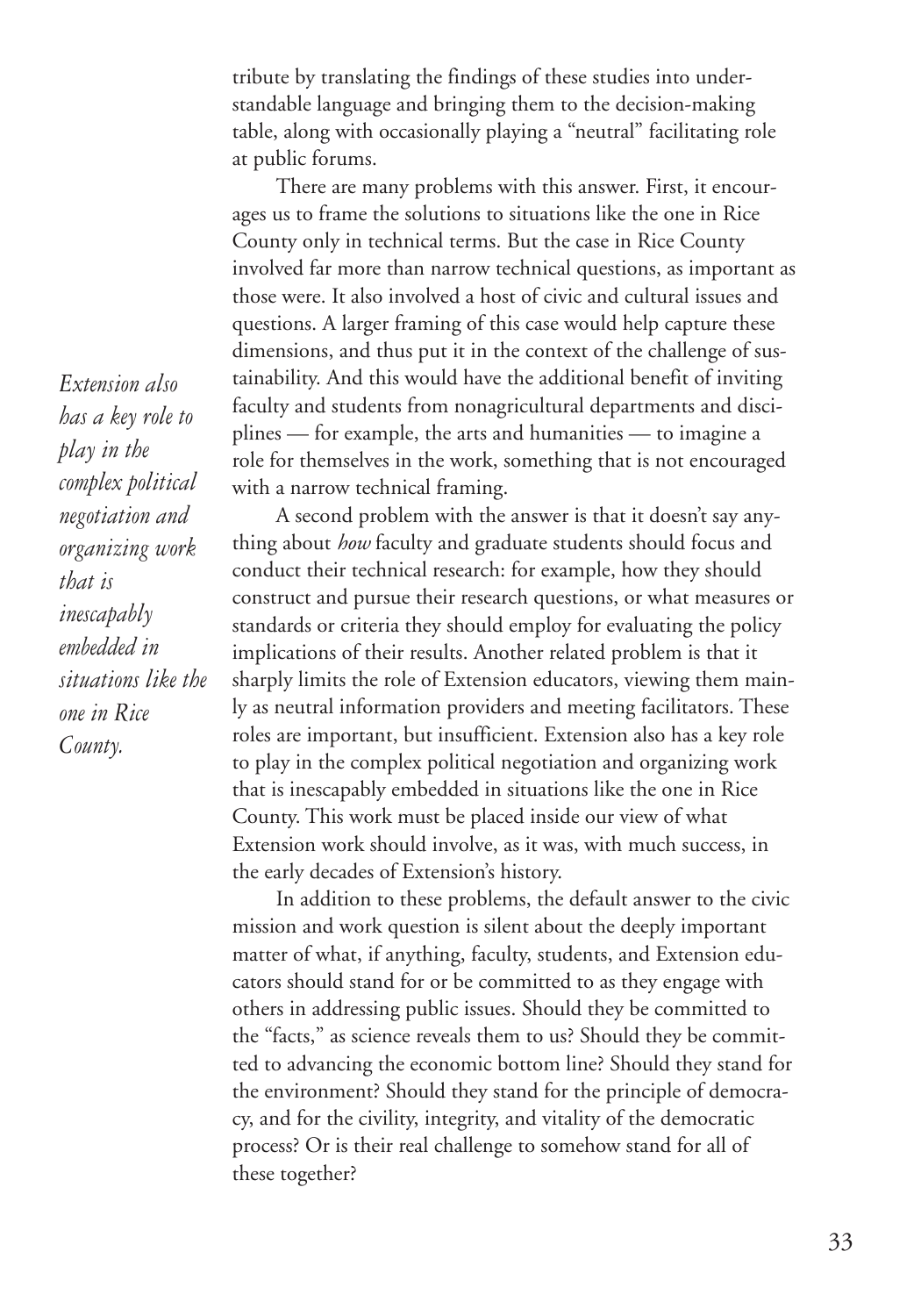This line of questioning eventually leads to a broad, overarching question: What is the central aim or object of land grant education? While the answer to this question is and always has been a matter of debate, a perspective has run throughout the history of land grant institutions that sees it as having something to do with democracy. To understand the essence of this perspective, I want to turn to a few passages from the old civic rhetoric of administrators that are particularly instructive in relation to the Rice County case.

In his presidential address at the twenty-fifth annual convention of the Association of American Agricultural Colleges and Experiment Stations in 1911, W. H. Jordan, who served as director of the New York State Agricultural Experiment Station from 1896 to 1921, said the following:

It has been reported, though I do not credit the statement, that a member of an agricultural college faculty once declared that the business of his institution was to bring about the production of more hogs at greater profit. If this remark was made, what a spectacle it pictures! It places the hog at the pinnacle of educational aspiration, with the man as a lesser figure.<sup>11</sup>

A few years later, Liberty Hyde Bailey, who served as dean of the New York State College of Agriculture at Cornell University from 1903 to 1913, clarified the core principle behind Jordan's statement. In his classic book published in 1915, *The Holy Earth*, Bailey wrote:

It is not sufficient to train technically in the trades and crafts and arts to the end of securing greater economic efficiency — this may be accomplished in a despotism and result in no self-action on the part of the people. Every democracy must reach far beyond what is commonly known as economic efficiency, and do everything it can to enable those in the backgrounds to maintain their standing and their pride and to partake in the making of political affairs. 12

Bailey's words from 1915 help us see the inadequacy of an answer to the civic mission question that is framed exclusively around economics. It also helps us see the historical roots of the call put forward in 2000 by the Kellogg Commission on the Future of State and Land Grant Universities. The commission's call for land grant institutions to "serve not only as agents of this democracy, but also as its architects," is a call for the renewal of a civic mission that is not just about enhancing economic growth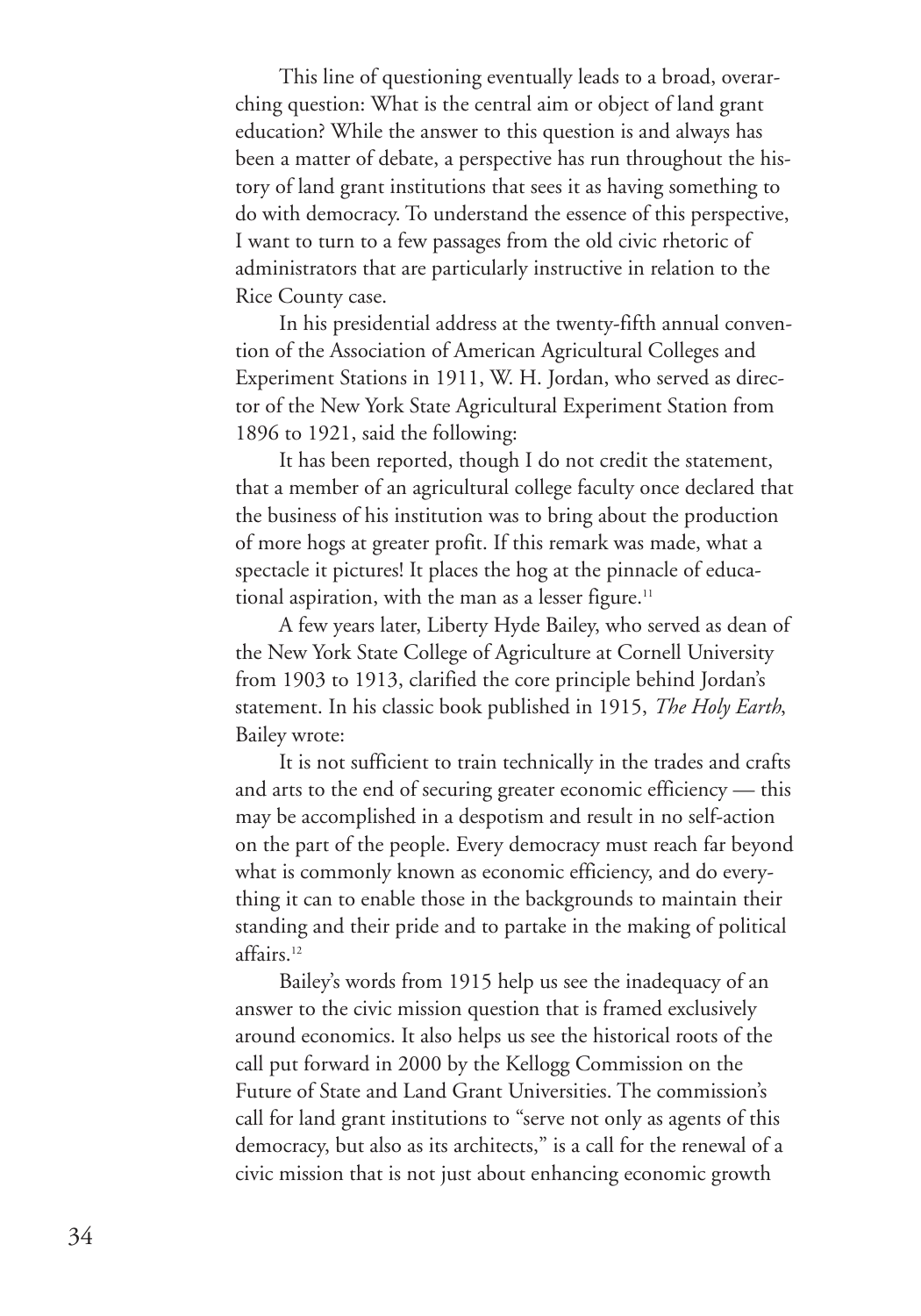and efficiency, but also about the enhancement of the political "standing and pride" of the common people. This mission can't be achieved solely through the delivery of neutral technical services. It must be pursued through public work efforts that join together the talents, intelligence, wisdom, and creative energies of a broad range of people acting as citizens of a vibrant democracy committed to the commonwealth. To see land grant education not as a neutral service but as public work is to see it in light of its best tradition. The renewal of this tradition is one of the most important tasks we face.

#### **Approaches to Renewal**

There will be many avenues for pursuing the civic renewal process in land grant education. I want to briefly point to three of them. First, it is important and useful to create a vehicle at specific institutions that provides visibility to the civic mission question, and a meaningful way for faculty, staff, students, and others to engage in exploring it. Such a vehicle has been created at the University of Minnesota, where a Civic Engagement Task Force has been established by the Office of the Provost. The task force is charged with strengthening the university's civic mission across the full range of its activities and making practical proposals for institutionalizing civic engagement as a continuing priority. <sup>13</sup> Through public forums, working groups, and seed grants for new initiatives, the task force is helping to dramatically increase the seriousness and scope of the university's intentional commitment to civic engagement. This approach can, and should, inspire similar efforts at other institutions.

There is another approach to the renewal process that should not be overlooked. Following one of the key organizing principles that civil rights leader Ella Baker promoted, we must find, learn from, and support those who are already working: in this case, those who are already doing the work of public scholarship. <sup>14</sup> We must do this not merely to celebrate or acknowledge those who are doing this work, but to learn from them the lessons that will help us deepen and expand it.

Fortunately, there are some good models to draw from that will help us follow Baker's principle. In my own work, I am drawing heavily from an approach developed by John Forester, chair of the Department of City and Regional Planning at Cornell. Forester and his students have spent much of the past decade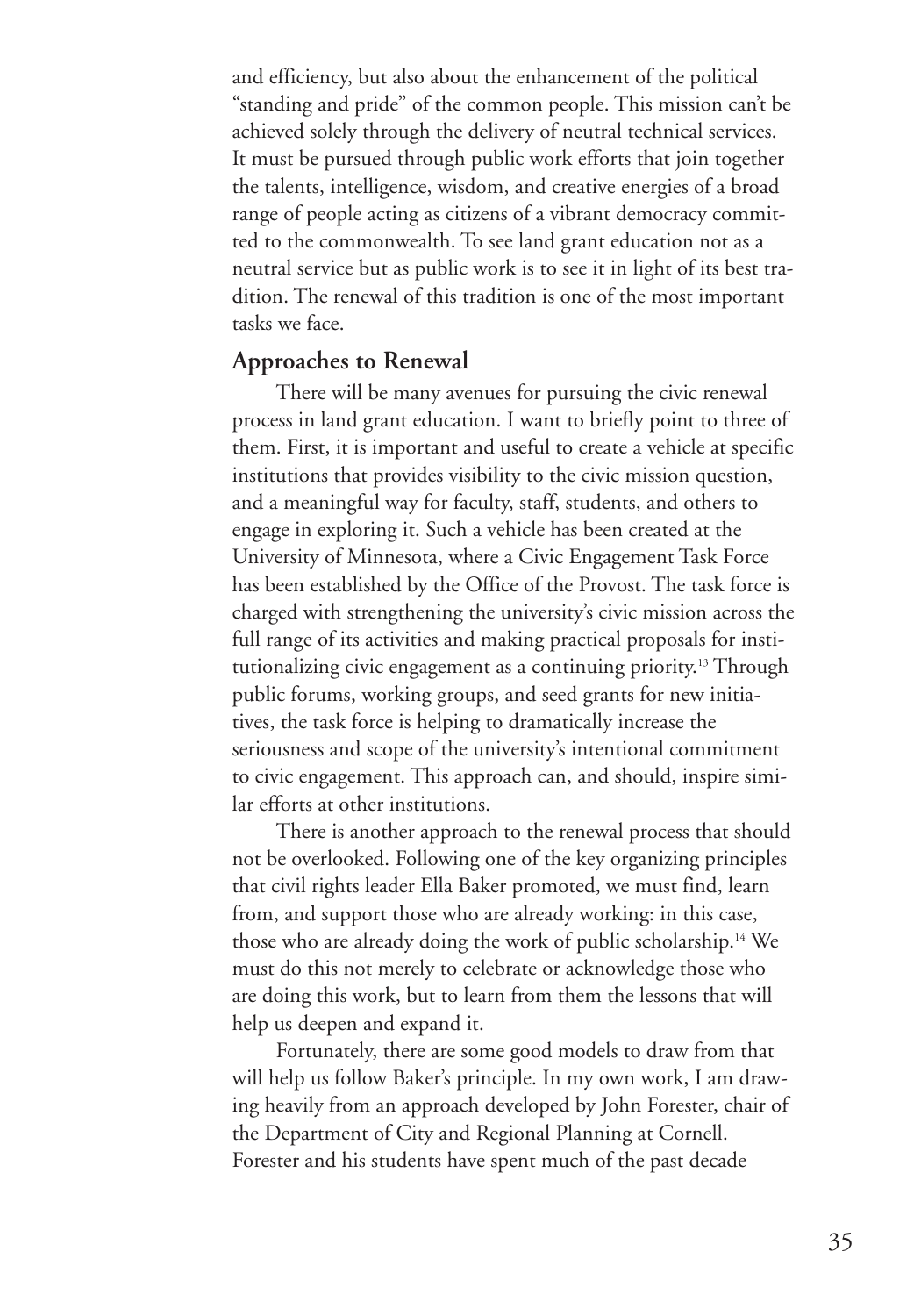developing hundreds of richly detailed "practitioner profiles" of planners in an effort to understand and encourage participatory planning processes. His recent book, *The Deliberative Practitioner* (MIT Press, 1999), is a masterful analysis of the lessons gleaned from these profiles. In several different projects, I am adapting Forester's approach and applying it to the work of land grant faculty and Extension educators.

For example, recently I had graduate students in a course I teach on community education and development create practitioner profiles of Cornell Cooperative Extension educators focusing on specific examples of their work. These profiles, which are edited transcripts of tape-recorded interviews, gave the class a window into the fine-grained nuances of Extension educators' civic work. They also gave Extension educators, Extension administration, and campus faculty a window into Cornell's civic practice that was not previously available. I have hopes that the profiles we develop over the next few years might provide lessons for improving and expanding this practice.

In another project, supported by the Kettering Foundation, I'm working with a team of colleagues to build a practical theory of public scholarship in land grant education, drawn from a close analysis of practitioner profiles and case studies from seven land grant institutions. We will use what we learn as a resource for the ongoing work of organizing faculty, staff, students, and community members in new public work initiatives.

Finally, in the face of the fact that the task of civic renewal in land grant education is something of a long shot, cutting as it does against the grain of an academic culture that leans heavily in another direction, there is a need to take a prophetic stance: that is, a stance that draws inspiration and authority from the best vision of what land grant institutions have stood for, while being mindful of why this vision has never been fully achieved. One thing we will need for this task is new historical research devoted to developing a deeper understanding of our civic heritage. I suspect that a deeper understanding of this heritage will teach us that the pursuit of a civic mission in land grant education has always been difficult, that there have always been abundant reasons to doubt its prospects. But it will also reveal to us our prophetic figures, the Liberty Hyde Baileys of our history, who stood firmly for the land grant idea's democratic aims and took a leap of faith in what might be accomplished, despite the odds.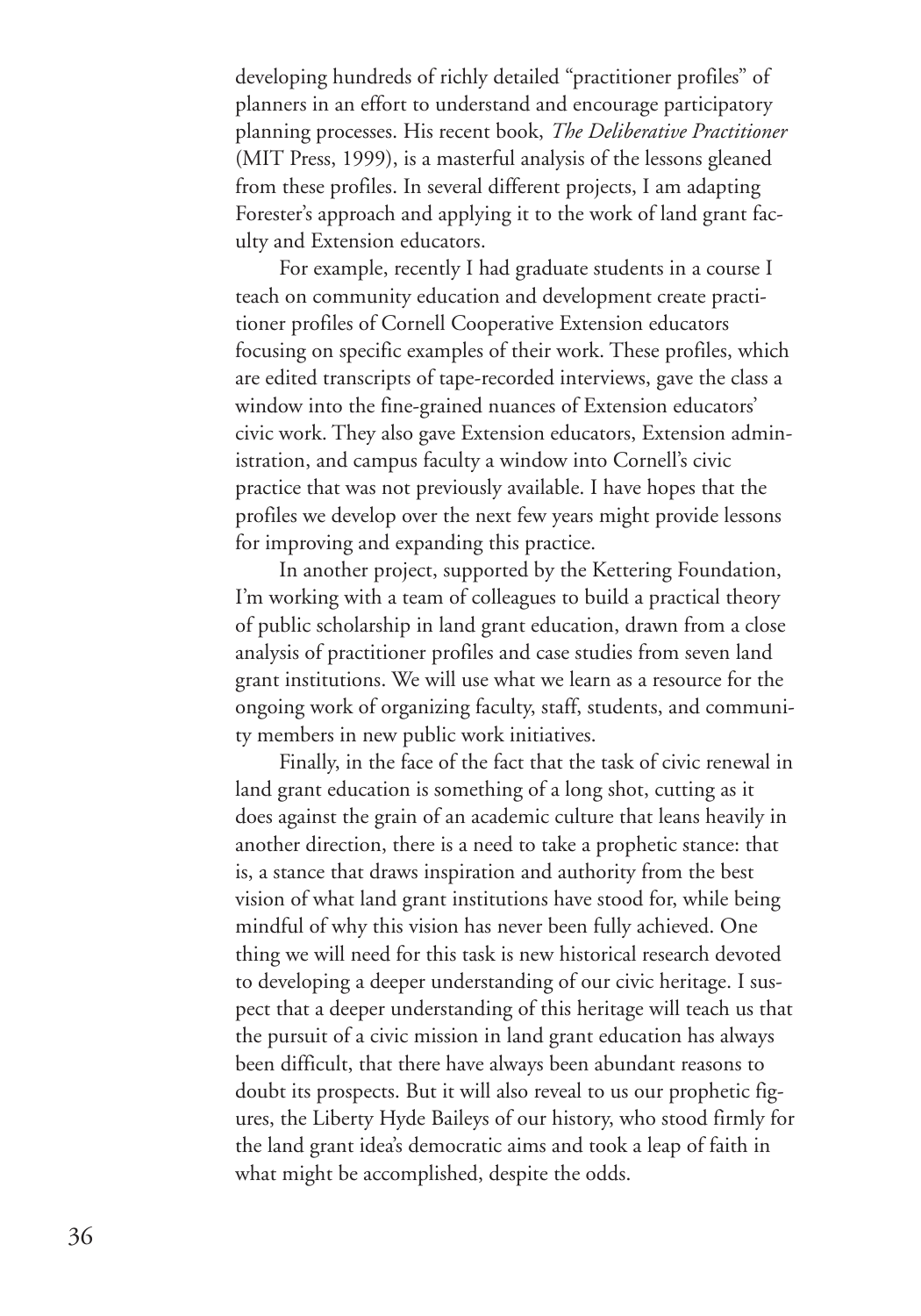If the contemporary movement for civic renewal in land grant education is to grow and bear fruit, it will do so because of the faith and works of our modern-day prophets. We needn't wait long for them to appear. They're already at work, in small and large ways here and there, all across the country. Let's support and learn from them.

*The author would like to acknowledge gratefully the insightful and helpful criticism of an earlier draft of this paper provided by Margo Hittleman, Harry Boyte, Peg Michels, Nick Jordan, Maggi Adamek, and Heidi Haugan.*

#### **References**

- <sup>1</sup> Ernest L. Boyer, *Scholarship Reconsidered: Priorities of the Professoriate* (San Francisco: Jossey Bass, 1990/1997), p. 3.
- <sup>2</sup> Land grant institutions are members of the National Association of State Universities and Land Grant Colleges (NASULGC), the nation's oldest higher education association. See the association's Web site [http://www.nasulgc.org] for more information.
- <sup>3</sup> "About CSREES," http://www.reeusda.gov/1700/about/csreesa2.htm#is.
- <sup>4</sup> Statistics drawn from the CSREES Web site, http://www.reeusda.gov/1700/about/csreesa2.htm#is.
- The commission's reports are posted at http://www.nasulgc.org/Kellogg/kellogg.htm.
- <sup>6</sup> Kellogg Commission on the Future of State and Land Grant Universities, *Renewing the Covenant: Learning, Discovery, and Engagement in a New Age and Different World* (Washington, DC: National Association of State Universities and Land-Grant Colleges, 2000), p. 24. In this passage the commission is drawing from Harry Boyte and Elizabeth Hollander, *Wingspread Declaration on Renewing the Civic Mission of the American Research University* (Racine, WI: The Johnson Foundation, 1999).
- <sup>7</sup> W. J. Kerr, "The Spirit of Land Grant Institutions." In *Proceedings of the Forty-Fifth Annual Convention of the Association of Land Grant Colleges and Universities* (Burlington, VT: Free Press Printing Co., 1932), pp. 90, 101.
- <sup>8</sup> Minnesota Statutes, Section 4A.07.
- <sup>9</sup> Jules N. Pretty, *Regenerating Agriculture: Policies and Practice for Sustainability and Self-Reliance* (Washington, D.C.: Joseph Henry Press, 1995), p. 11.
- <sup>10</sup> Vern Koester, "Farm-Environmental Issues Demand 'We' Approach," opinion piece, *Northfield News*, October 7, 1994.
- <sup>11</sup> W. H. Jordan, "Presidential Address." *In Proceedings of the Twenty-Fifth Annual Convention of the Association of American Agricultural Colleges and Experiment Stations, 1911* (Montpelier, VT: Capital City Press, 1912), p. 47.
- <sup>12</sup> Liberty Hyde Bailey, *The Holy Earth* (New York: Charles Scribner's Sons, 1915), p. 41.
- <sup>13</sup> See the task force's Web site, http://www1.umn.edu/civic/index.html.
- <sup>14</sup> Ella Baker was one of the most important leaders in the American civil rights movement of the 1950s and 1960s. For excellent discussions of her work, see Charles Payne, *I've Got the Light of Freedom: The Organizing Tradition and the Mississippi Freedom Struggle (*Berkeley: University of California Press, 1995); Joanne Grant, *Ella Baker: Freedom Bound* (New York: John Wiley & Sons, 1998); and Mary Field Belenky, Lynne A. Bond, and Jacqueline S. Weinstock, *A Tradition That Has No Name: Nurturing the Development of People, Families, and Communities* (New York: Basic Books, 1997).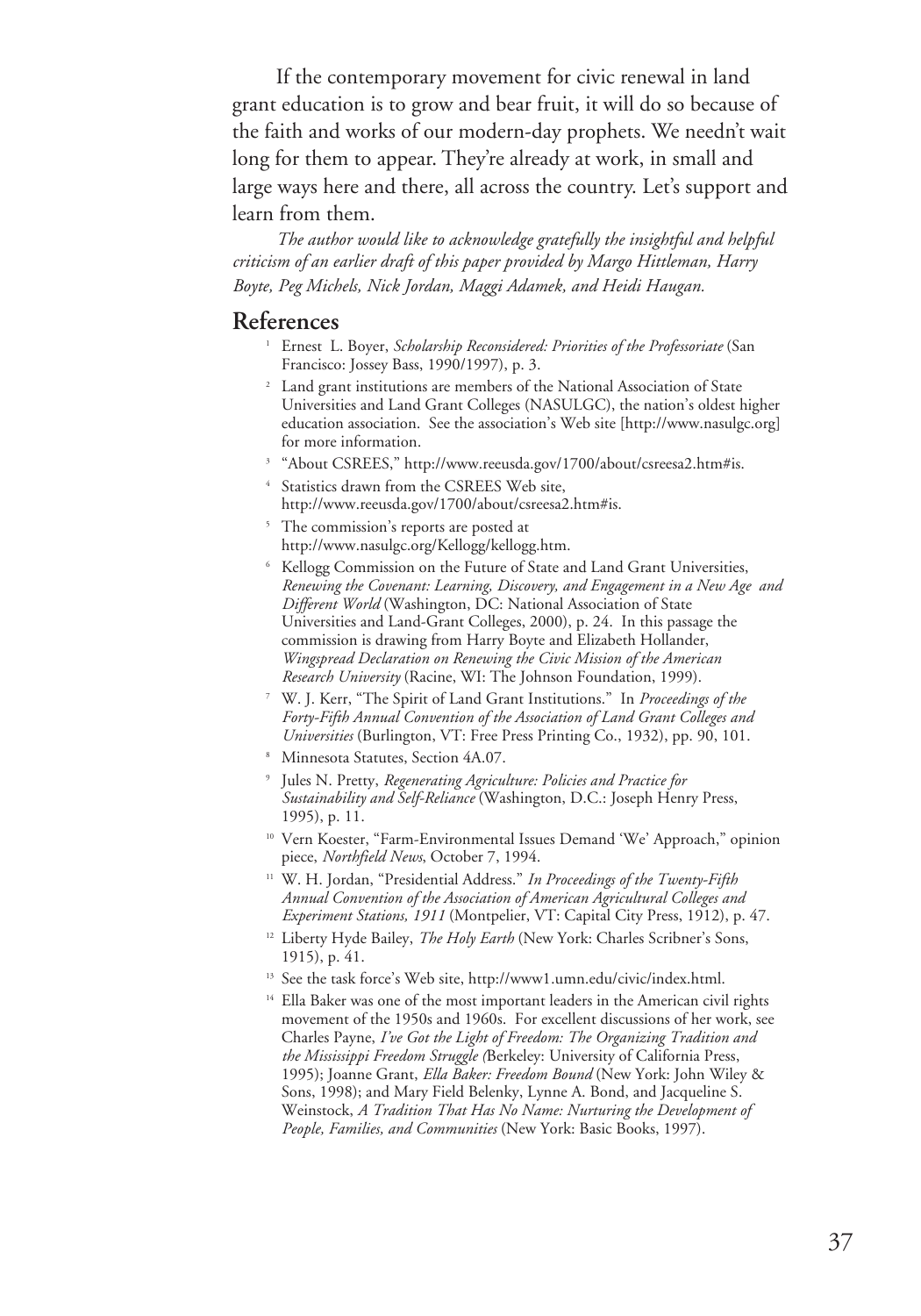# **ON THE ROLE OF TRUSTEES:**

### **An Interview with William C. Hubbard**

Higher Education Exchange *coeditor David Brown asked William C. Hubbard, who just completed his term as chair of the board of trustees of the University of South Carolina, to share his experience and views on the role of trustees in helping to better connect their institutions to public life.*

**Brown:** How and why did you become a trustee?

**Hubbard:** I attended the University of South Carolina on an academic scholarship and was energized and stimulated by quality faculty who opened my eyes to the world. I have always been interested in public service, and I could think of no better nor more rewarding way to be of service to the public than to promote higher education, especially at the major public university to which I owe great allegiance.

I became a trustee on my election to the board by joint session of the South Carolina General Assembly in 1986.

**Brown:** Recently, one commentator described trustees as "ratifying major policies, giving money and caring about the reputation of their respective schools." Is there more to trustee agendas than that characterization?

**Hubbard:** There is more to the trustee agenda than that characterization, though giving money and caring about the reputation of their school are important obligations of trustees. I prefer to view the trustees' role on policy as one of collaboration with the administration and faculty of the institution. To a certain extent, there is ratification, but on fundamental and strategic initiatives, trustees view their role on a higher plane.

**Brown:** Another commentator describes trustees as "nonacademic citizens" who help make the university "legitimately public" even though such laypersons are "part-time, generally unpaid, and have their primary commitments elsewhere." Is such oversight and authority real or just imagined?

**Hubbard:** The oversight of trustees is at times real and at times imagined. Of course, trustees bear the ultimate responsibility for the tenure of the president. That authority places the ultimate responsibility for the institution in the hands of the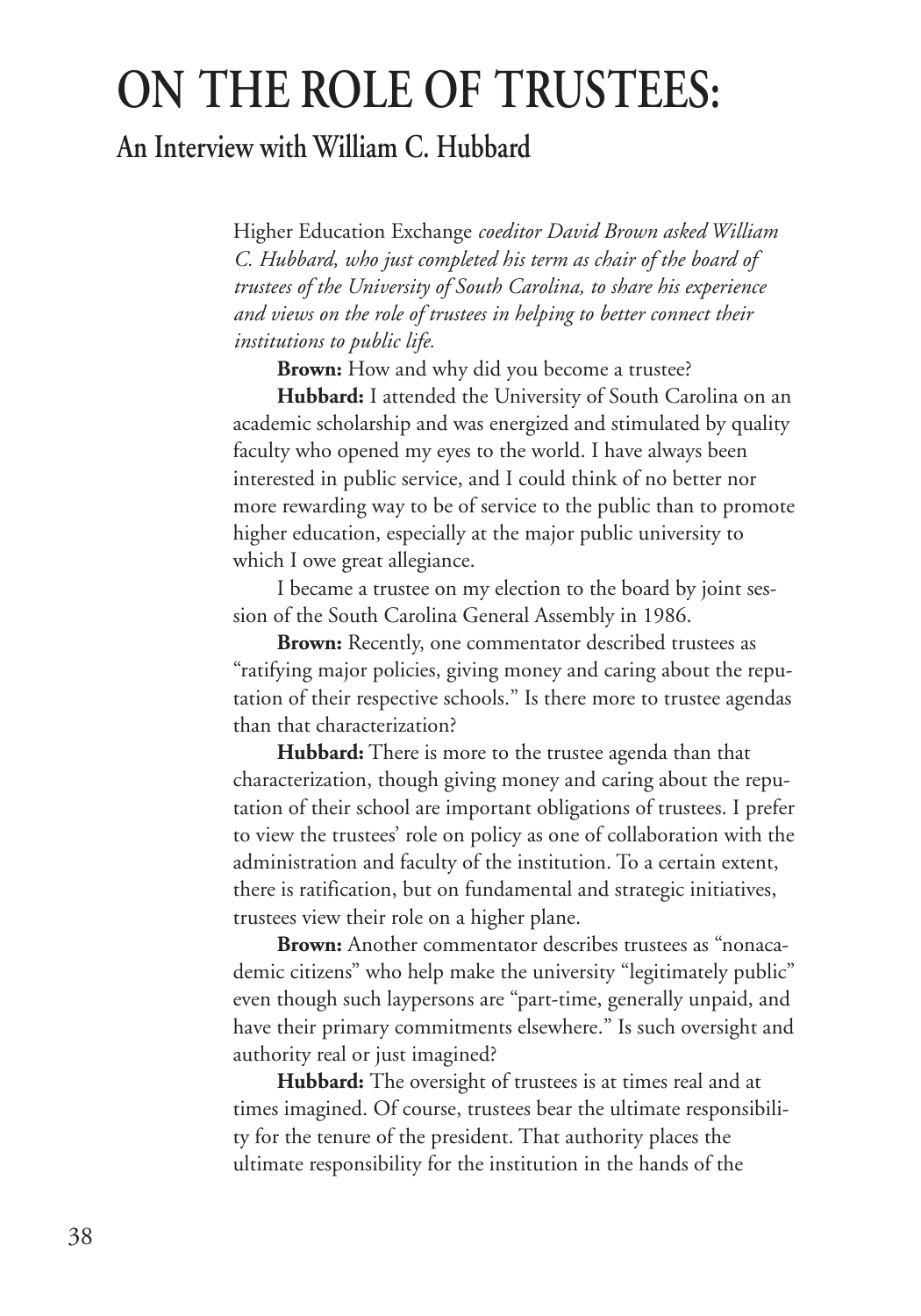board. That authority and the responsibility of the board to the public for the fiscal integrity of the institution are important pillars of authority for the board. On the other hand, trustees are often not provided with information in a format that allows them to understand deeply overarching problems that affect the progress of the institution. Too often our input is sought after the situational dynamics of an issue are fixed and our options are limited.

**Brown:** As you know, the trustee role in higher education was more conspicuous, even dominant, in the nineteenth century and early twentieth. By the 1960s, the influence of trustees and presidents had diminished as faculty, staff, and students became more organized and assertive. How should that balance be dealt with at the start of a new century?

**Hubbard:** The balance should be dealt with by collaboration. Trustees are often isolated from faculty because the information provided to trustees largely is filtered through administrators. Trustees need more direct contact with deans and faculty in an atmosphere of true discussion, not as participants in a scripted meeting with programmed responses. I am rarely disappointed by the renewed respect that trustees have for faculty and faculty for trustees when the two groups are put together on joint projects. It should not be a question of which group is dominant; it is a question of collaboration and consensus in an environment of team work fostered by open dialogue.

**Brown:** If faculty commitments are primarily to their respective bodies of knowledge and not to their institutions, what can trustees do to alter such alignments?

**Hubbard:** I do not believe that faculty commitment should be primarily to their respective bodies of knowledge, if that implies a secondary role for teaching and mentoring. I believe that responsibility to one's discipline is concurrent with an obligation to the institution, especially the students that the faculty serve. Trustees can alter these alignments through the reward structure, by providing remuneration for loyal faculty who contribute significantly to teaching, research, and service to the institution and the community.

**Brown:** When we talked things over last June, you told me about faculty awards in your university system. How did that come about?

**Hubbard:** The board of trustees wanted to send a signal to

*Trustees need more direct contact with deans and faculty in an atmosphere of true discussion.*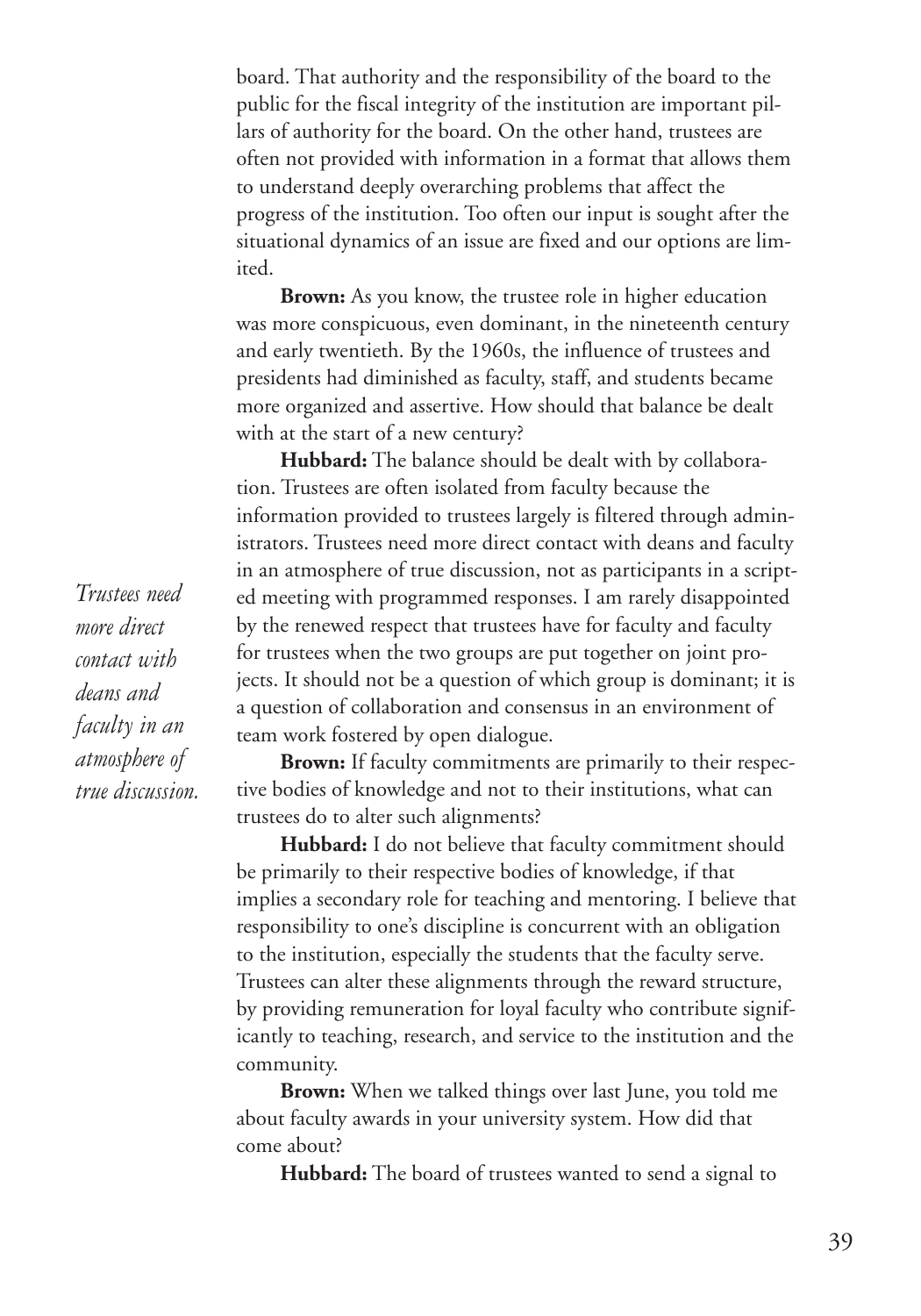the faculty that their work was respected and valued by the board. The board wanted to create an annual award for a faculty member who embodied the best traditions of teaching, research, and service. This award also has a small monetary award from funds donated by each member of the board.

**Brown:** In our earlier conversation you also mentioned the "Confederate flag dispute" in your state. Could you elaborate on that and its significance for your work as a trustee?

**Hubbard:** The Confederate flag flying over the dome of the South Carolina State House was a very divisive symbol. The University of South Carolina lies in the shadow of the State House and has an undergraduate enrollment that is approxi-I. mately 19 percent African-American. It simply was time for the state of South Carolina to take action to remove the flag from this position of sovereignty on the dome of the State House. The board of trustees, without dissent, voted to urge the General Assembly to take that action to remove the flag out of respect for all of our students and as a sign that the university, as an institution that embodies truth and justice, would take a public position on a matter of great public interest. Other institutions passed resolutions as well and the resulting critical mass of support for the flag's removal was influential in the legislative action that removed the flag from the dome and from the chambers of the House and Senate.

It was important for trustees of a public university to take a leadership position on an important matter of public interest.

**Brown:** You speak of the public university as a leader, not a follower. Why do you think that is important?

**Hubbard:** Universities bring together the best minds in a myriad of disciplines. It is critical that these minds, in an atmosphere of interdisciplinary exchange, address the most complex and difficult issues of our time. Public universities can reengage with the publics they serve if they bring their best minds together to address the important issues of our day. In that way, public universities can offer courses of action or solutions to important problems and thus promote our progress. These institutions should be stimulating debate and discussion in the marketplace of ideas as a way to promote social, cultural, and economic progress.

**Brown:** David Mathews emphasizes the "public-making"

*Public universities can reengage with the publics they serve if they bring their best minds together to address the important issues of our day.*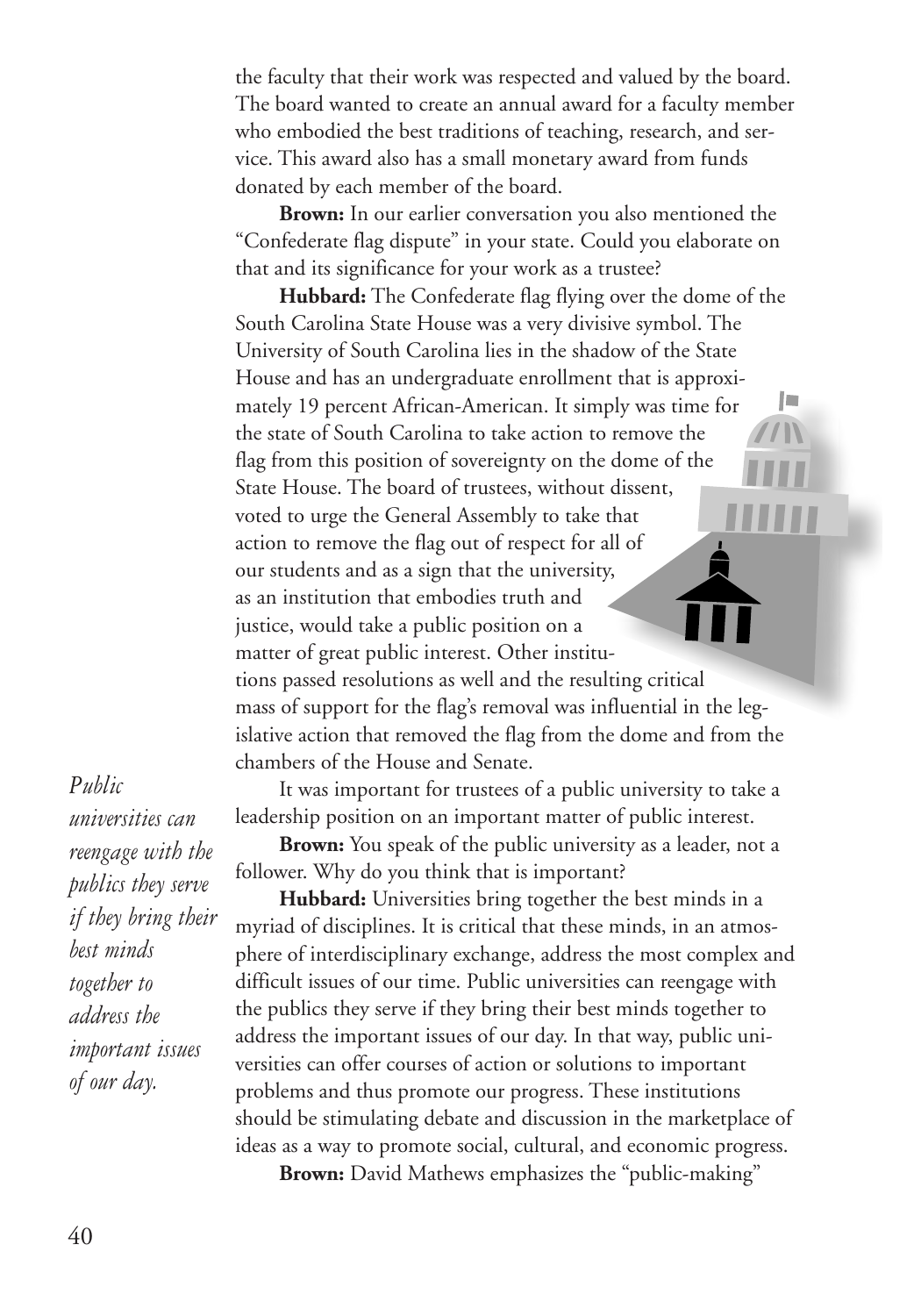rather than the "public-serving" capacity or potential of the university. From your experience, is that possible?

**Hubbard:** It is possible for universities to serve a "publicmaking" capacity. Though there is more to the distinction than semantics, the important goal is to reconnect universities to the public and foster citizen participation in the issues of the day. I believe that there has been a disconnect between universities and their respective publics. We need to create easily identifiable portals for the exchange of ideas and actions between universities and their publics. To the extent that public-making calls for universities to identify issues and engender discussion about our social, economic, cultural, and scientific status and progress, then that role needs to be emphasized.

**Brown:** What do you think are the causes for the academy's withdrawal from public life? What would have to change for higher education to become a serious participant in rebuilding public life?

**Hubbard:** Unfortunately, I believe that the academy's withdrawal from public life can be attributed, at least in part, to the diminution of rewards for public service. Compensation should reflect the value of participation in public life. Once the connection is reestablished, then faculty will see the benefits of such participation for its own sake.

**Brown:** How should the faculty and the academy prepare graduates for public life?

**Hubbard:** By ensuring a broad core curriculum of essential subjects as part of every student's academic experience. Building on that, the institution should then not be fearful of holding high the values of discipline, hard work, honesty, good citizenship, and respect for divergent views. Faculty should never underestimate their influence as role models.

**Brown:** What would you like to see trustees do to reconnect their institutions to the public?

**Hubbard:** Trustees must better articulate the importance of higher education to the grass roots of their communities and states. We do not adequately describe the importance of academic work as an increasingly essential component for economic success. We need to describe the research, emphasize the importance of scholarship, and prove to the public that it is the preservation and the creation of ideas that drive our progress, and thus make the case for the university. Trustees should also develop and clearly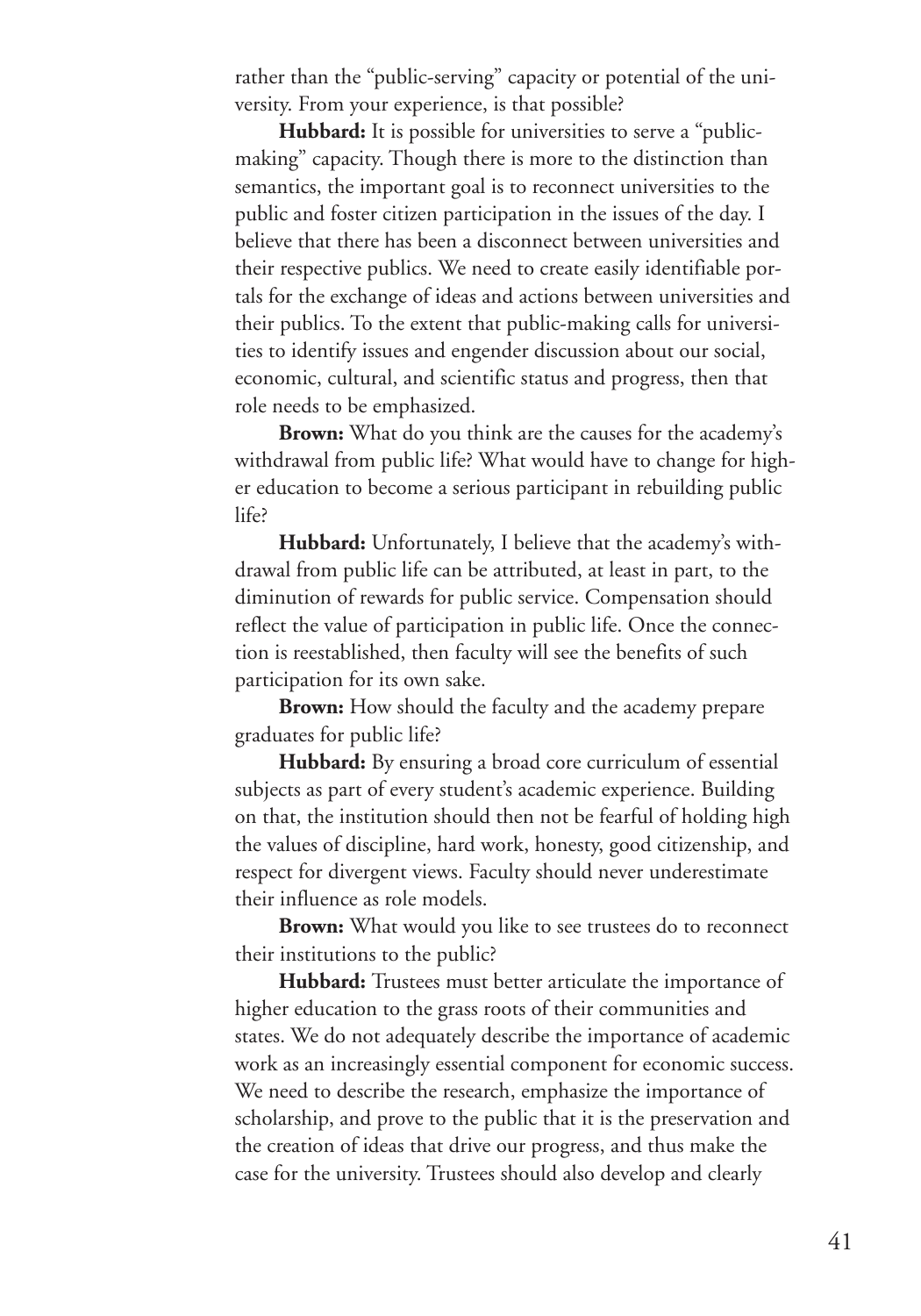state policies for their institutions that reflect the expectation that universities must lead the social, cultural, intellectual, and economic progress of the states they serve. Trustees must be the liaisons between the public and the academy — in effect, bridges between the two that help legitimize the university to the public and connect the institution to the public it serves.

**Brown:** The accreditation process is potentially important leverage in shaping a university's purposes and performance. What is the role for trustees in relation to that process?

**Hubbard:** The accreditation process is a time for reflection and refocusing of a university's mission. The role of trustees is to ensure that the university's mission is consistent with the public interest. Therefore, the preparation and planning in connection with reaccreditation is a time for trustees to become better informed about their institutions, engage in the redefinition of the institution's mission, and collaborate with faculty and staff in a way to promote the whole institution.

**Brown:** Thanks so much for your time and thoughts about your work as a trustee.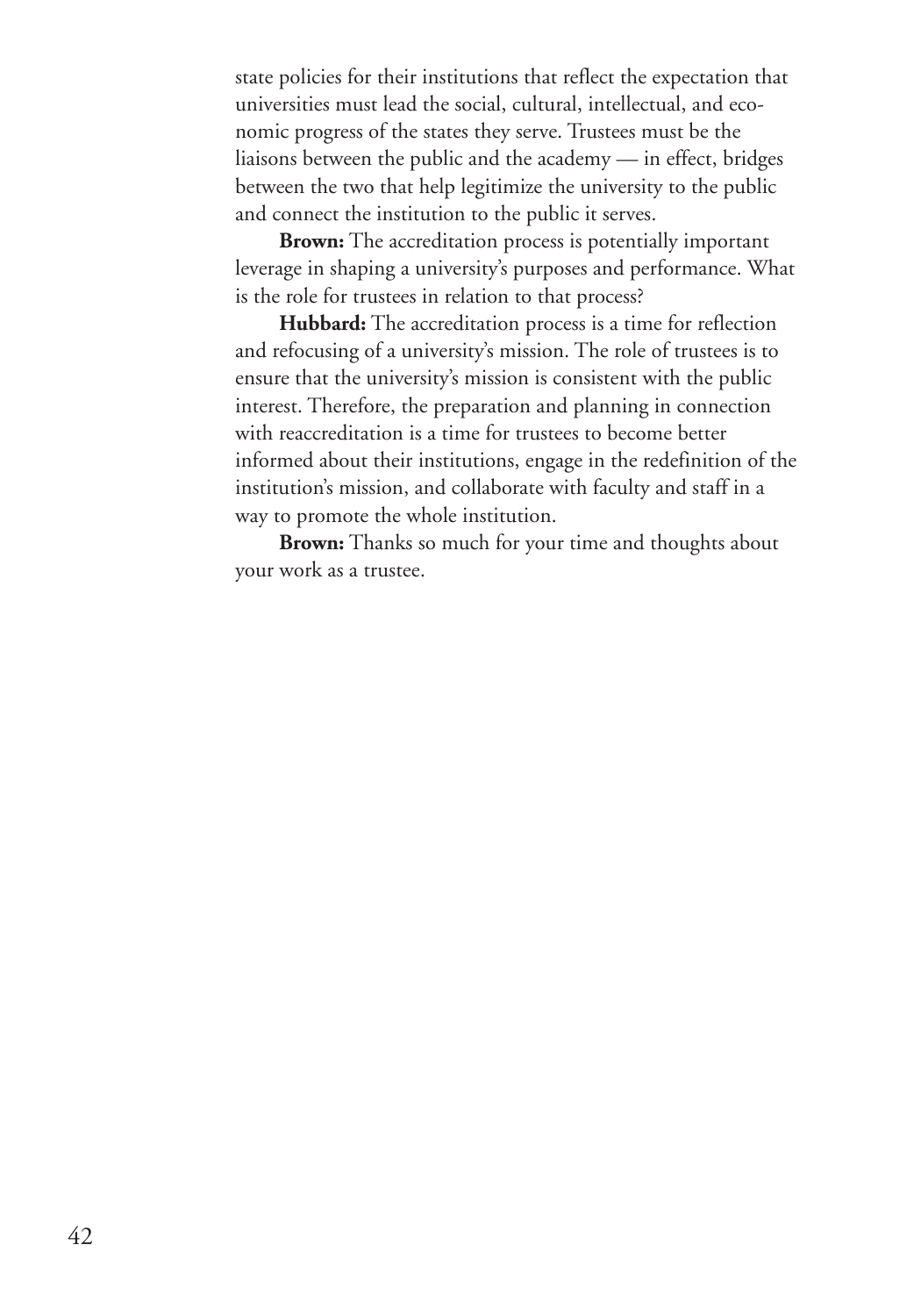# **PUBLIC INTELLECTUALS AND THE INFLUENCE OF ECONOMICS**

### **by Peter Levine**

What is a public intellectual? This essay explores some reasons for the evident shortage of public intellectuals in America today. But first I must explain what I think "public intellectuals" are. Some people who use this phrase mean influential, learned, and articulate communities of *generalists*. They think nostalgically about Emerson, Thoreau, Alcott, and Hawthorne educating the nation from the same Concord neighborhood; or Hannah Arendt, Edmund Wilson, Mary McCarthy, and Dwight Macdonald trading essays in the *Partisan Review* — or Thomas Jefferson dining alone. Others reply that such luminous assemblages are still with us. For instance, certain professors associated with Harvard University's Afro-American Studies Program (among them Kwame Anthony Appiah, Henry Lewis Gates, Cornel West, and William Julius Wilson) form a famous, influential, cohesive, interdisciplinary, and creative group of thinkers.

But this is not the only way to define a "public intellectual." C. Wright Mills had something different in mind when he wrote that an intellectual's job is "to help build and strengthen self-cultivating publics."<sup>1</sup>

Mills was heavily influenced by John Dewey, who had claimed that the public's "most urgent problem" was "to find and identify itself."2

Dewey's language was metaphorical and its literal implications remain obscure. But I assume that a public "finds itself " when most members of a community have a similar list of problems; when most individuals advocate feasible, coherent proposals; when everyone understands who the other stakeholders are and what views they hold; and when they have enough goals in common that they can take some constructive action together. When these criteria apply, a population has become a "public." Dewey and Mills thought that making this happen was an intellectual's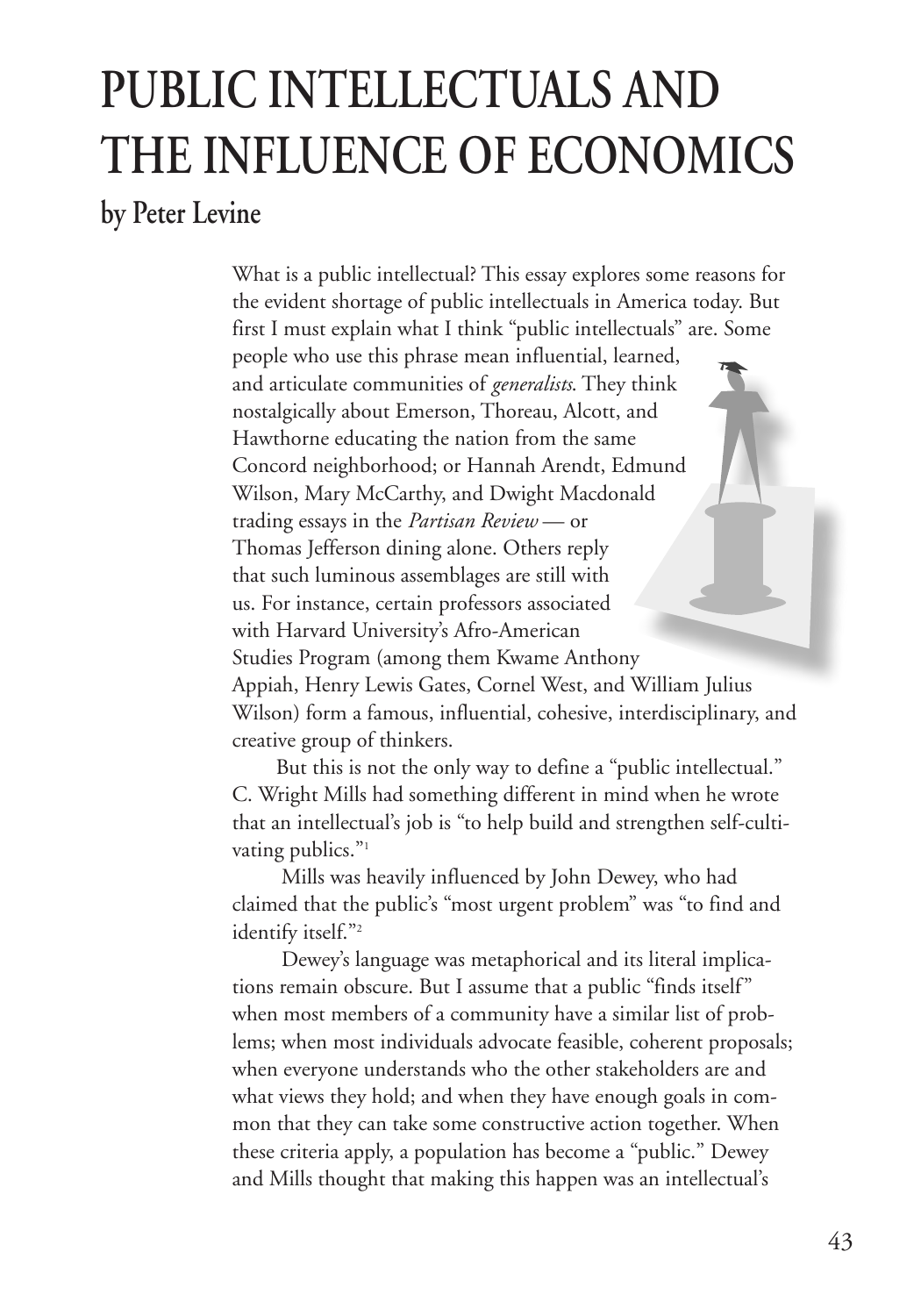chief role.

Most publics are local. If we treat our population of 281 million as a potential public, then only a few people will actually have the opportunity to participate. It might be possible for these opinion leaders to represent the whole population fairly. But even then, most citizens would have no direct experience of deliberation or political action. They would have to choose our leaders, and they would tend to make poor choices simply out of inexperience. If you have participated in politics yourself, then you can tell the difference between a heated but principled discussion (on one hand) and an exchange of abuse (on the other). But if you have no such experience, then both dialogues look like screaming matches, and you cannot tell whom to select as a representative. 3

Thus, even if we are mainly concerned about national issues, we should want as many people as possible to experience democracy firsthand in local politics. John Dewey wrote that the home of democracy is the "neighborly community."4

Eminent generalists such as Jefferson, Emerson, Arendt, and Appiah can help to create and sustain local publics by injecting forceful new arguments into our debates. Their ideas reverberate in town halls, church basements, and kitchen-table conversations across the country. I suspect, however, that famous intellectuals are not the best friends of local "self-cultivating publics." Authors who have national reputations mostly communicate with large audiences, but no group arrayed as an audience can deliberate. It is hard, when addressing the whole nation, to exemplify democratic habits of listening and learning, even if one's instincts happen to be thoroughly democratic. Finally, thinkers who achieve fame normally write about issues of general interest, which means that they cannot know much about each particular community.

So what we need, if we seek "public intellectuals" in Mills' sense, is not a revival of Monticello or the *Partisan Review*, nor even more illustrious faculties like the Afro-American Studies program at Harvard. Instead, we need intellectuals who contribute something distinctive to discussion and civic action in particular places or within specific organizations.

#### **Barriers to Becoming a Public Intellectual**

There are such people, but not nearly as many as Dewey or Mills would hope. In the rest of this article, I will suggest several factors that keep contemporary academics and writers from "building and strengthening self-cultivating publics." I will con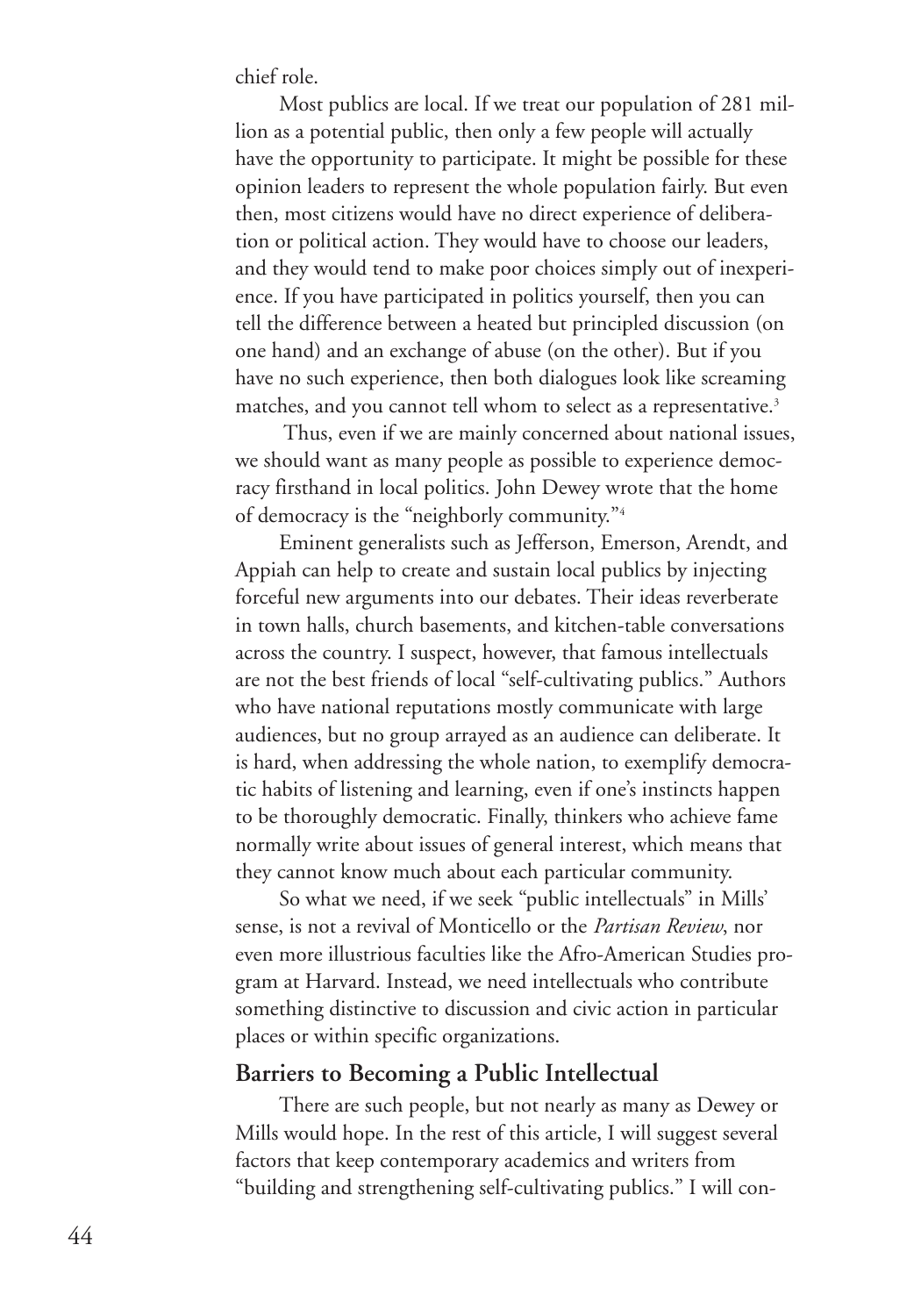centrate on cultural barriers, passing over some pressing practical problems (such as the fact that no one receives tenure for public engagement work). I would, however, note that tenured faculty are among society's freest and most secure employees, so it is largely their own fault if they do not become public intellectuals in Mills' sense.

*Plenty of scholarly work is unnecessarily narrow, arcane, and difficult.*

The most obvious cultural barrier to public participation is hyperspecialization: an academic "deformation of the spirit" that is at least as old as the university itself. Plenty of scholarly work is unnecessarily narrow, arcane, and difficult. But I don't believe that we can achieve much by asking academics to use more interdisciplinary approaches or to tackle broader questions. Most of us cannot be simultaneously rigorous, original, and broad. If we give up rigor, then we cannot contribute anything distinctive as intellectuals. In public discussions, all kinds of errors and sloppiness go unchecked; serious scholars shouldn't add to this problem. We are sometimes advised to imitate the best journalists, who manage to report rigorously tested information in a broadly interesting way. But what journalists give up is originality: they normally report ideas that have appeared before in specialized publications. Unless you are a genius, you can only say something new about the far frontiers of your discipline. It is too much to ask that these novel ideas, facts, and interpretations also be widely interesting.

A second problem is that some topics are just not very relevant to the work of a Deweyan public. Consider a scholar of medieval church music. She might have something interesting to say to members of her community — but not anything germane to their political deliberations. In turn, she might learn something from *them* about liturgical music; but for the most part her time would be better spent in the library. Dewey and other democratic pragmatists have sometimes claimed that the only good intellectual work is work that serves democratic purposes. 5

By that standard, research on medieval liturgical music doesn't sound justifiable. I admit that a study of Hildegard von Bingen, the twelfth-century abbess and composer, might tell us something relevant about the role of women in our communities. But that rationale would not justify research on male medieval composers. And even Hildegard seems unnecessarily remote if our real concerns are contemporary problems.

I think, however, that this pragmatic approach is far too single-mindedly political. Surely culture would be impoverished if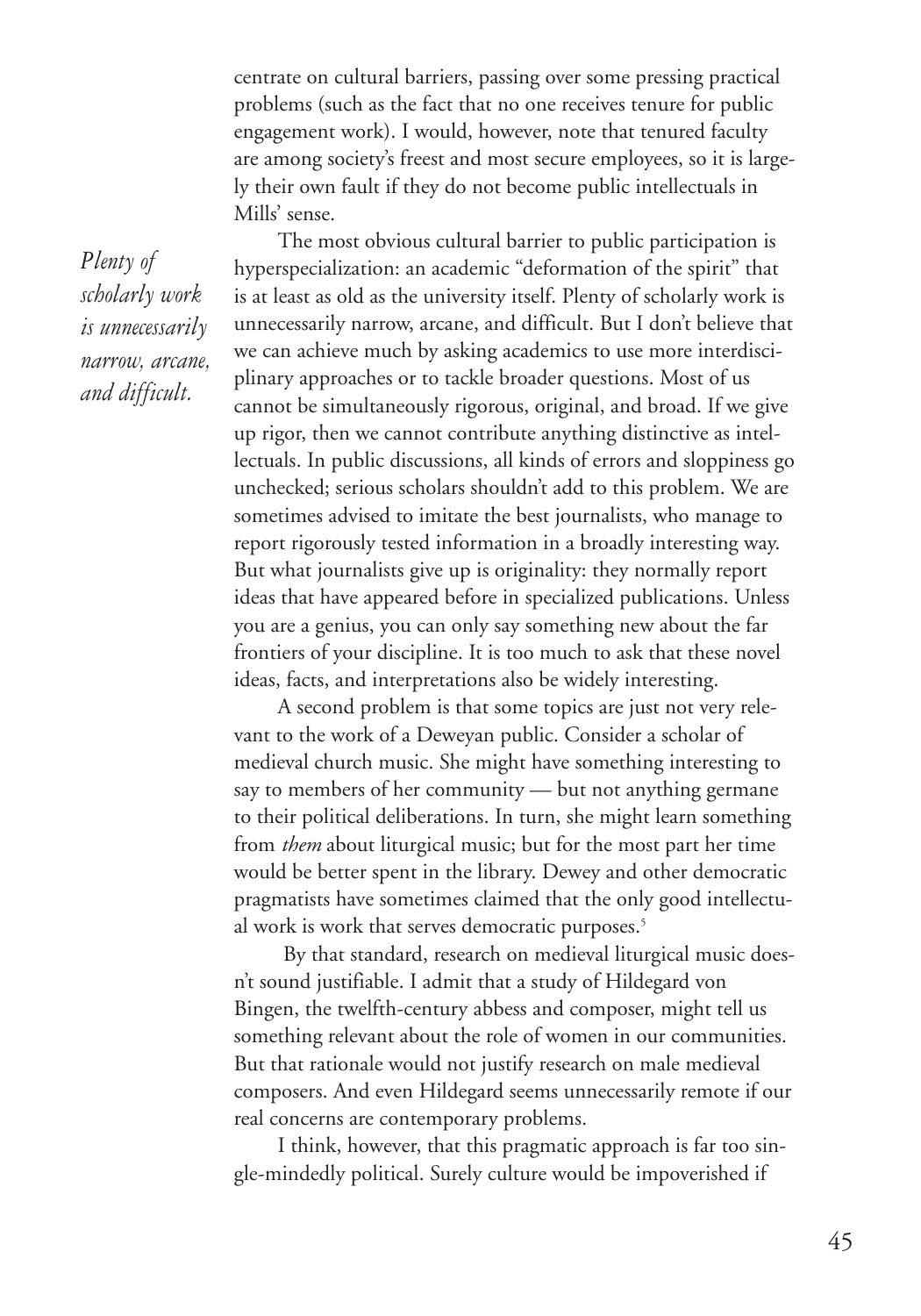scholars could not study "impractical" topics for their own sake. And that means letting some of our academic colleagues *not* act as democratic citizens while they are on the job.

I am more concerned about those fields that directly relate to political issues and public opinion. Specialists in economics, ecology, engineering, law, education, public policy, and many other fields routinely offer advice to governments and citizens about public issues. They say, for instance, that if the community wants to build a bridge in one particular spot, it will cost \$10 million and it ought to be made of steel. Or they advise that building the bridge is illegal unless the Army Corps of Engineers consents. Or they claim that 60 percent of the population wants the bridge to be built. Or they argue that building a bridge is a bad idea because — notwithstanding its potential benefits for commuters — it will kill endangered snails.

It would require much more than a short article to examine all these forms of expert involvement, asking which is legitimate and useful and what dangers each holds for democratic deliberation. However, we do not normally describe experts as "public intellectuals" if they merely analyze means, costs, public opinion, and legal parameters. These are technical matters. A public intellectual is someone who also argues about ends and goals and attempts to *shape* public opinion and the law.

#### **The Economist as Public Intellectual**

No one shapes public policy more widely and effectively than economists and those (in fields from law to education) who borrow economic techniques. Economists sometimes assert that their advice is thoroughly technical. They have nothing directly to say about what governments and publics ought to do; they can only predict what will happen if a particular policy is adopted. Such advice is indispensable in any reasonable public deliberation, but it cannot tell us who deserves what benefits, or which rights ought to be guaranteed, or what objects ought to be traded on a market, or whether change is preferable to stability, or what products are good (as well as desired), or how to weigh equity against freedom, or how much to value nature. Most economists recognize that these are normative questions about which reasonable people disagree and which economics cannot answer. Implicitly, they renounce the claim to be "public intellectuals."

But others do draw normative conclusions from economic principles and techniques. As the law and economics professor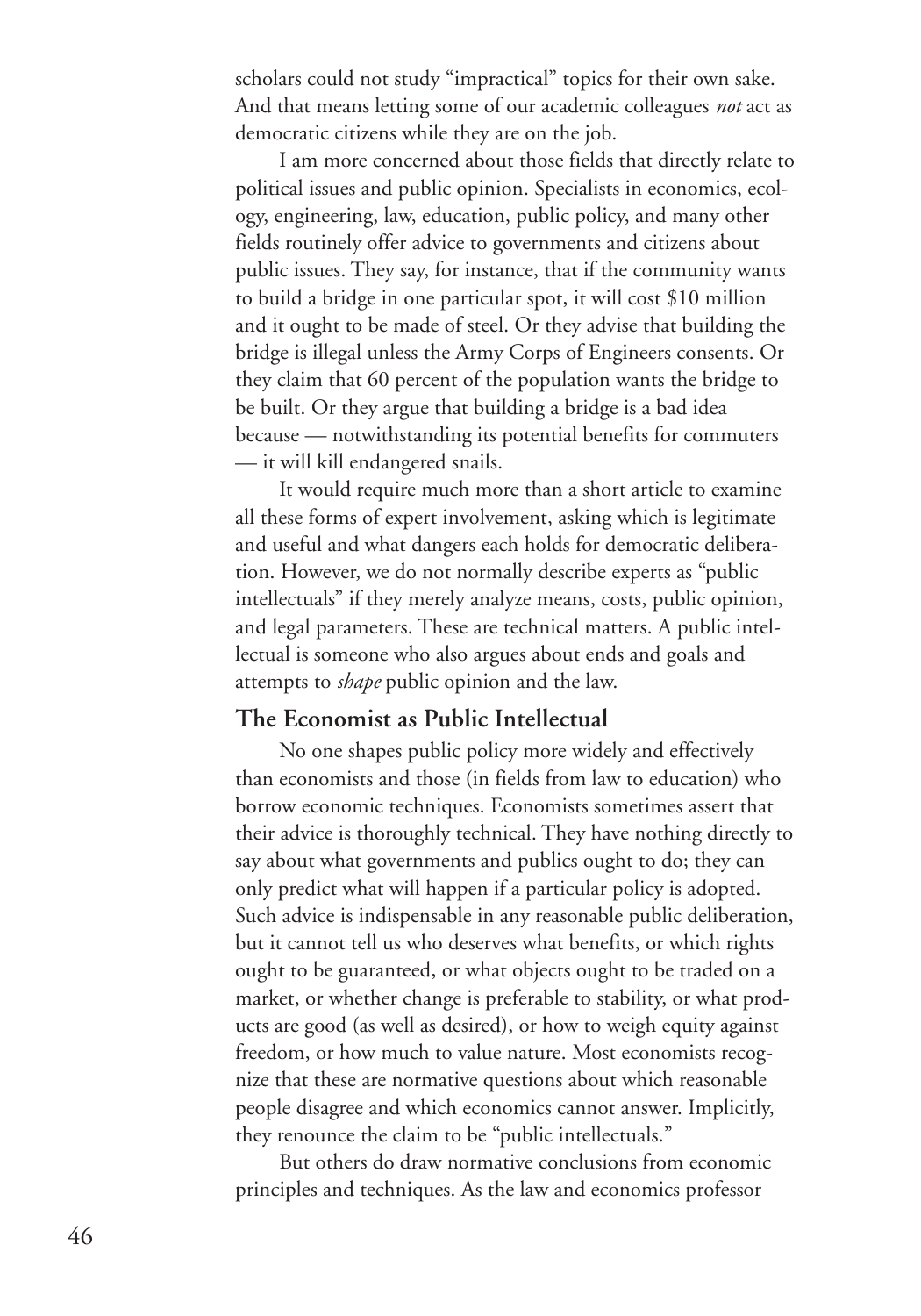David D. Friedman says, "People are always asking economists whether one policy is better or worse than another. After answering 'I am an economist, not a moral philosopher, what do I know about better or worse?' the first 50 times, the economist eventually gives an answer along the lines of: 'Here is a definition of better that is the best compromise I can manage between answering the question you are asking and answering a question I am competent to answer.'"6

Aware that they should not directly address what is "better or worse," Friedman and other economists invoke the most minimal normative assumptions they can think of. They merely assume that people want whatever they choose to buy in the marketplace. Thus our actual purchases reveal what our preferences are. Furthermore, they assume that fulfilling preferences is good, since it makes us happy, satisfied, and/or free. "Giving the people what they want" also seems to be a democratic and antielitist principle.

Some societies satisfy as many individual preferences as possible and so achieve a kind of efficiency in the use of their resources; but most do not. Economists differ about the causes and remedies of such inefficiencies. Some emphasize failures of unregulated markets (e.g., monopolies, business cycles, the negative effects of voluntary contracts on third parties and nature). They tend to favor government intervention. But free competition in a market generally maximizes social welfare — at least according to a "fundamental theorem of welfare economics, which economists have been busy proving under different assumptions since the days of Adam Smith."7

Therefore, most economists stress the many ways that state regulation undermines efficiency, concluding that a free market is better.

Such debates are conducted throughout our society. At the highest level, economists in the Federal Reserve manage the nation's money supply with a minimum of political interference in order to mitigate the "market failure" of a recession. In more local contexts, people use economic arguments to assert the policies are right or wrong because they are socially efficient or inefficient. Meanwhile, the methodological assumptions of economics seep into popular discourse and turn normative. So "efficient" becomes synonymous with "good," and growth of GDP becomes the main evidence of success. "Demand" turns into something that deserves to be satisfied, no matter what people happen to want. Labor ceas-

*The methodological assumptions of economics seep into popular discourse and turn normative.*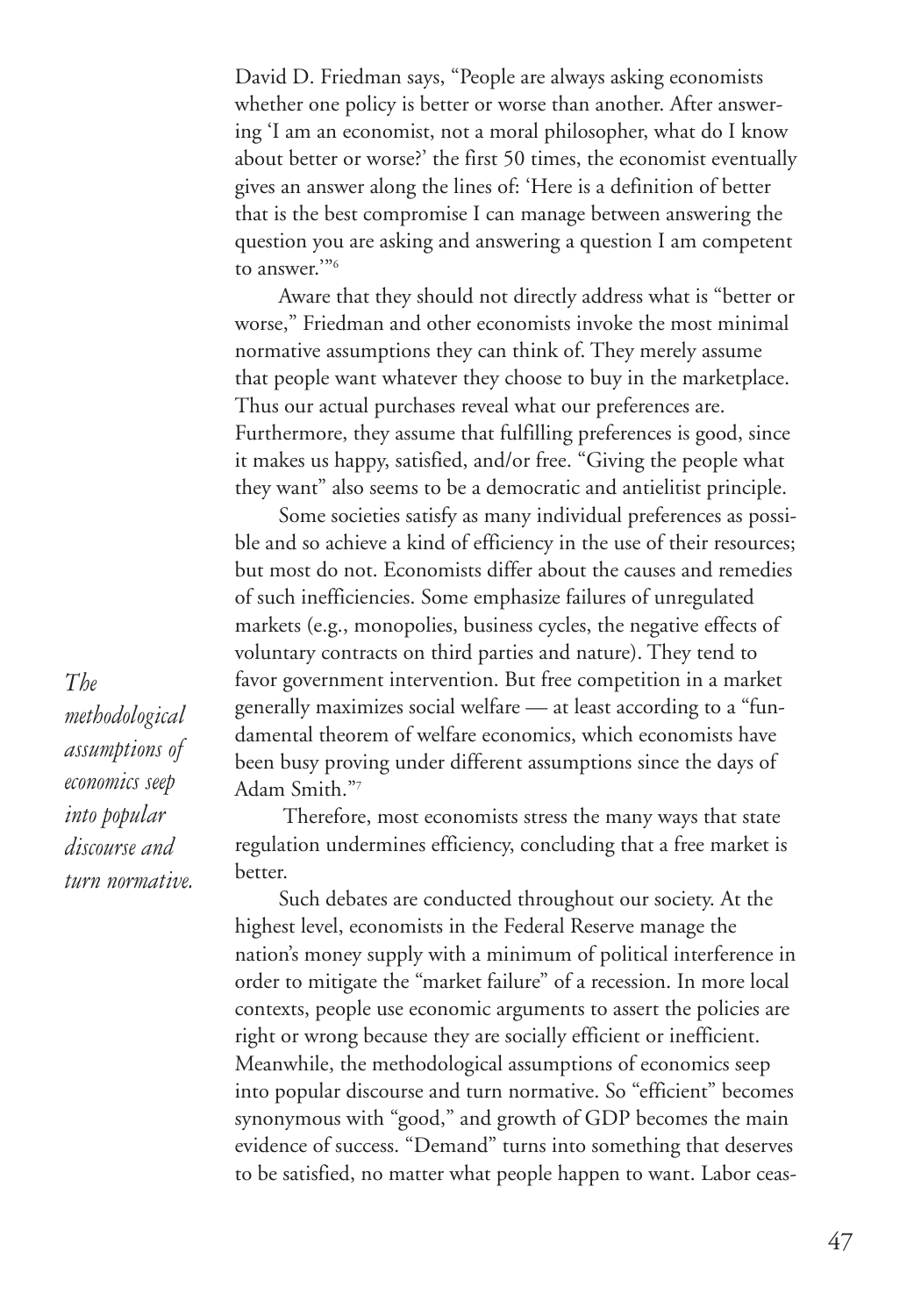es to be inherently valuable once it is seen as fungible with capital and raw materials. And paid work becomes infinitely more valuable than unpaid labor (even if this means paying each mother to take care of other parents' children).

Cornell Professor Scott Peters has told the story of a university expert who advised farmers that leasing land was equivalent to owning it — and would be preferable under specific economic conditions. One of the farmers replied, "Our parents did not come to America to become renters." A sophisticated economist would back down and accept that economics does not tell people what is (and ought to be) the significance of each social role. But many experts who use economic methods are not aware of the discipline's limits.

Above all, the idea of efficient preference-satisfaction that is central to welfare economics ought not to influence public deliberations. As my colleague Mark Sagoff argues, market choices do not reveal what people's preferences are. Suppose that I spend \$20 on Adam Smith's *Wealth of Nations*. Does this show a preference for Smith over Ricardo or Marx? A preference for books over TV? A desire to impress the sales clerk? Even I may not know, and certainly sales data do not reveal what went on inside my head.

Besides, it is not obvious that we should seek to maximize the satisfaction of preferences, even if we can tell what they are. Some people want pornography and cocaine instead of love and music. Their chosen "goods" will not (or should not) make them happy. Nor is preference-satisfaction adequate evidence of freedom. I am not free because I can buy whatever I want at the shopping mall, if I have never even considered spending my time elsewhere: in church, with my kids, at a homeless shelter, in the forest, in a museum, or in a political campaign. Confronting me with arguments *against* my preferences might actually make me more free.

#### **Public Intellectuals in Debates about Values**

The economist is the very model of the modern public intellectual. He or she manages to be influential and understandable, but does not help to "build and strengthen self-cultivating publics." Citizens ought to consider arguments and reasons, not just market preferences; they should balance economic against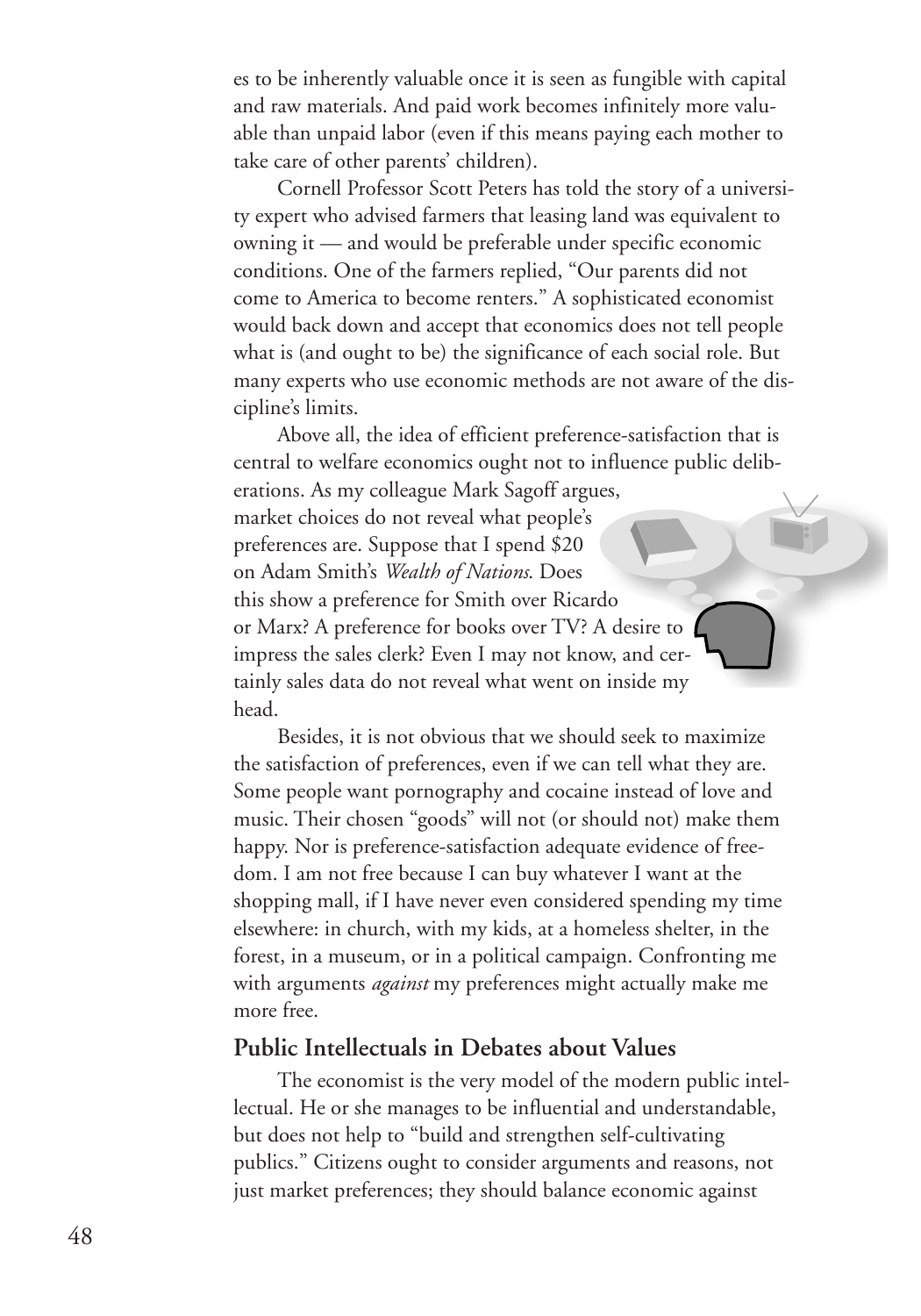*Exceptional knowledge does not entitle anyone to special political rights.*

noneconomic values. But what is the intellectual's role in this kind of deliberation?

Expert participation presents moral dangers. Scholars with publications and degrees on their résumés may appear to have special authority and may acquire undue influence. They may even make other people feel unqualified to join in political discussions, which would be a highly undemocratic result. On the other hand, if there is any civic value in studying history, the social and natural sciences, literature, or philosophy, then intellectuals who are experts in these fields must have something special to offer. I think that they should participate, but without forgetting a few moral considerations.

First, exceptional knowledge does not entitle anyone to special political rights. Even if we could find brilliant people to govern us, they would still not understand our situations and problems as well as we do. Nor could they be trusted to act fairly as well as cleverly. So all citizens have the right to participate as equals in politics. (Note that if this argument is correct, then esteeming knowledge does not threaten political equality.)

Second, it is important not to claim a spurious link between one's professional expertise and one's moral views. Testifying before Congress about the looming impeachment of President Clinton, the Princeton professor Sean Wilentz repeatedly cited his expertise as a historian and the support of his professional colleagues. He told the House Judiciary Committee: "If you decide to do this, you will have done far more to subvert respect for the framers, for representative government and for the rule of law than any crime that has been alleged against President Clinton, and your reputations will be darkened for as long as there are Americans who can tell the difference between the rule of law and the rule of politics."<sup>8</sup> As a historian, Professor Wilentz could express a professional opinion about what the authors of the Constitution had originally intended by the impeachment clause. He was also entitled to his personal view of Clinton's case, which I happen to share. But no historian is capable of predicting future public opinion, as Wilentz professed to do. In any event, what was the relevance of his prediction? Even if most Americans continue to oppose the impeachment of President Clinton a hundred years from now, that doesn't prove that Congress made the wrong decision. The situation called for moral and legal judgment, and Wilentz was no more of an expert on these matters than anyone else.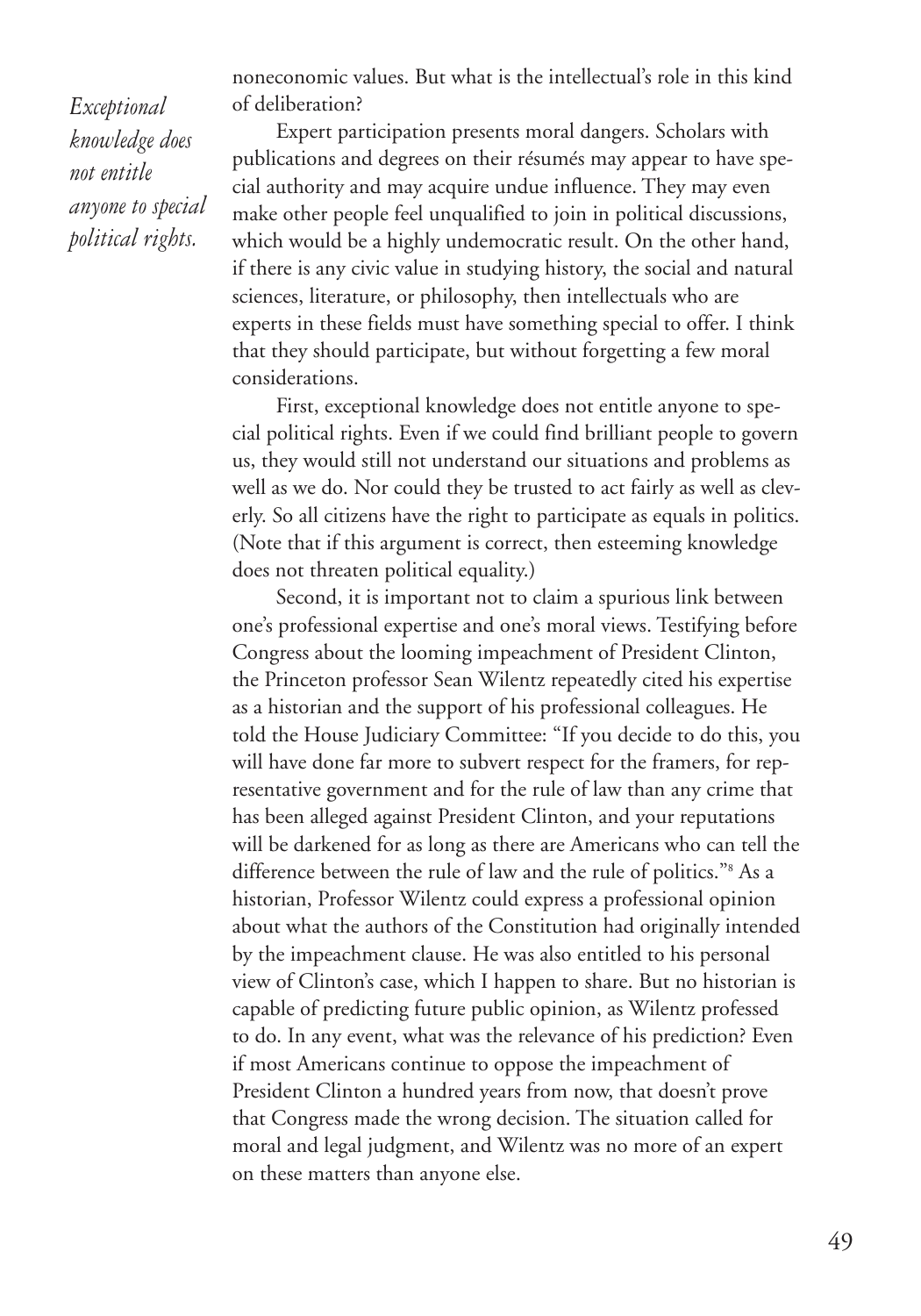The opposite mistake is to be so democratic and antielitist that one altogether refuses to participate in public deliberations, leaving that task to "real people" or "ordinary citizens." When scholars claim that a particular policy is right or just, they risk looking arrogant. But intellectuals are citizens, too. To avoid participation because one holds an advanced degree is to dodge one's civic responsibility. There is even an insidious kind of arrogance implicit in claiming that one is not "real" or "ordinary."

Public debates unavoidably raise issues that are the subject of scholarly research. Citizens engaged in community discussions ask: "Has this idea been considered before?" That is a historical question to which there are right and wrong answers. They ask: "Will it work?" Empirical evidence from the natural and social sciences may be highly relevant. They ask: "Does anyone else do things this way?" Anthropologists and geographers may know. And they ask: "What should we do if we want to be moral, fair, or just?" Often, it is worth discussing analogous moral problems from works of literature, history, art, and philosophy with guidance from professional scholars.

When intellectuals intervene as professionals, their job is to listen carefully to public discussions to glean what important questions they can address. They must then try to provide provisional information and advice that average citizens can understand. Intellectuals are also entitled to participate *not* as professionals but as citizens with personal opinions and interests, just like everyone else's. But when they adopt that role, they must make sure not to claim or imply any special authority.

This advice is not especially difficult to follow, nor is it original. But it does imply that academics should devote more time and effort to community engagement. It also means that the point is not to gain a large audience, which can even be a distraction. True "public intellectuals" need not be nationally famous thinkers, but rather people who are engaged in local debates as citizens who happen to have special skills. Finally, would-be public intellectuals should not imitate their colleagues who use economic techniques to address questions of value. This is a powerful source of political influence, but its impact on public life is mostly dismal.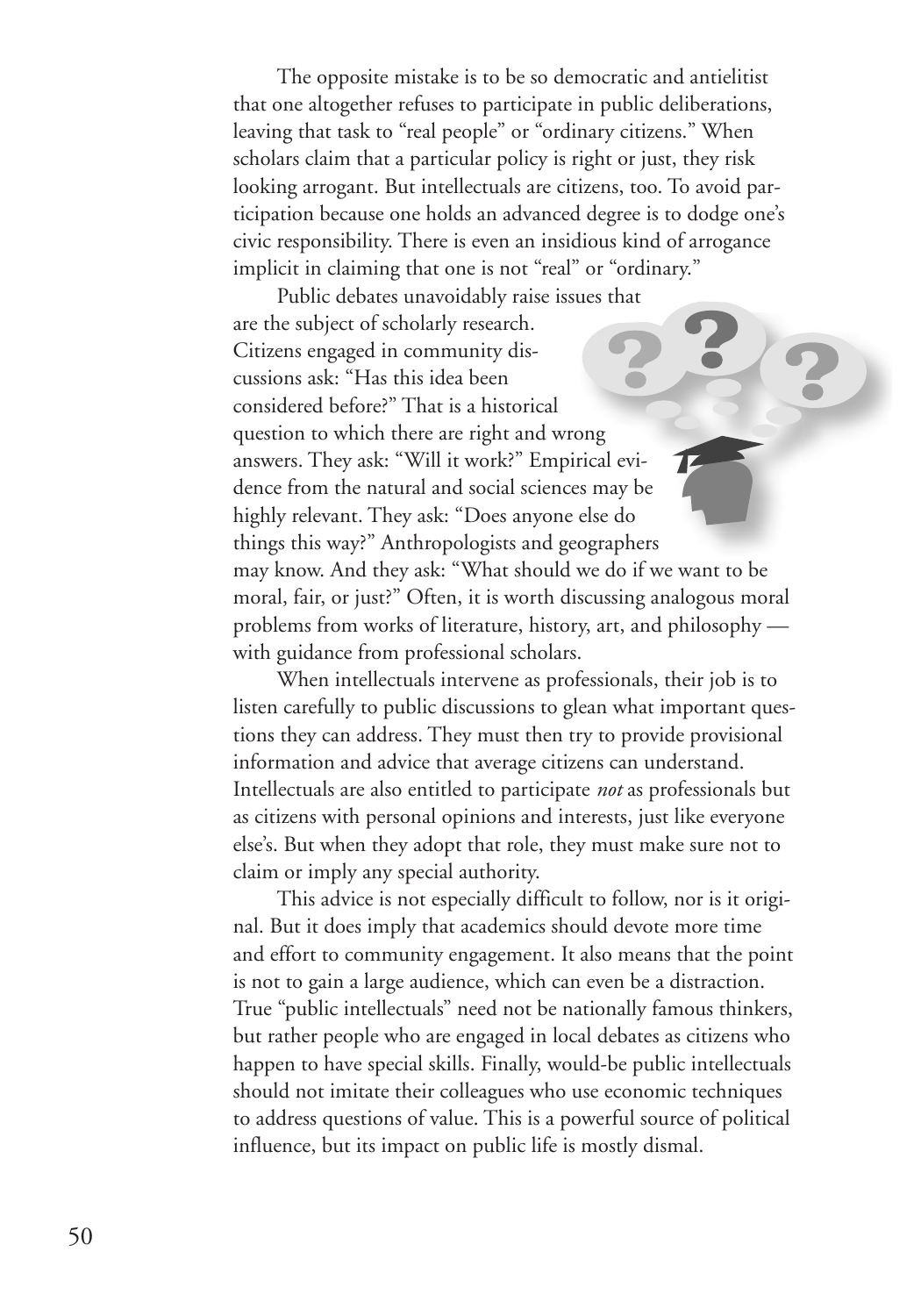#### **References**

- <sup>1</sup> C. Wright Mills, *The Sociological Imagination* (New York: Oxford University Press, 1959), p. 186.
- <sup>2</sup> John Dewey, *The Public and its Problems* (New York: H. Holt and Company, 1927), p. 213.
- <sup>3</sup> Samuel L. Popkin and Michael A. Dimrock, "Political Knowledge and Citizen Competence," in Stephen L. Elkin and Karol Edward Soltan, eds., *Citizen Competence and Democratic Institutions* (State College, PA: Penn State Press, 1998), pp. 127-134.
- <sup>4</sup> Dewey, *The Public and its Problems*, p. 213.
- <sup>5</sup> See, e.g., John Dewey, *Experience and Nature* (New York: Dover Publications, 1958), p. 198.
- <sup>6</sup> http://wuecon.wustl.edu/~tchecndg/archive/ 1994/0898.html
- <sup>7</sup> Edith Stokey and Richard Zeckhauser, *A Primer for Policy Analysis*, 1st ed., (New York: W.W. Norton, 1978), p. 271.
- <sup>8</sup> "What They Said at Yesterday's Judiciary Committee Session," The San Francisco Chronicle, Dec. 9, 1998, p. A5.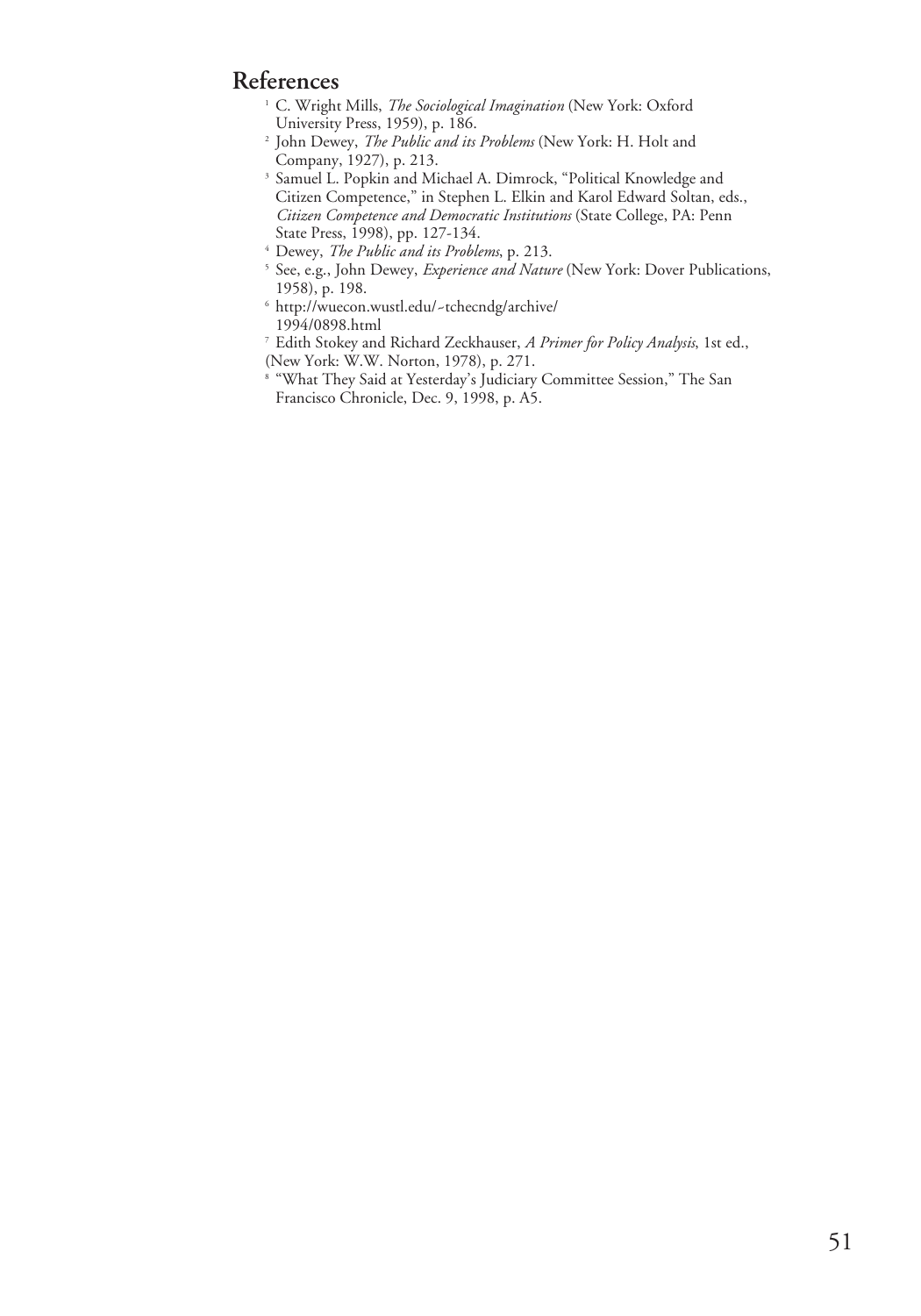# **DEMOCRATIZING SCIENCE IN AN ERA OF EXPERT AND PRIVATE KNOWLEDGE**

**By William B. Lacy**

In an information age, the way we generate, disseminate, and apply knowledge is at the center of power and core to the longterm survival of a democracy. Our society has long recognized the importance of knowledge and education. As early as the 1600s, well before the colonies declared their independence, institutions of higher education were established in the U.S. Initially, much of that education and knowledge was based in theology, philosophy, and the humanities. Over the last two centuries, however, science has become the dominant epistemology or way of knowing. Science, scientific knowledge, and its application through technology are critical influences on the empowerment of communities and sustainability of local democracy. Today, biotechnology, information technology, robotics, and bioinformatics are rapidly reshaping our daily lives and our communities, often in unexpected ways. Consciously or unconsciously, deliberately or inadvertently, paradigms for science and technologies are selected that influence how people work, travel, communicate, play, and live their lives over time. As a consequence, certain scientific and technological innovations are similar to legislative acts or major policy decisions, establishing a framework for public order that may endure over many generations. Indeed, science and technology are legislation. In a democracy, citizens generally would not tolerate sweeping legislative changes without due process. Ironically, however, scientists and their sponsors are able to cause wrenching social change through scientific findings and new technologies, that are often developed without public input and usurp fundamental democratic rights.

#### **Expert and Private Knowledge**

Science has moved from the Cartesian model of the individual scientist as neutral observer carefully recording the processes of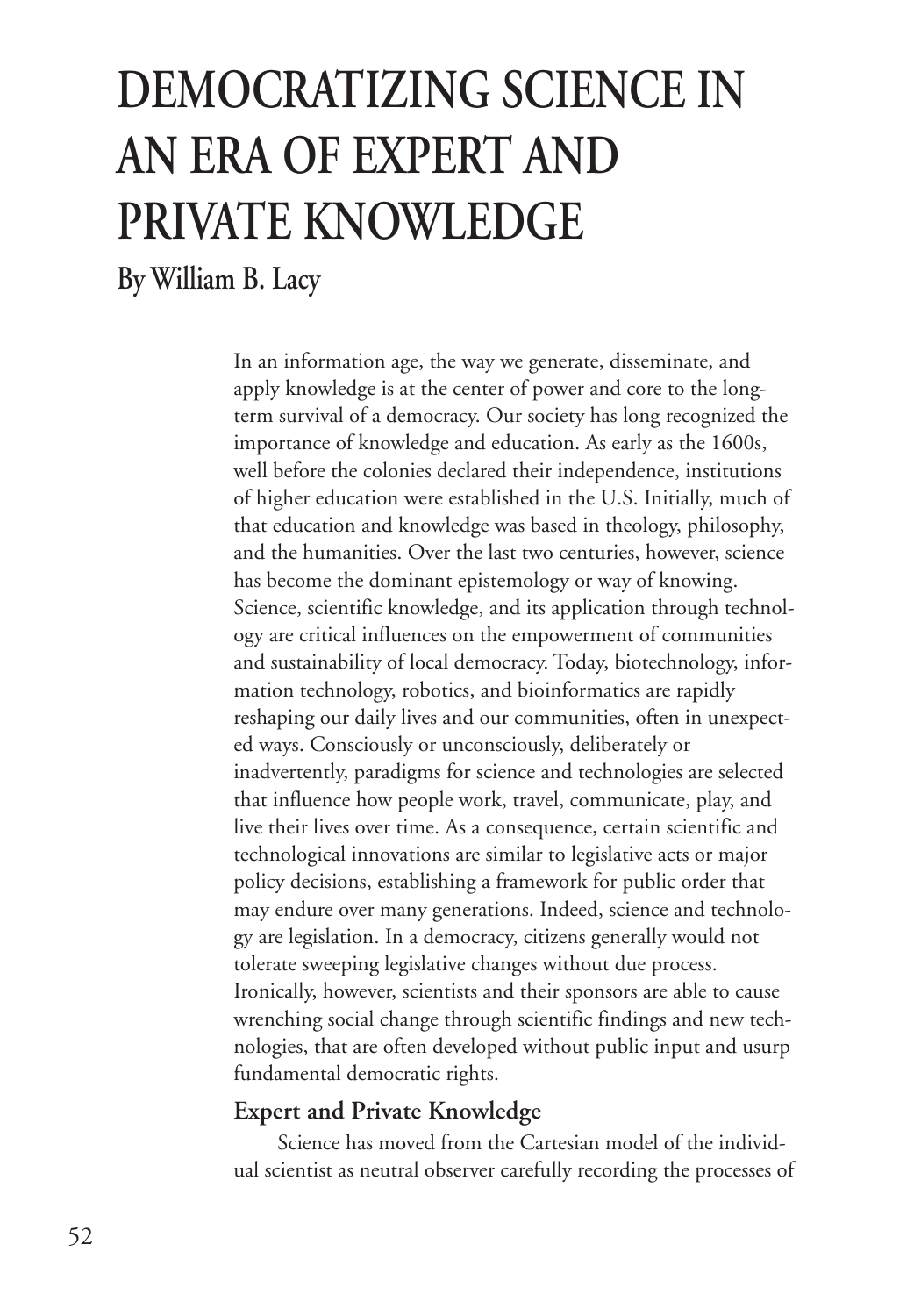nature to the Baconian model of the corporate scientist as an intervener changing natural processes by actively controlling them. The Baconian model is one of capital-intensive, organized, industrialized big science. Knowledge is divided by discipline and disciplines are further divided into narrower more specialized subdisciplines. In this model, highly educated experts and sophisticated equipment and technology generate knowledge. This orientation has changed the nature of scientific knowledge to knowledge-as-commodity, a marketable good with a cash value.

During the last 20 years, as new institutional arrangements, financial investments, and public and private research partnerships have evolved, significant changes have occurred in the way both universities and corporations conduct science and generate and commercialize knowledge. While U.S. universities and the federal government have been major players in science and technology, particularly since World War II, in recent years, private sector investments have been growing rapidly. By a substantial margin, the U.S. has the largest annual investment in science and technology, with its industrial research and development investment now more than double that of the federal government (estimated in 1999 at about \$166 billion compared to approximately \$70 billion from the federal government). Between 1994 and 1999, U.S. industrial research and development grew from slightly less than \$100 billion to \$166 billion, while federal research and development funds remained relatively stable.

Private sector research is generated in a context of secrecy and confidentiality, with an emphasis on intellectual property and proprietary products. The goal is to generate trade secrets, patents, and exclusive licensing for commercial gain. In contrast, university and federally funded research has usually been regarded as part of the public good and subject to a more democratic and open process. Priority setting and research review processes are more transparent and knowledge generated in this arena is generally made available through professional journals and university and government publications. In the land grant universities, which were founded as federal, state, and local government partnerships to generate and disseminate knowledge for the public good, advisory groups and cooperative extension have served as important mechanisms to democratize science.

Recently, through a variety of scientific and legal developments both the federal government and the universities have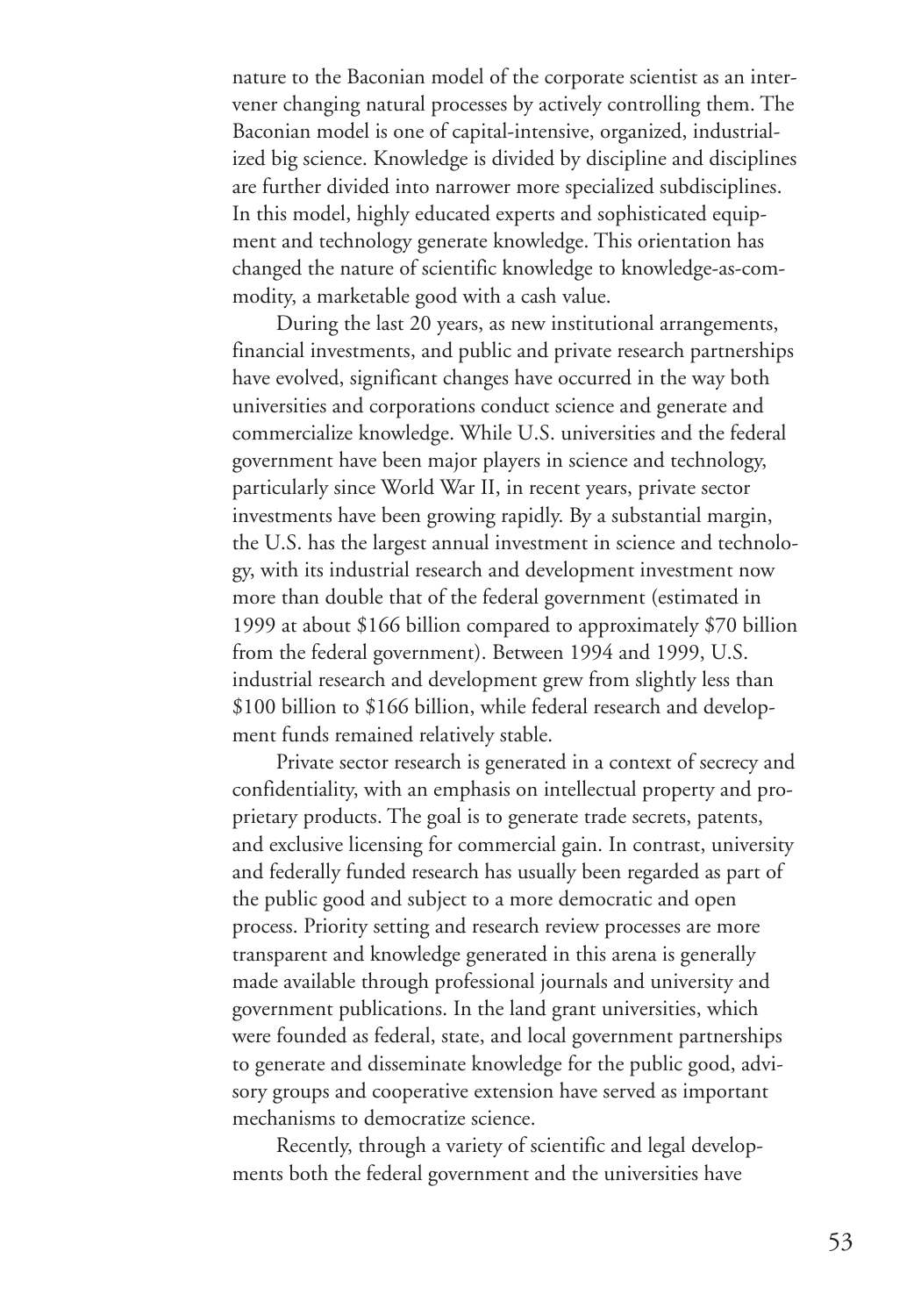moved aggressively to commercialize and privatize knowledge. In the U.S., a series of landmark patent decisions, starting in 1980 with the U.S. Supreme Court decision Diamond vs. Chahiabarty (447 U.S. 303), provided complete patent protection for genetically engineered life forms from microorganisms to plants and animals. With their potential for rapid development of a spectrum of new proprietary products, the new biotechnologies have markedly increased corporate interest in patenting, particularly the creation of strong and internationally uniform patent laws to protect their investments.

At the same time, Congress passed several laws designed to bring more technology to the marketplace by encouraging research institutions, including public universities, to patent discoveries made in the course of government-sponsored research and to offer licenses to the private sector. The Bayh-Dole Act of 1980 enabled universities to patent inventions resulting from research that received federal support. Although federal support for university research has fallen since 1970, it still represents an estimated 60 percent of all university research and development funds.

At the same time, industry support for research and development at U.S. academic institutions has markedly increased. From 1980 to 1997, this industry support grew an estimated 8 percent annually in constant dollars, more rapidly than support from all other sources. As a consequence, industry support for university research has increased from 2.6 percent in 1970 to approximately 7.0 percent today, and constitutes over 15 percent at some large research universities.

As a result, U.S. universities have U.S. PAT become major players in filing for patents, licensing their protected processes and inventions, and establishing new types of university-industry relationships. While university-industry relationships have existed for decades, these new relationships are generally more varied, wider in scope, more aggressive and experimental, and more publicly visible. In 1974, only 177 patents were awarded to the top 100 research universities. However, the annual rates have increased dramatically and by 1999, U.S. research universities were awarded 3,079 new U.S. patents and earned over \$640 million in royalties from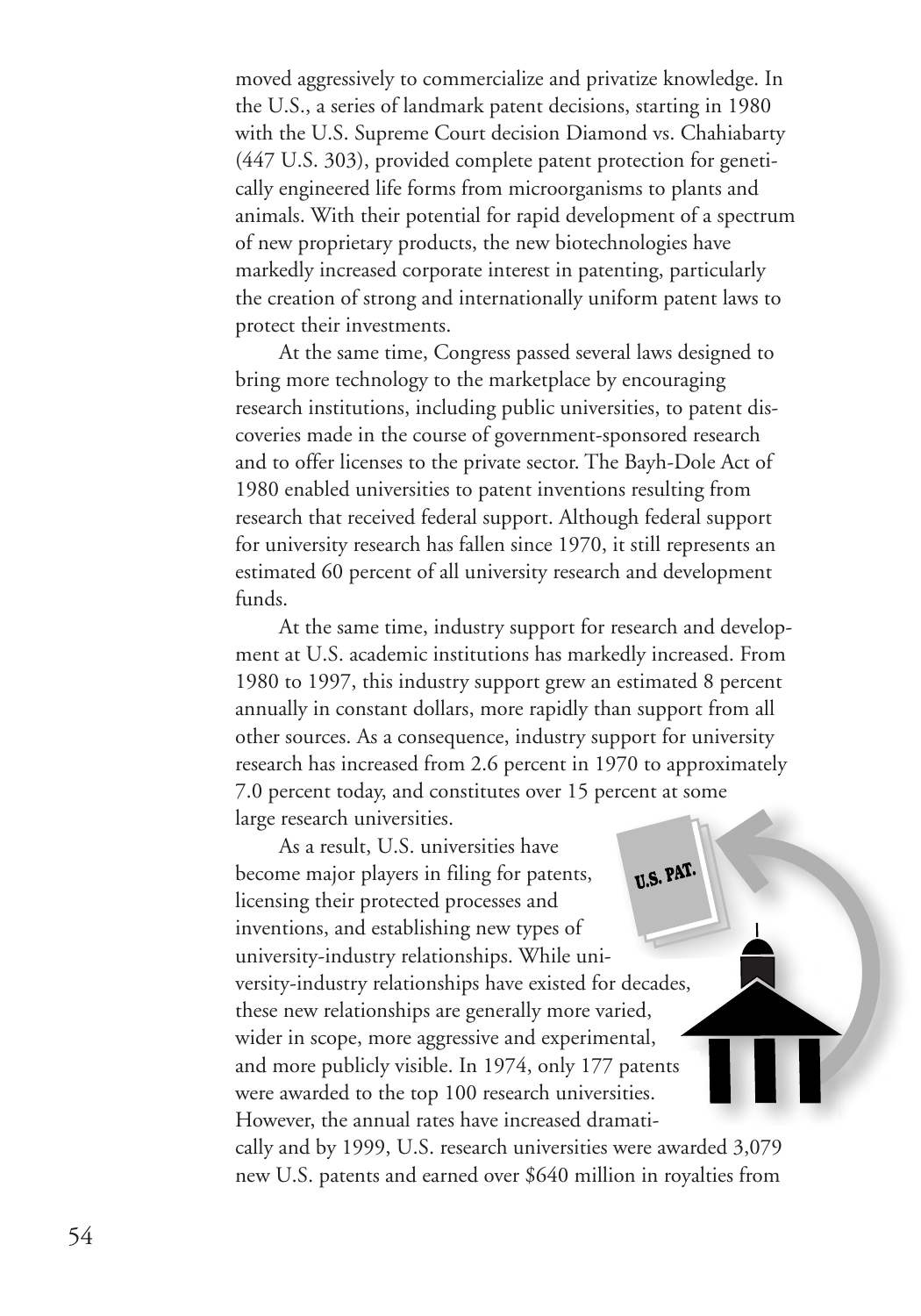approximately 6,500 income-producing licenses. These universities also had formed 275 new start-up companies based on technologies they had developed and subsequently licensed to these new businesses. Finally, during the same period, U.S. universities have utilized industrial funds to create well over 1,000 new programs and centers that give participating private firms privileged access to university research and a role in shaping research agendas.

#### **Citizen Knowledge**

Within this context of expanding expert knowledge and rapid commercialization of science, it has become increasingly difficult for the general public to play a significant role in the generation and application of knowledge. Opposition to citizen involvement in the realm of science and technology is often based on the assumption that laypersons are incapable of grasping the highly sophisticated, technical nuances and methodological complexity of science. Recently, however, philosophers, sociologists, and political and community activists have challenged this view. These scholars have noted the inherently problematical, contingent, and negotiated character of scientific and technical research results. The products of science are contextually specific constructs that can only be understood with detailed knowledge of the social conditions of their production. These conditions include decisions about problem choice, what resources to allocate to the problem, how to conduct the research, what to consider as results, and how to interpret the findings. Human actors who interpret nature and function in social organizations make all these decisions. Within this view, science is seen primarily not as a way of representing and observing the world, but rather as a way (or ways) of manipulating and intervening in it.

Given this constructionist view of science and technology, one must ask "How can knowledge generation be democratized?" and "What are the appropriate roles for lay citizens in the realm of science and technology?" Sociologists of science recently concluded that the inability of lay persons to grasp the subtle content, difficult concepts, and methodological complexity of science is not a valid basis for a priori rejection of efforts to democratize science. In recent years, a wide array of mechanisms for involving citizens in science and technology decision making have emerged. These mechanisms can be distinguished across several dimensions. These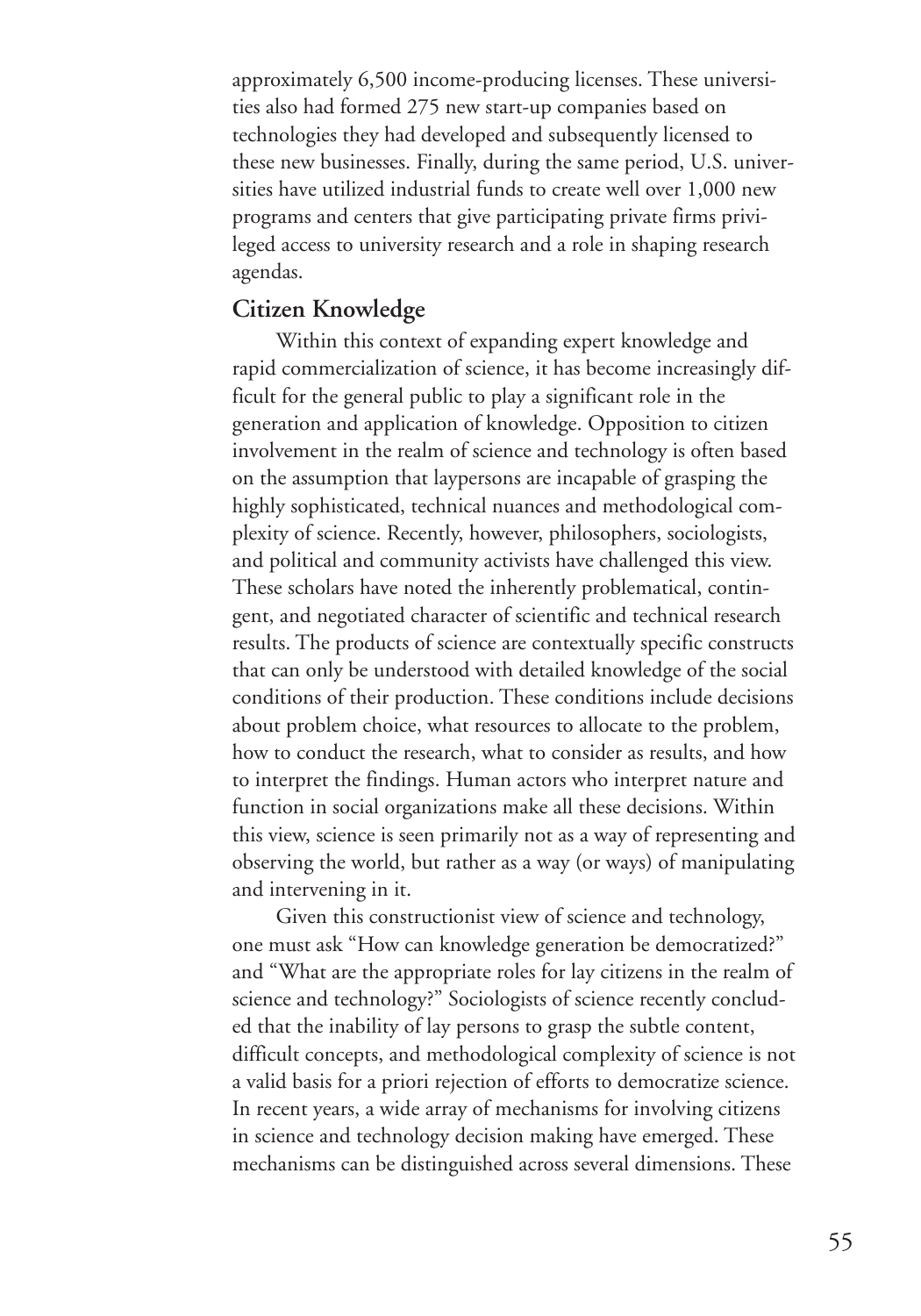*Public hearings may also be used to effectively contain participation and restrict access.*

include the nature of the lay involvement, including the extent to which involvement includes activities commonly understood to be the exclusive realm of experts and who has authority for final decisions; the timing of the citizen entry into the process; the nature of expert involvement; the organizational dynamic of scientist and citizen interaction including who defines the terms of involvement; the extent to which participants view "technical" and "nontechnical" considerations as discrete; and the extent to which they view nontechnical matters as appropriate for consideration. At the least contentious end of the continuum, scientists acknowledge a social dimension to a problem and all participants agree that this is the appropriate realm of nonscientists, reserving technical questions for the experts. Near the other end of the spectrum, lay citizens challenge the rules of the scientific method, are involved in the production and evaluation of knowledge, and often assert that appropriate research methods must be shaped by nontechnical considerations.

The forms taken for democratizing science and science policy include public hearings and forums, advisory and oversight panels and councils, public surveys, consensus conferences, participatory action research, science shops, and community-based research. As one might imagine, the effectiveness of these mechanisms in involving citizens in the process varies

considerably. For example, public hearings may give citizens an opportunity to learn more about certain science and technology agendas, voice their opinions, participate in environmental and social impact analyses, and ultimately influence the direction of policy. However, public hearings may also be used to effectively contain participation and restrict access, while giving the appearance of community involvement.

One positive example is the public forum conducted by the National Agricultural Biotechnology Council that brings together diverse participants and stakeholders in the areas of agricultural biotechnology to discuss and clarify concerns surrounding these new technologies. While these annual forums raise many of the key issues, they have no specific role in deciding research agendas. Another mechanism is the science advisory committee, such as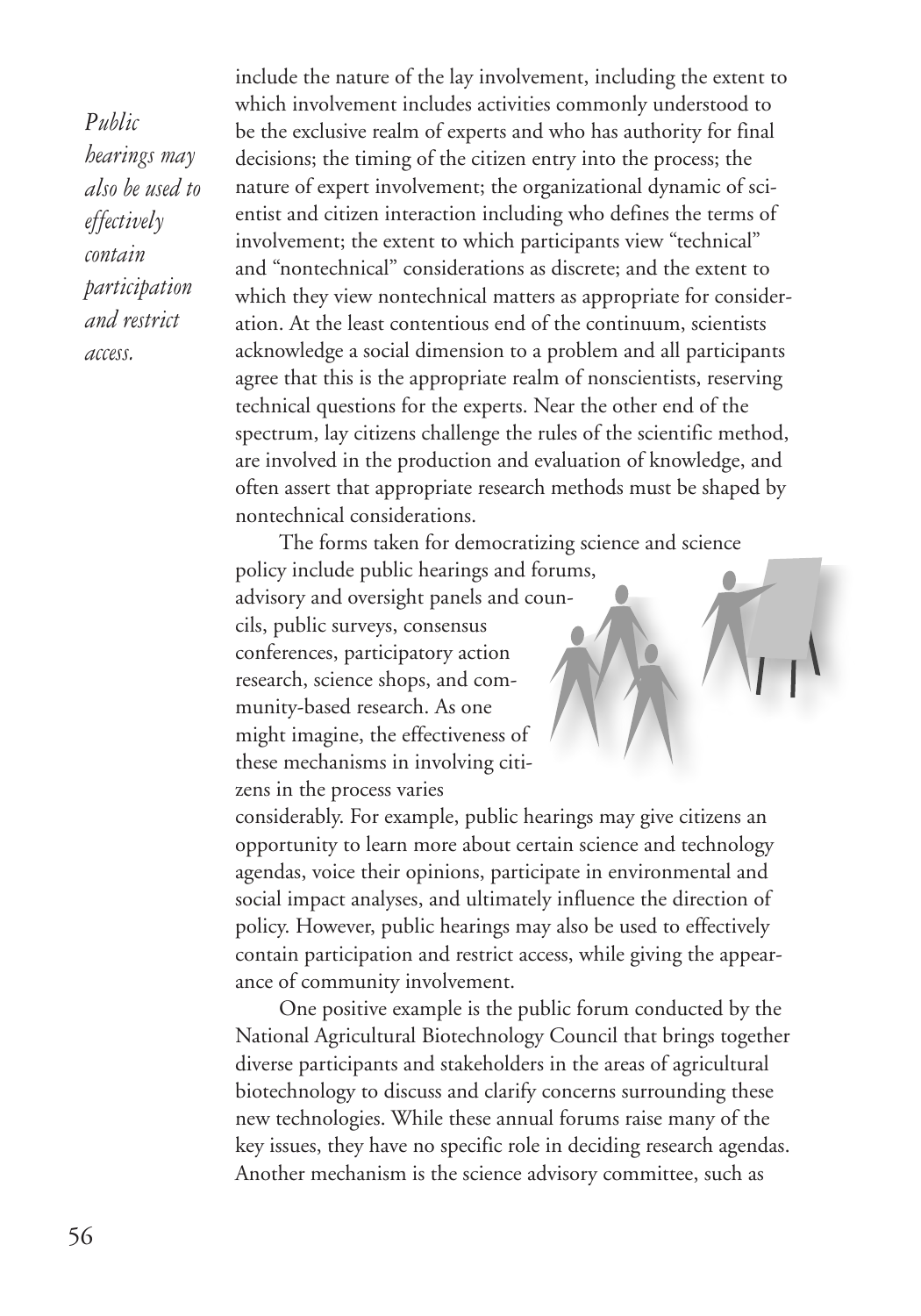the Recombinant DNA Advisory Committee of the National Institutes of Health, that is charged with developing and coordinating the implementation of federal guidelines for this type of research. Although committee membership has broadened over time, scientists have continued to define the agenda with citizens having little real influence. European consensus conferences are often better models for dealing fairly with technical and social matters. In theory, consensus panels make lay people central to deliberations, and permit nonexperts to control the agenda.

All of these processes and procedures, however, have two fundamental problems. First, the outcome and recommendations are generally not binding and require the approval of the decision makers for their implementation. To partially overcome this limitation in Denmark, for example, consensus conferences were established in association with the parliament, so that outcomes and recommendations could be considered by decision-makers as quickly as possible. The second problem concerns the ability of key parties to manipulate outcomes. All of these processes risk being co-opted or overwhelmed by powerful interests, ultimately serving only to justify the decisions and plans of these interests. To avoid this pitfall, the goals and motives of the organizers, the credibility of spokespersons who both raise and discuss the range of issues surrounding the science, the funding sources for research, the process by which content, scope, and audience for science and technology are determined, and how this information and the outcomes of the conferences will be pursued, must be kept as transparent as possible.

Perhaps one of the most effective efforts to move away from scientist self-governance and empower citizens and communities in science has been the emergence of community-based research. This type of research involves lay people working with professionally trained scientists in a community-driven process and provides an opportunity for individual citizens to collaborate with professional researchers in defining a problem, conducting the research, interpreting results, and using the results to effect constructive social and environmental change.

Since the 1980s, community-based research has become a well-known and widely practiced research methodology and a powerful tool for social change globally. Moreover, in order to improve their work and share resources, practitioners have begun to collaborate through networks. The most developed network is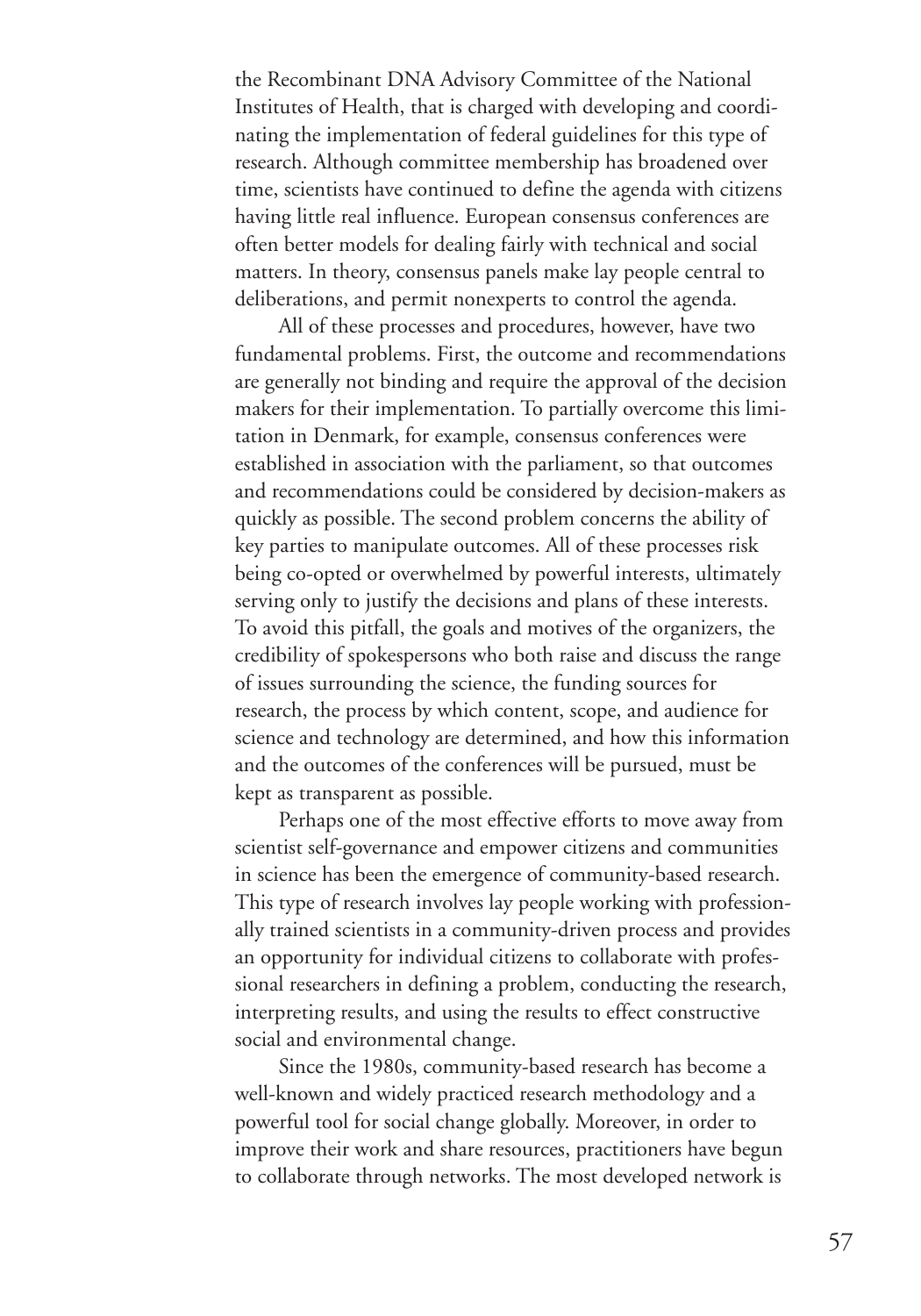the national network of science shops in the Netherlands. The 38 shops, located at or near a Dutch university, conduct research on questions posed by citizen groups, trade unions, and public interest groups. Faculty, students, and staff work with citizens to help them address important social, environmental, and public health problems of concern to their community. Because they are networked with one another, these science shops are able to share information and make cross-referrals. They are currently responding to about 2,000 annual research requests and have inspired the creation of additional science shops in several other European countries.

The Loka Institute, a nonprofit research, education, and advocacy organization in Massachusetts, introduced this concept to the U.S. by creating the Community Research Network. This network is modeled partly on the Dutch research effort. A 1999 Loka study identified more than 100 U.S. community research centers around the country that deal with a variety of issues, from environmental health to campaign finance, and bring individual citizens from all walks of life to the research process.

One of the most visible community-based research efforts is "popular epidemiology." In this process, lay persons gather scientific data and other information; make decisions about priorities; engage in hypothesis formation, research design and data analysis; and direct and marshal the knowledge and resources of experts to understand the epidemiology of disease. The Woburn, Massachusetts, case where citizens researched the relationship between local water and disease (e.g., leukemia) is often cited as an example of this process in action. Popular epidemiology differs from traditional epidemiology in its emphasis on social structural factors as part of the causative chain of the disease. Given the stakes for their communities, advocates of popular epidemiology would rather claim an association between variables when there is none, than to mistakenly overlook an association where there is one (something that could be harmful to the health of the community). Popular epidemiologists prefer false positives (or type one errors) to false negatives, while professional epidemiologists prefer type two errors to avoid concluding that something is real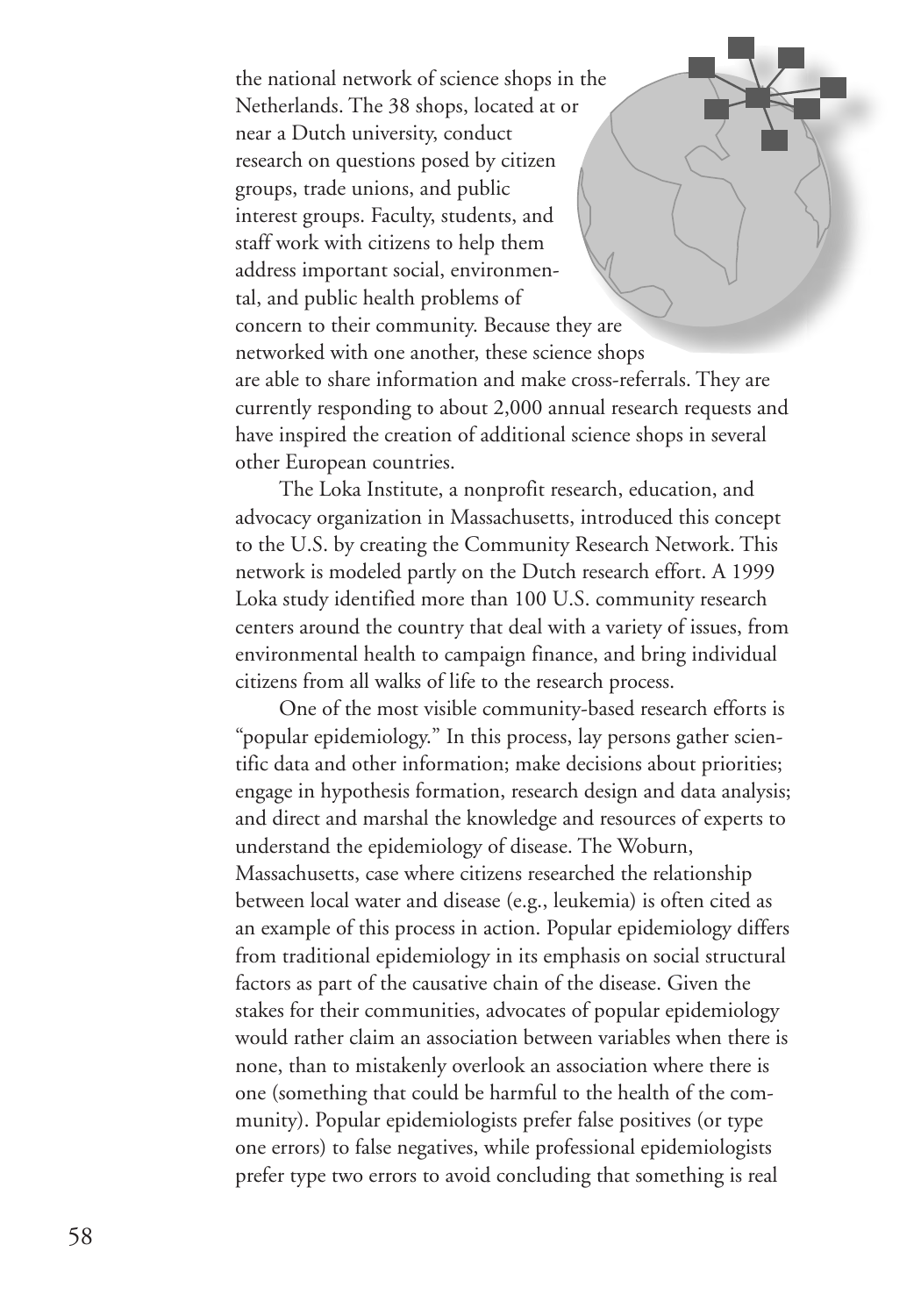when it is not (something that is potentially embarrassing and harmful to a scientist's reputation).

Other examples of community-based research have emerged across the country. For example, residents in the communitybased West Harlem Environmental Action group formed a research partnership with scientists at Columbia University and health care providers at two medical centers to analyze community health problems and their relationship to environmental pollution. In Chicago, the Policy Research Action Group, a collaborative research partnership between 4 universities and 15 community-based organizations moved beyond the science shops and deeply involved communities in the research process itself. Since 1992, the group has supported more than 130 locally based research projects in health care, housing, refugee rights, jobs, and environment.

Clearly, community-based research — such as popular epidemiology and science shops — empowers communities, as it embraces both the knowledge and the values of the community and active participation. Community-based research differs from traditional research in several ways besides the participants. Research results are more likely to be useful and put into action. The research may be more accurate since it combines the knowledge of the scientists and the university with the knowledge of citizens and the community. Moreover, there may be greater acceptance of the conclusions given the community's direct participation in the process.

A number of barriers limit successful implementation of these strategies and subsequent democratization of science. Many of these barriers are embedded in the organization of our society. As a consequence, the real obstacles are such factors as widespread social and economic inequalities, the commercialization of knowledge, and an unexamined commitment to expert authority. Optimal citizen participation in science and technology depends on mechanisms that weaken the effects of socially significant forms of inequality, adequate time, and other resources to acquire the broadest possible knowledge base, and opportunity to examine deeply held assumptions. In addition, community-based research is time consuming for all involved, placing additional burdens on already overextended community leaders and activists as well as faculty and students. Finally, despite proven effectiveness, broad applicability, and growing popularity among scientists

*Communitybased research …embraces both the knowledge and the values of the community….*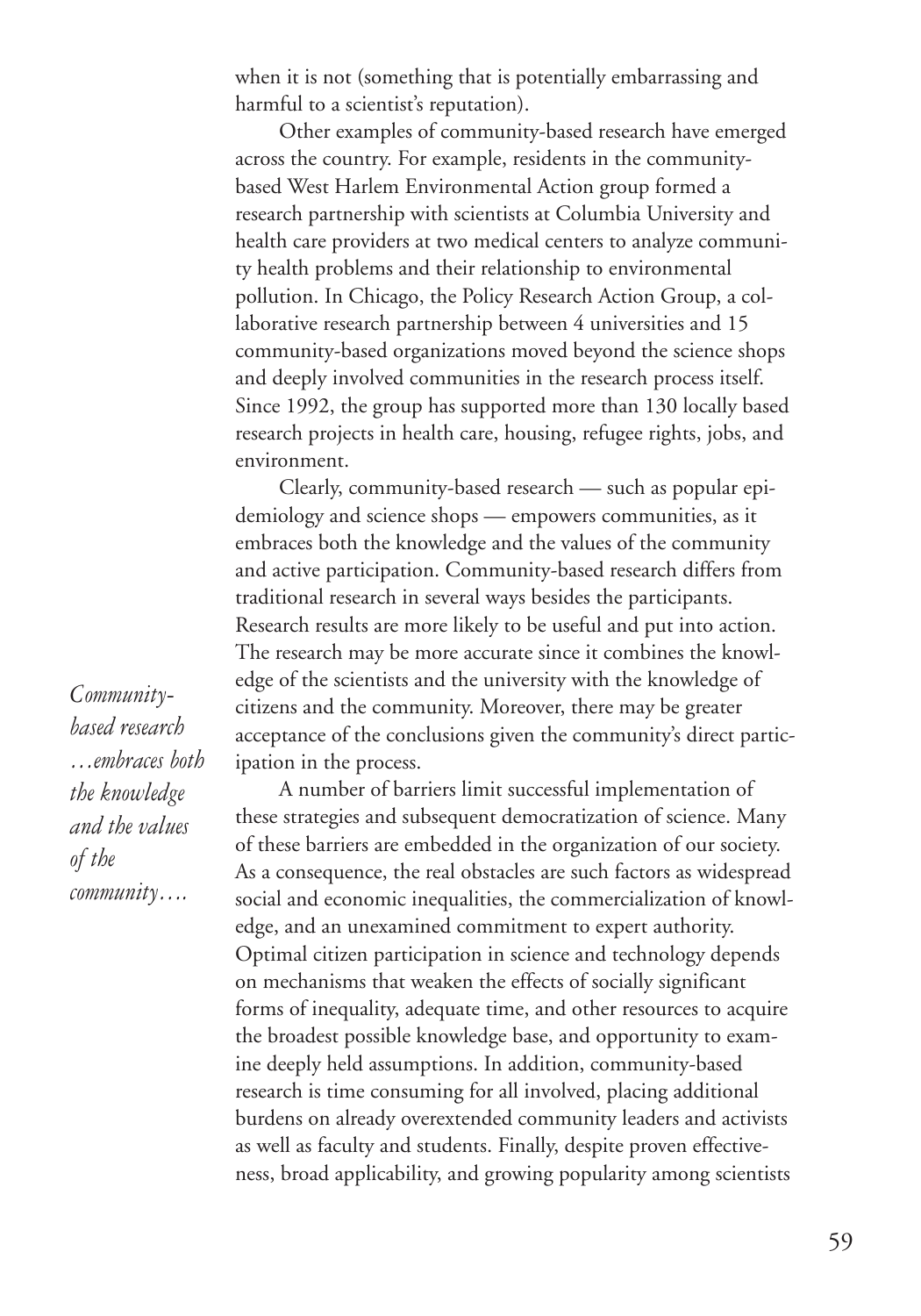in the U.S. and around the world, strategies such as science shops and community-based research remain conspicuously underfunded and undersupported by most governments and major research establishments.

In the future, the importance of science and technology in shaping the future of our communities and our society will only increase. While these are not the only factors impacting democracy, they are as important as any other and often the least understood. The democratization of science should be aggressively pursued, thereby ensuring that the agendas of science and technology are compatible with a sustainable democracy and serve the goals, values, and needs of communities.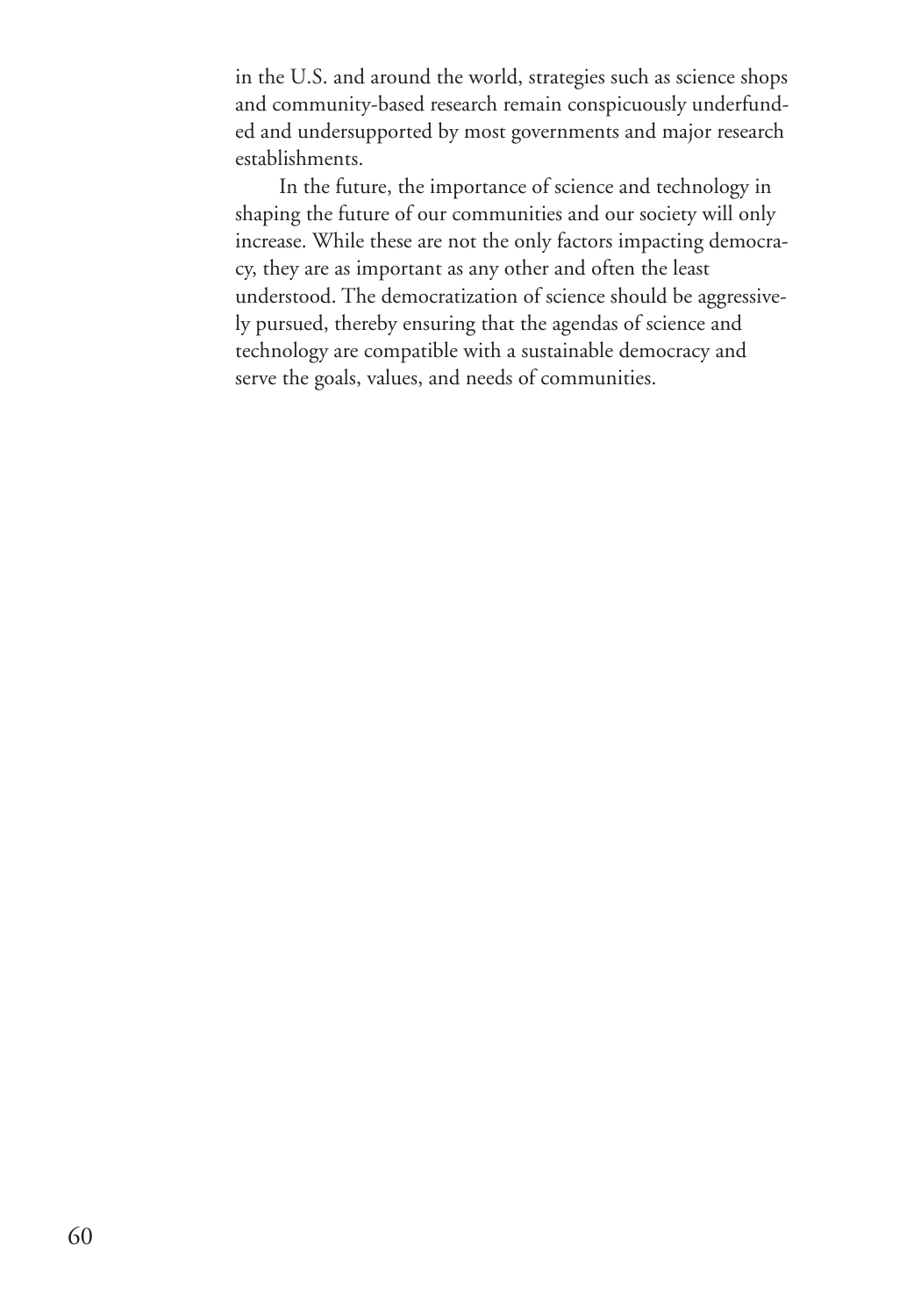# **THE COMMUNITY'S SPACE: A STORY OF GULF COAST COMMUNITY COLLEGE**

### **by Pamela Whitelock and Lynn Gager**

Across the country, neighborhoods and towns served by community colleges struggle with problems and opportunities related to growth management, environmental protection, work force training and competition in a global economy, worn and insufficient infrastructures, poverty, crime, illiteracy, etc. The list goes on and on. Gulf Coast Community College, and the communities it serves, is no exception. In this context of higher education learning as the best resource for community renewal — not only do community colleges understand better than most the demands being placed on them, community colleges are well positioned to refine civic education to better equip citizens to solve problems and improve quality of life. With "space" being more function than place, some lessons learned by Gulf Coast as it evolves as "the community's space" may offer answers appropriate for sister institutions struggling with similar concerns.

Gulf Coast's story of its National Issues Forums (NIF) Public Policy Institute (PPI) embodies the institution's undergirding comprehensive mission, a mission reflected in the college's impetus for establishment in 1957. Becoming the first public two-year institution to open after the 1957 Florida legislature created a statewide network of community colleges, Gulf Coast was formed from a commitment to civic engagement long before it became fashionable in higher education circles. In fact, when the legislature demonstrated its intent to launch community colleges, Bay County citizens formed a caravan and drove to the state capital to demand one! The nature of the relationship — the "ownership" of the community college by its community — has been only enriched over the years and may serve as a model for others.

The story of Gulf Coast's PPI also embodies the potential of citizen leaders, the cultivation of whom is among the PPI's reasons for being. In many ways, the "founding father" of the Gulf Coast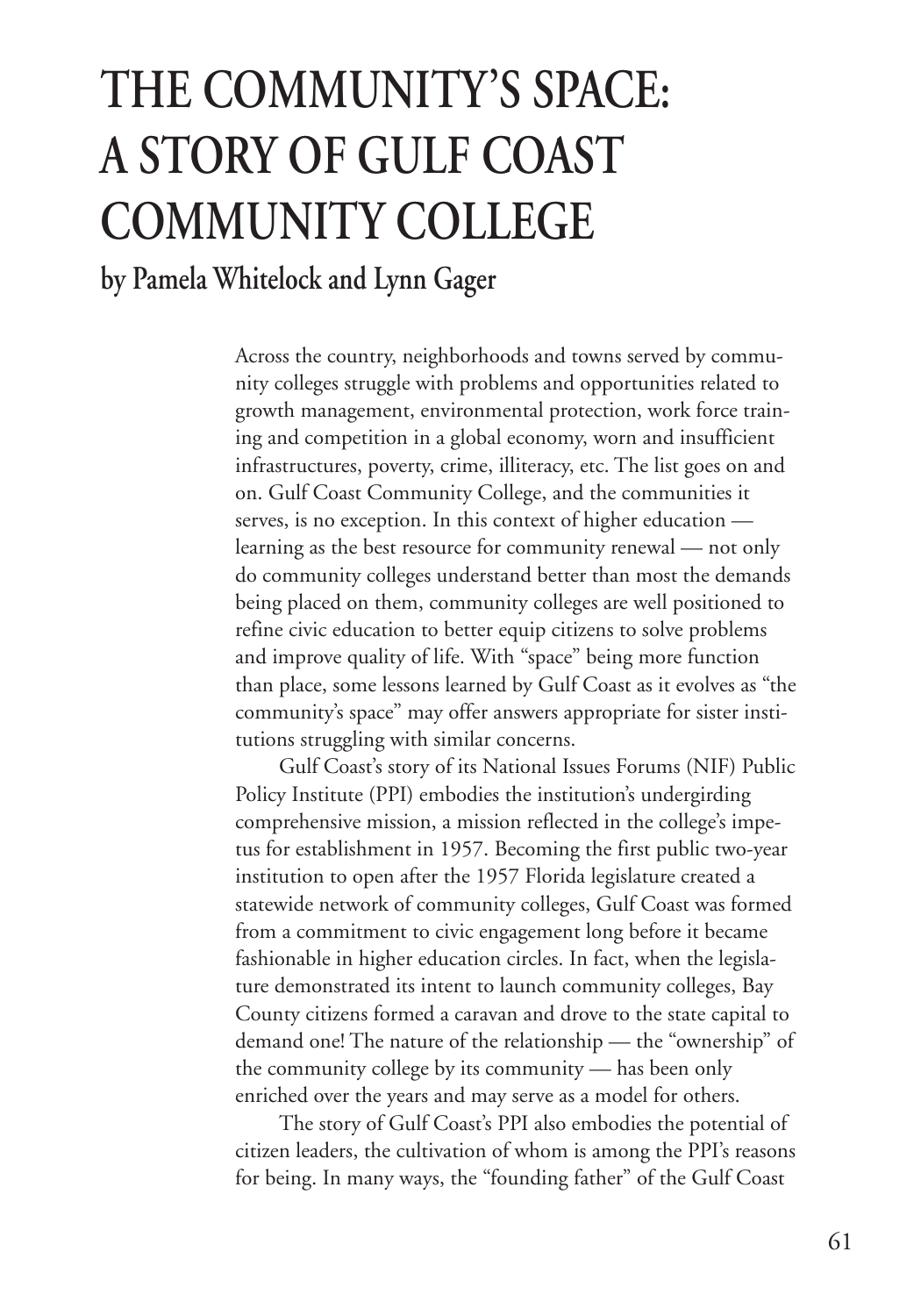Community College PPI was the late Senator George G. Tapper — Gulf Coast's first, long-tenured, visionary chair of its District Board of Trustees, and the quintessential citizen leader. Serving three terms as a Florida representative and two as a senator, Tapper concentrated much of his efforts on improving educational opportunities in his home state. Senator Tapper once said, "The one commodity we all must have to be truly successful is self-respect. Every time we expect someone else to do something we could do for ourselves, just to make our lives easier, we lose an ounce of selfrespect. Self-respect is a force powerful enough to chart a nation's destiny." This belief in both the capacity and responsibility of citizens to forge their own futures prompted Senator Tapper, in 1969, to conceive and endow a seminar/forum program that seeded an evolution in student, faculty, and community discourse and deliberation on substantive issues and the college's earnest, pervasive, and enduring intent to build community. It is this deliberate positioning in public life that serves, as Gunder Myran, author of *Community College Leadership in the New Century*, recognized in 1969, as "the cutting edge through which the college penetrates into community life and through which the total program of the college becomes increasingly more relevant to community needs."

Senator Tapper's endowment laid the foundation for the PPI through annual sponsorship of a "Sun-up Seminar." Often highlighted by public presentations by nationally renowned speakers and dignitaries, the seminars focused initially on critical national issues and engaged students in across-the-breakfasttable discussion with faculty and community leaders. Under the auspices of Continuing Education (now named "Lifelong Learning"), the Division of Social Sciences posed questions and served as facilitator for the informal, yet provocative, exchange. Based on the positive outcomes of this first initiative and the vision and unequivocal support of Gulf Coast presidents and boards, the college's administrative team encouraged further civic involvement through participation in the Great Decisions and

National Issues Forums programs.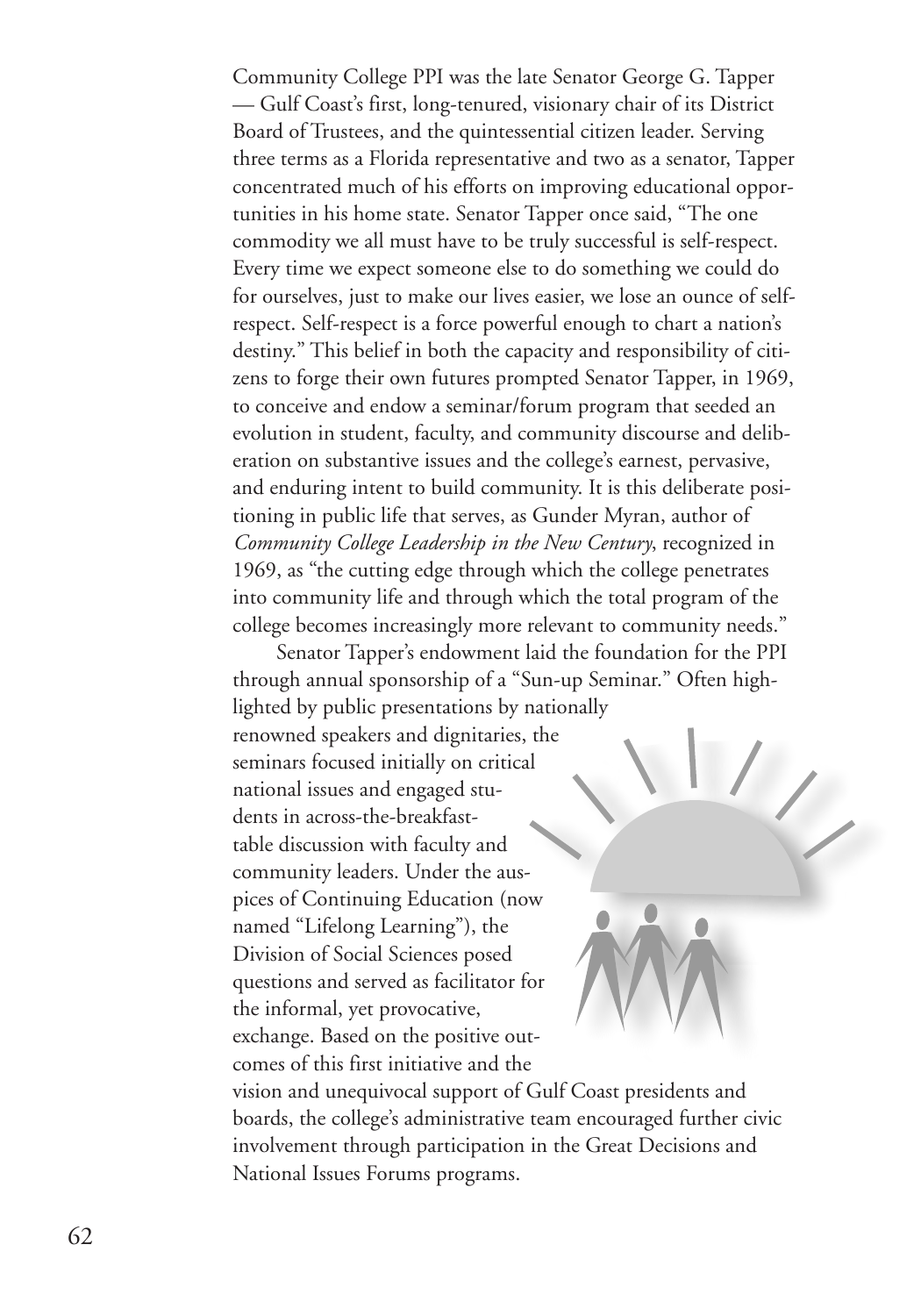*Civic education is more than philosophical principles, historical facts, and lessons learned from challenges to democracy.*

David Mathews, president of the Kettering Foundation and distinguished guest for one of those "Sun-up Seminars," first commented on the uniqueness of Gulf Coast's mission with its embedded concept of public scholarship. Certainly, programs of higher education have always included the preparation of students for responsible citizenship. However, Gulf Coast's approach asserts that civic education is more than philosophical principles, historical facts, and lessons learned from challenges to democracy. It must — as Senator Tapper urged and exemplified — cultivate citizen leaders, those ordinary people voluntarily engaged in shaping the destiny of their institutions, neighborhoods, towns, states, nation, and the global village. In contemporary terms, Susanna Finnell, in a previous issue of this journal, marks this ultimate purpose of higher education as "creating citizens who practice knowing."

Reflecting the early optimism regarding the PPI, the college soon learned that it had underestimated its positive impact. Its faculty modified the way they think about being professors — and the nature, context, and function of knowledge in society — and they embraced the overarching view of students as citizens and themselves as catalysts for and scholars and facilitators of civic engagement. Thus, the PPI became both stimulus and cornerstone for what was to become a year-round, comprehensive program in leadership, the Citizen Leadership Institute (CLI).

At about the time the PPI and its parent, the CLI, were emerging, citizens in Gulf Coast's tri-county service district found themselves in conflict with each other, with elected officials, and with special interest groups on issues as diverse as the cost-effective utilization of a county incinerator; management of storm-water drainage; recruitment of new tourism markets; and the construction and maintenance of roads, traffic flow, and new bridges. Such conflicts were compounded by the community's transient and multicultural populations. Though many citizens were disenchanted with existing structures and processes that seemed ineffective in meeting needs, it was unlikely that major changes would occur by spontaneous public action. Solutions demanded a new approach, new relationships, and new alignments of influence and power.

This is when the value of the PPI, and its focus on deliberation, was revealed. Previously viewed as foreign, incidents of intolerance-expressed-as-violence evidenced in the college's own backyard as a high school senior was shot and killed near his cam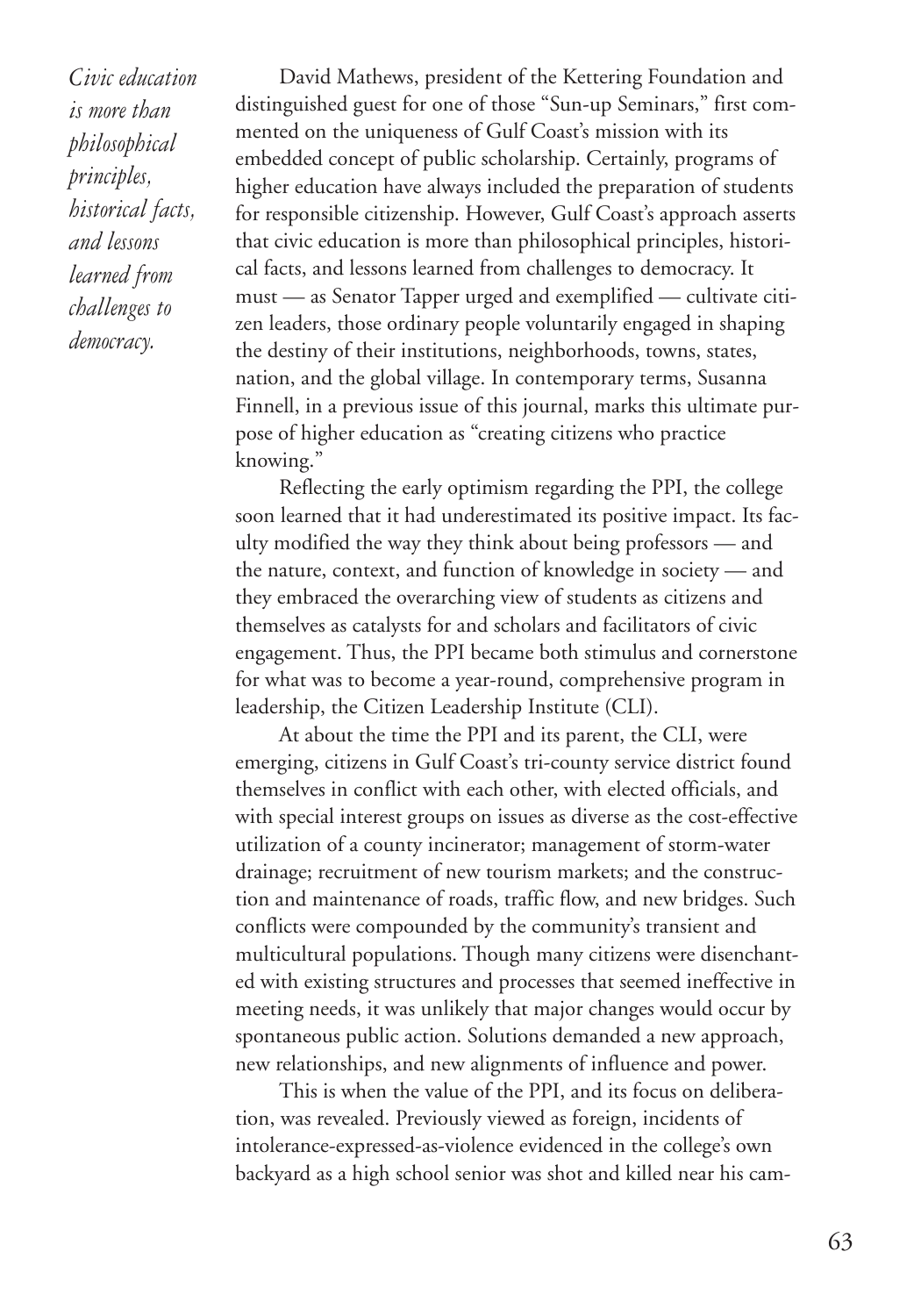*A high school senior was shot and killed near his campus during lunch break.*

pus during lunch break. The assailant and victim, one African-American and the other Hispanic, were popular and involved in sports and other school activities. The situation escalated with charges that racial conflict between the two prompted its tragic conclusion; the school and its community seemed destined for additional violence. Aware that its PPI had cultivated within the high school's community many of the dispositions and skills that characterize citizen leaders, a CLI senior fellow orchestrated a grassroots effort to bring factions together to candidly address head-on the potentially explosive situation. The high school principal, a trained NIF moderator, formed a crisis resolution group that positioned the CLI senior fellow as forum organizer and lead moderator. Students from the school's communication/technology academy scripted and filmed a starter tape, and a group of 100 students assembled in the school cafeteria to participate in the forum "Students Under the Gun." All classrooms were connected to the forum through closed-circuit television and students brought comments from the classrooms to the forum floor to ensure that the voices of the 2,000-plus student community were heard. Though participants freely released emotions of sorrow, frustration, and anger, the volatile situation was diffused as key problems and potential solutions emerged through open discourse and deliberation. Subsequent forums extended participation to all stakeholders, and the collaborative problem-solving strategies included affixing responsibility and holding themselves accountable for specific actions. While serving later as the elected superintendent of schools, the former principal regularly drew from this experience, insisting on forums as instructional responses to the schools' civic challenges. He used forums as problem-centered learning experiences involving a process that results in measurable outcomes.

Since the CLI's strategies and tools are timeless and infinitely applicable, and its goal is to "help people help themselves," the work of the CLI readily adapts itself to an entire county's approach to growth-management decision making. This is evidenced in the following story. The area served by the college found itself wedged between conservation of "the world's most beautiful beaches" and unparalleled growth fueled by national migration patterns coupled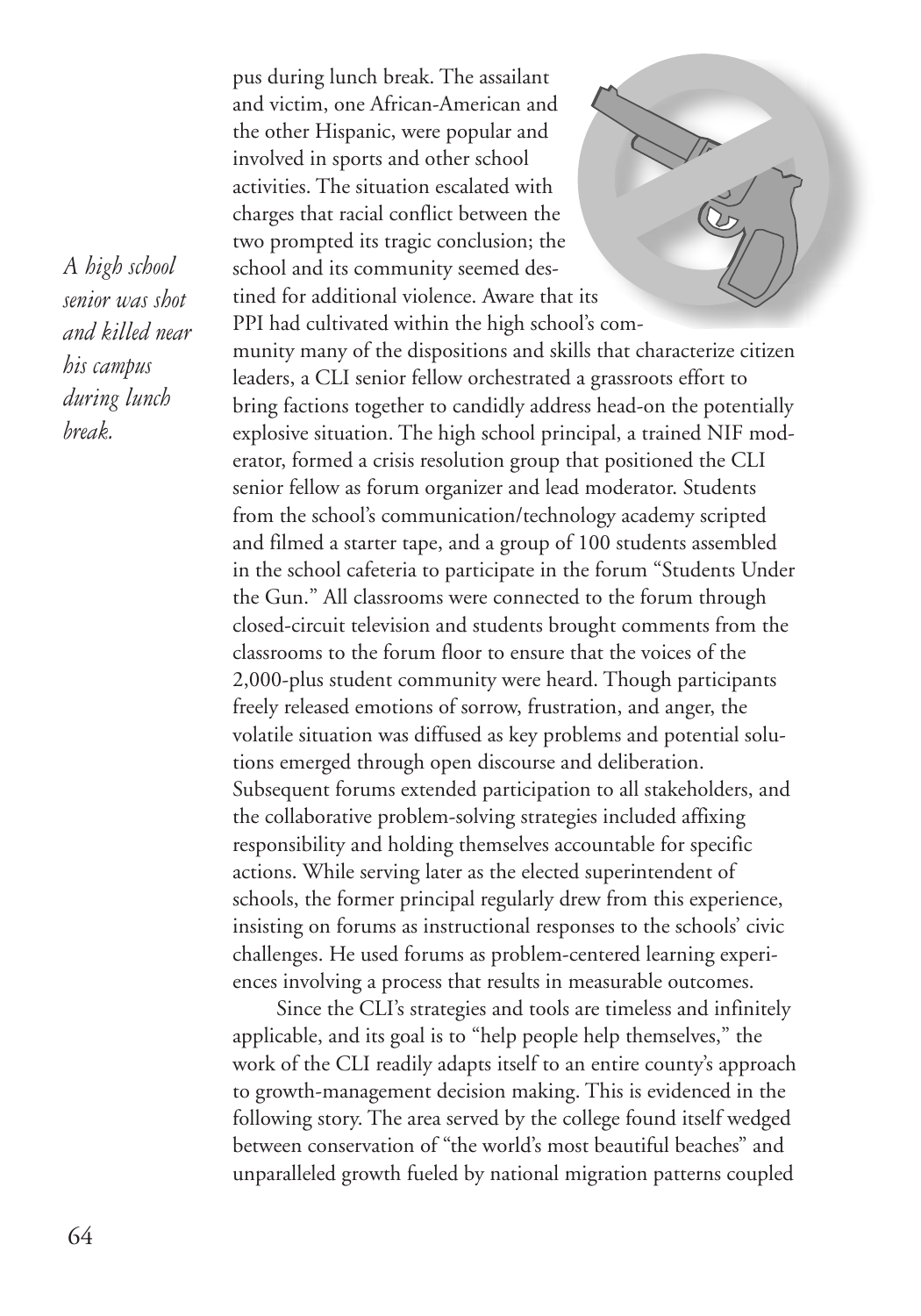*The best decisions come from citizens willing to actively engage with one another in public work.*

with the conversion of hundreds of thousands of acres of forested lands to real estate development. Stakes ran high, as did tensions, even to the extent of physical altercations. Local newspapers headlined combative exchanges between citizens with vested interests and growth-management policymakers; letters-to-the-editor pleaded for common sense and attention to the common good. People agreed that most everyone wanted the best of both worlds, and the old ways of talking weren't getting them there. It was at that point that the CLI was asked to conduct a series of land development regulations workshops to engage citizens in voicing concerns; expressing their visions for the future; posing solution options; identifying advantages and drawbacks; acknowledging consequences and trade-offs; and reaching common ground for direction. Participants expressed skepticism at first, but grew to appreciate that complex and controversial issues require informed consideration based on all the facts. With agreement reached on the majority of issues, participants came to value smart planning as time consuming, yet possible, and recognize that the best decisions come from citizens willing to actively engage with one another in public work. Influenced by context and history, the deliberative model employed functioned inductively. The process was grounded in trust and moved participants from first reactions to greater personal mastery and expertise. It balanced structured learning with self-generated learning and enhanced interpersonal effectiveness as well as resource-utilization practices. Based in deliberation and the creation of a public, it entailed both conflict and consensus and demanded the relentless, precise execution of new paradigms for problem solving. It avoided arbitrary, purposeless, or destructive change and, most distinctively, it propelled individuals to action. A vocal spokesperson for the developers, disappointed that consensus wasn't achieved at the final forum, contacted a vocal spokesperson for the environmentalists to extend an invitation to meet further to attempt to reach a compromise.

Evaluation data strongly support claims that a new form of civic education results from enhancing citizen participation skills. The Citizen Learning Institute serves as a change agent and its PPI and other learning experiences as instruments to cultivate citizen leaders and to effect transformation in a community's approach to public decision making, revitalizing and rendering it simultaneously more productive and more democratic. Old net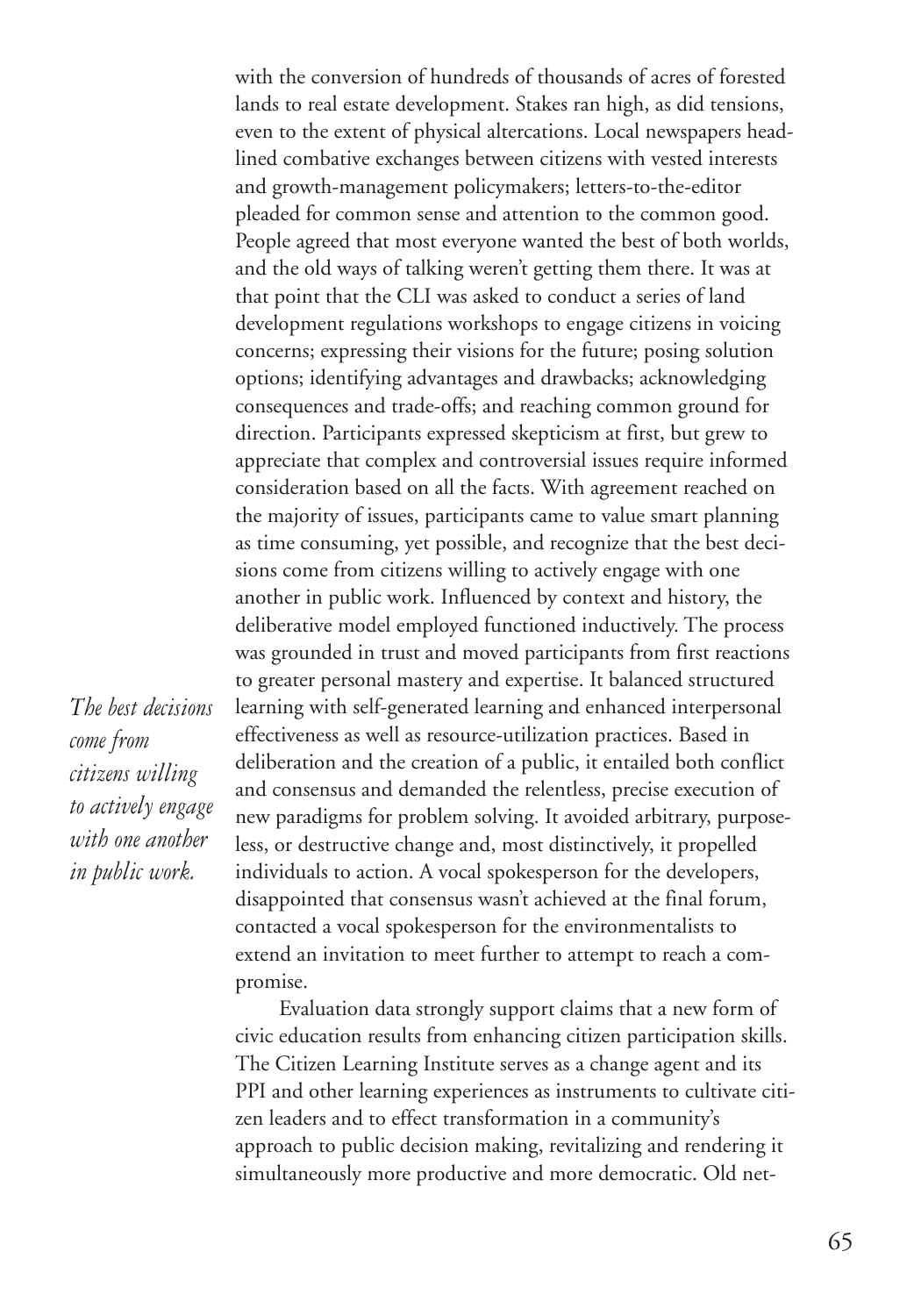works have been strengthened and new ones created; community resources have been mobilized and directed more effectively; and new partnerships have been forged to enhance the capacity of citizens to pro-actively, practically, inclusively, and collaboratively chart their own future.

Gulf Coast Community College believes that this is what being a "community" college is all about, and that its comprehensive mission, with the inclusion of public scholarship, is more necessary to society than ever before.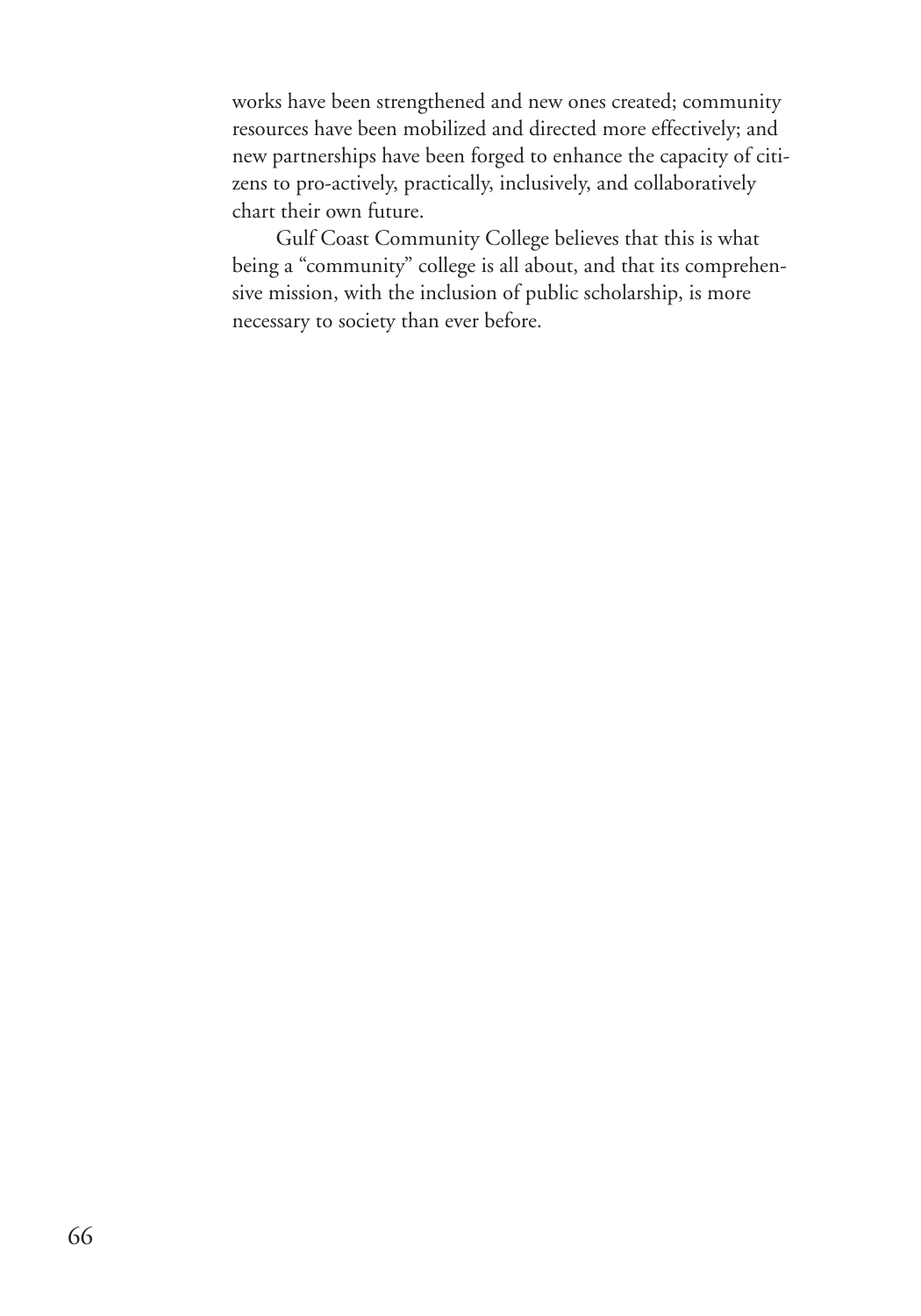## **AFTERWORD**

### **By David Mathews**

We promised that the *Exchange* would begin a new series of articles dealing with three interrelated topics. The first would be where institutions of higher education "stand" or place themselves in public life, how they understand their civic mission (or better still, their civic identity). Second, we said we would look at higher education as a place of scholarship, at the faculty and the disciplines, with particular attention to the role scholars play in public life or the relationship of expert knowledge to the practical wisdom that drives political decisions. Finally, the *Exchange* pledged to offer articles about institutions that are experimenting with repositioning themselves in public life or about scholars who are involved in the production of practical wisdom. All three deal with one common question: What kind of citizens are universities and colleges?

Two articles, one by a member of a medical school faculty and one by a university trustee, present contrasting pictures of where institutions stand. John Wheat and William Hubbard have different but complementary notions of what higher education owes the public. As a trustee, William Hubbard believes a university should be active in listening to the citizenry, identifying issues, and promoting a dialogue. John Wheat is living out that vision. Finding himself in a situation where a preoccupation with internal agendas closed down podiums for doing the things William Hubbard prizes, and personally distressed by what wasn't happening in his state, John Wheat has

created a new space for himself and like-minded colleagues. He has done it by establishing a civic association outside of academe and by fashioning alliances with faculty at other institutions.

Articles by William Lacy, Scott Peters, and Peter Levine provide a trilogy on the second issue. Can the scholarship that has brought us better drugs and miracle-working medical technology help generate the wisdom we need to tell us what we should do when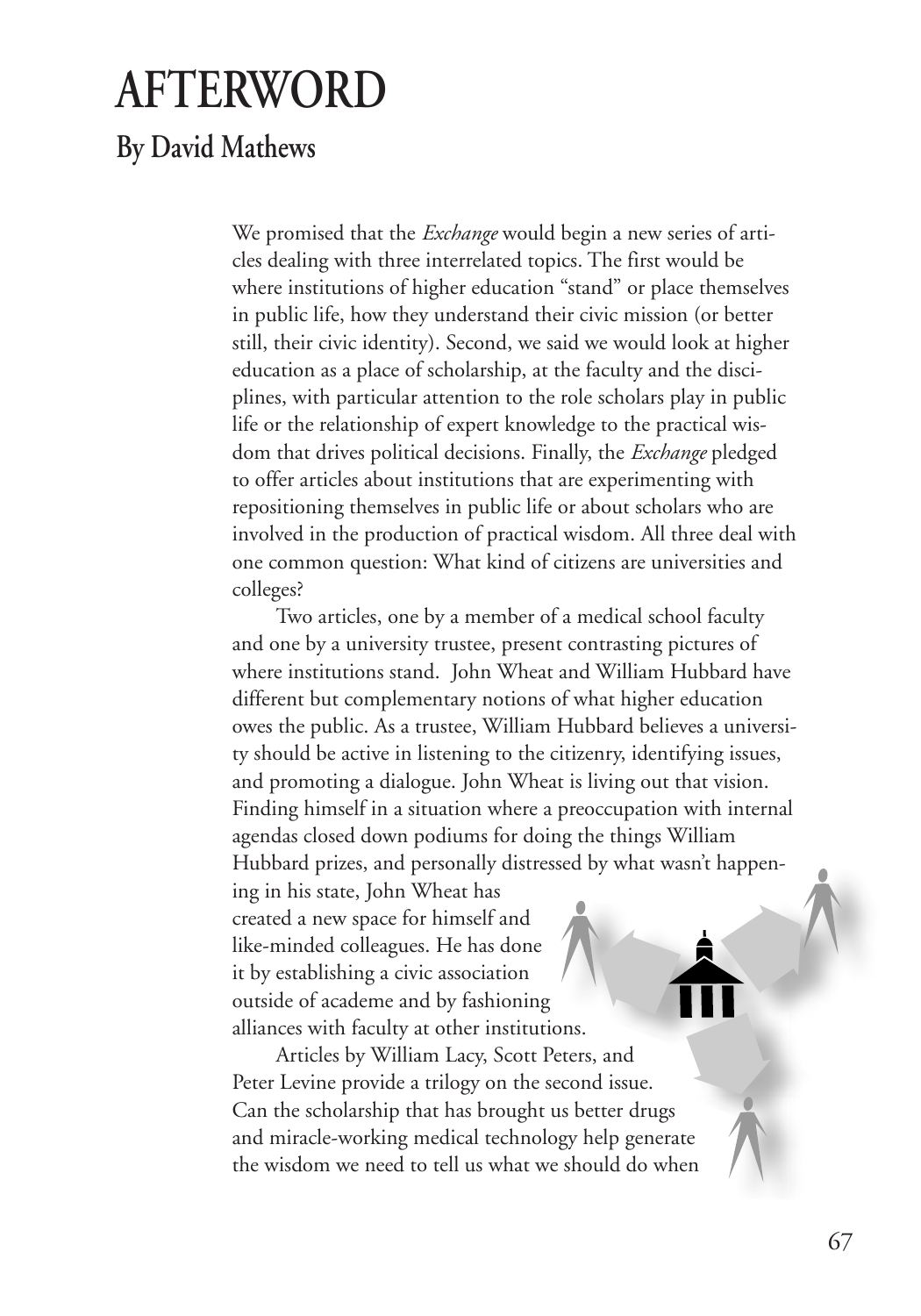faced with threats like drug abuse or the rising cost of good health care? That's quite a challenge. Scholarship produces knowledge of how the world works. Wisdom, on the other hand, tells us how we should live in the world. (I like the metaphor of a hot stove to explain the difference. Knowledge is "the stove is hot." Wisdom is "don't touch it.")

The three articles offer different approaches to dealing with this issue. One is to open up the production of knowledge by encouraging citizens to collect and analyze scientific data. Citizens have to deal with "should" questions, so involving them in scholarly work might close the gap between knowledge and wisdom. But can we be sure the knowledge people generate is as reliable as that produced by disciplined scholars? Professional rigor, Peter Levine points out, defines academic scholarship. William Lacy proposes a novel remedy: have citizens enter the scene before data collection, at the point when problems are being defined. He would also broaden the scope of knowledge to include subjects where citizens are competent.

Scott Peters looks at another possibility, one that he and Harry Boyte think has enormous potential. They encourage scholars to contribute to "public work," to the coproduction of things that have public value. Scott also argues that one of the things scholars can do to begin this work is to bring people together; they have convening power. But what is the nature of the work? The production of knowledge is primarily cerebral; it goes on inside our heads. Work, on the other hand, is muscular and often sweaty. What does that suggest for scholars? Perhaps the work Scott Peters has in mind is the work of producing practical wisdom, which is deciding what sort of life people wanted to characterize the central institutions of public life — communities. This kind of work is essentially normative. It all has to do with deciding what *should* be.

This is where Peter Levine rejoins the discussion. How does the scholar, a person defined by a rigorous intellectual discipline, enter into the primary work of a democratic citizenry, which is to know itself by choosing the ends and means of public life? One of the challenges to entering public deliberations is that citizens don't deal with questions of ends and means the way scholars do. And, as John Wheat's friend reminded him, citizens have to live out the consequences of their decisions, which are in actions, not in the refinement of ideas.

Another challenge is that scholars' expert knowledge doesn't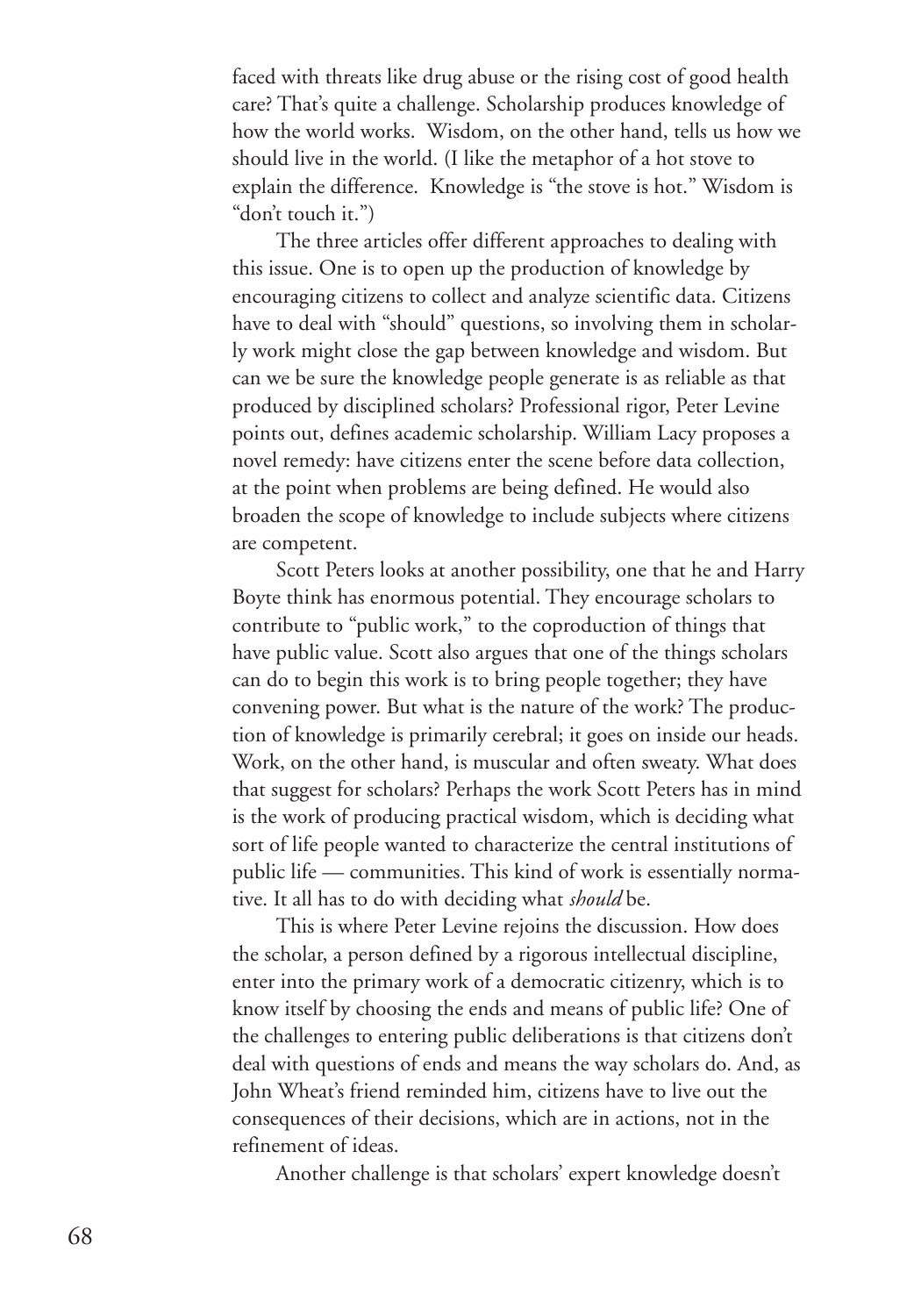necessarily make for better political decisions that are inherently normative. Knowing *what is* is important in decision making, but we can't deduce *what should be* from it. That requires wisdom, not just knowledge. Peter Levine argues that scholars can't be excused from speaking to *should* questions, though they have to recognize that descriptive expertise doesn't give them a privileged position in the deliberations. So far so good.

But do scholars just go around supplying knowledge where it is needed? Pointing out where the hot stoves are is certainly valuable. Yet isn't there more to do? I always liked Kant's suggestion that scholars should do their thinking aloud with other citizens. Yet it isn't clear what that means; I certainly don't think it can be taken literally. The problem is one I mentioned earlier; public thinking isn't like professional thinking. I would like to hear someone expand on *if* and *where* they intersect. (Peter Levine does some of this by exempting certain disciplines.) A community deciding if it is fair to allocate its resources in a particular way isn't like a group of scholars discussing the nature of justice. I hope future *Exchange*s will continue to take us farther along this path. William Lacy, Scott Peters, and Peter Levine cleared away a lot of underbrush.

*Deliberation is public space.*

The *Exchange* meets its third obligation with an article describing what Gulf Coast Community College is doing in what I would call creating "public-making space" in contrast to providing services and expert knowledge. This college stands inside the major issues facing its community, such as whether to build a new bridge in a fragile coastal environment. The institution isn't a partisan with an answer, nor is it merely a facilitator. Gulf Coast creates a space for citizens to make decisions by giving an example of a way of talking and reasoning (deliberation) that is designed for dealing with normative matters. (For example, should the bridge be built?) Deliberation, carefully weighing the options against all that is deeply important, creates a space wherever people are talking about the bridge. It is more than a physical place. The college brings people together not in the sense of convening them (they have already convened themselves in coffee shops and over water coolers and kitchen tables) but in the sense of using deliberation to join people of different opinions in a shared moral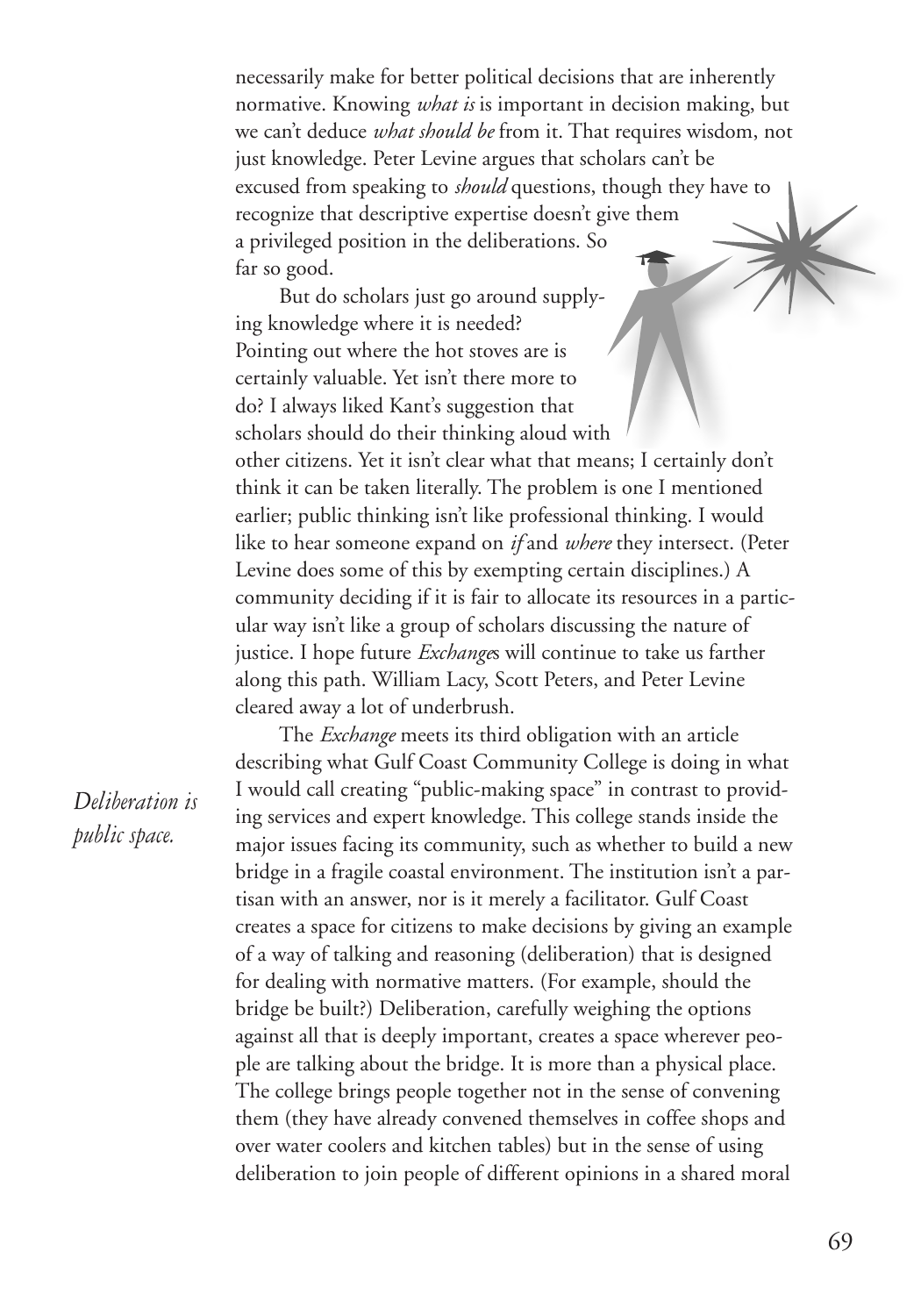struggle. Deliberation is public space.

The college enters the dialogue by participating in structuring the deliberation. That begins before the forums, in listening to people name the problem. Is building the bridge about convenience (about traffic jams), economic development, protecting a way of life, or something else that is extremely valuable?

Once the problem is named in terms that capture what is important to people, Gulf Coast participates in the next task, which is identifying the conflicts that inevitably arise when we consider more than one thing valuable. The faculty, both as citizens and as academics, participate in laying out the options. And after the deliberations have gone on long enough for a public voice to emerge that can describe what people will and won't do to solve whatever problem they are addressing, the college participates in analyzing the outcomes and seeing that they are broadcast. (Since city and county officials are typically in the forums, the citizenry doesn't "report to them," but they get a sense of the public from their own participation.)

No single *Exchange* can speak to all of the subtopics in its three major themes, and I hope that in the future we can get to one touched on briefly in last year's issue, which was the understanding of democracy implied in the various options for revitalizing the civic identity of higher education. For instance, Gulf Coast Community College makes a statement about what democracy is in the way it relates to questions like whether to build a bridge. And that statement, that behavior, is probably more important than anything written in the catalogue about how the college contributes to self-government. As Harry Boyte has pointed out, none of these definitions is necessarily right or wrong. Yet, they are very important in the great challenge of deciding what kind of democracy we want in the future. Stay tuned.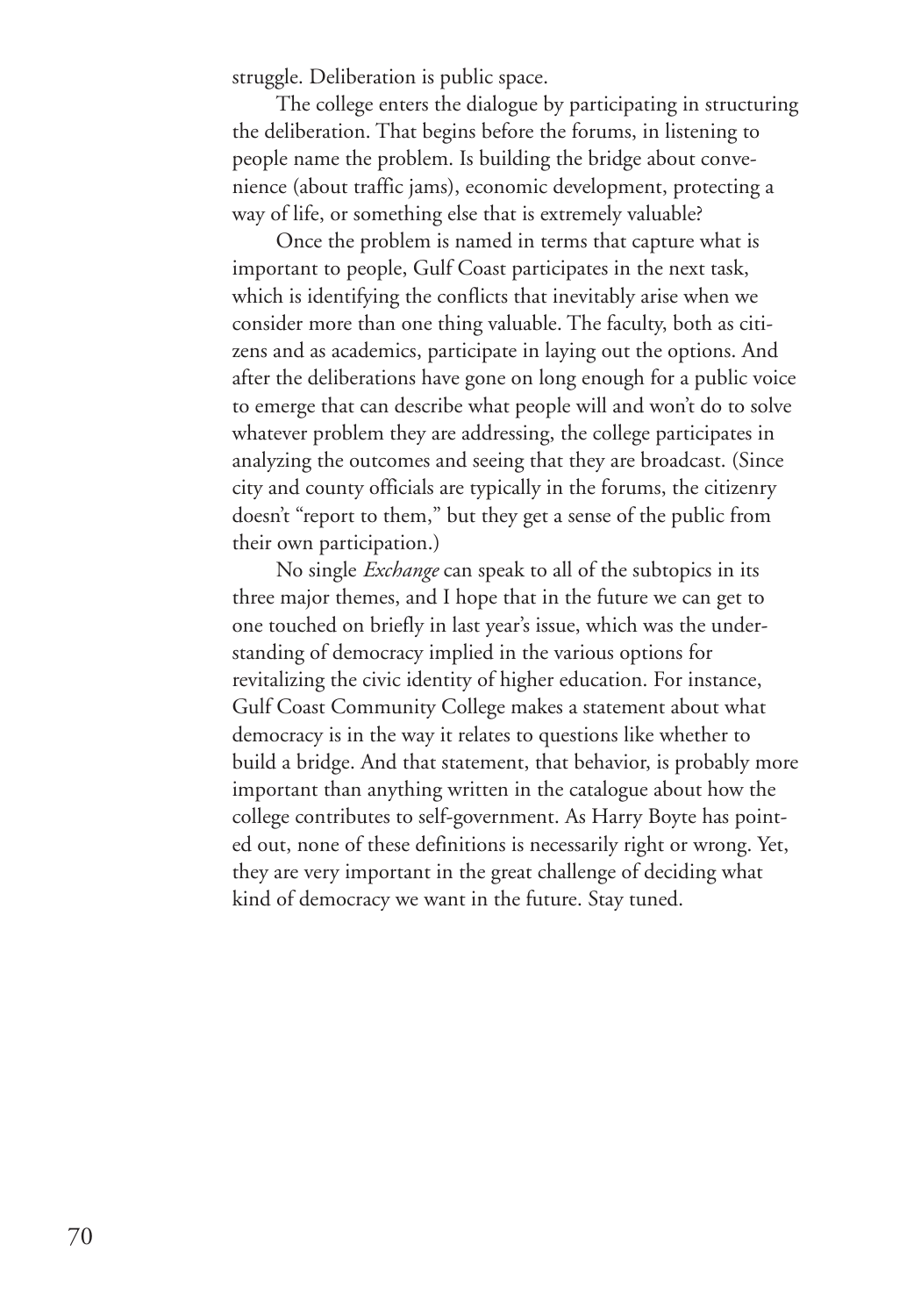## **CONTRIBUTORS**

David Brown is coeditor of the *Higher Education Exchange* and a professor of professional practice at the New School's Milano Graduate School of Management and Urban Policy. Deborah Witte is a program officer at the Kettering Foundation.

Lynn Gager is coordinator of public and community services at Gulf Coast Community College. She has served as PPI director for eight years. Lynn coordinates the activities of the Citizen Leadership Institute at GCCC and presently serves as president of the Florida Community College Pollution Prevention Consortium. In 1997, she was recognized by The Nature Conservancy as The Grassroots Leader in Florida.

William C. Hubbard, a graduate of the University of South Carolina, was elected to the USC Board of Trustees in 1986 and served as chairman from 1996-2000. He is now chairman emeritus and a member of the board's executive committee. Mr. Hubbard also served the state of South Carolina as chair of the Task Force on Women in State Government and as chair of the Committee on Two-Year Education for the South Carolina Commission on Higher Education.

William B. Lacy is vice provost-University Outreach and International Programs and professor of Sociology in the Department of Human & Community Development at the University of California-Davis. He has authored/coauthored more than 60 journal articles and book chapters and 6 books on education, science policy, agricultural research and extension, and biotechnology and biodiversity.

Peter Levine is a research scholar at the University of Maryland's Institute for Philosophy and Public Policy, an associate of the Kettering Foundation, and the author of four books: most recently, *The New Progressive Era: Toward a Fair and Deliberative Democracy* (Rowman & Littlefield, 2000).

David Mathews, who is president of the Kettering Foundation, was secretary of Health, Education, and Welfare in the Ford administration, and before that, president of The University of Alabama. He has written extensively on such subjects as education, political theory, southern history, public policy, and international problem solving. His most recent books are *Is There a Public for Public Schools?* (Kettering Foundation Press, 1996) and a revised edition of *Politics for People* (University of Illinois Press, 1994).

Scott Peters is an assistant professor in the Department of Education at Cornell University. His teaching and Extension work focus on civic renewal, community education and development, youth development, and public issues education. He is currently at work on three books: a history of the founding and early development of the cooperative extension system, a Liberty Hyde Bailey Reader, and a practical theory of public scholarship in land grant education drawn from an analysis of contemporary case studies.

Nancy L. Thomas, J.D., Ed.D., directs the project, Models for Democracy: Strengthening Higher Education for Civic Responsibility and Social Justice, for the Society for Values in Higher Education. This project explores the link between higher education's mission and practices and core values of integrity, diversity, social justice, and civic responsibility. She teaches Legal Issues in Higher Education at the University of Massachusetts-Boston and is a senior associate at the New England Resource Center for Higher Education (NERCHE).

John R. Wheat is professor of Community and Rural Medicine in the College of Community Health Sciences at The University of Alabama. He is active in several local and national medical societies, is a past-chairman of the North American Agromedicine Consortium and is a bureau member of the International Association of Agricultural Medicine and Rural Health. His academic interests revolve around vulnerable and underserved rural populations.

Pamela Whitelock is dean of lifelong learning at Gulf Coast Community College. She is the author of a million-dollar-plus W.K. Kellogg Foundation grant project to establish GCCC's Citizen Leadership Institute, which has won numerous national and state awards. A frequent presenter at conferences, she recently was published in the April/May 2000 *Community College Journal*.